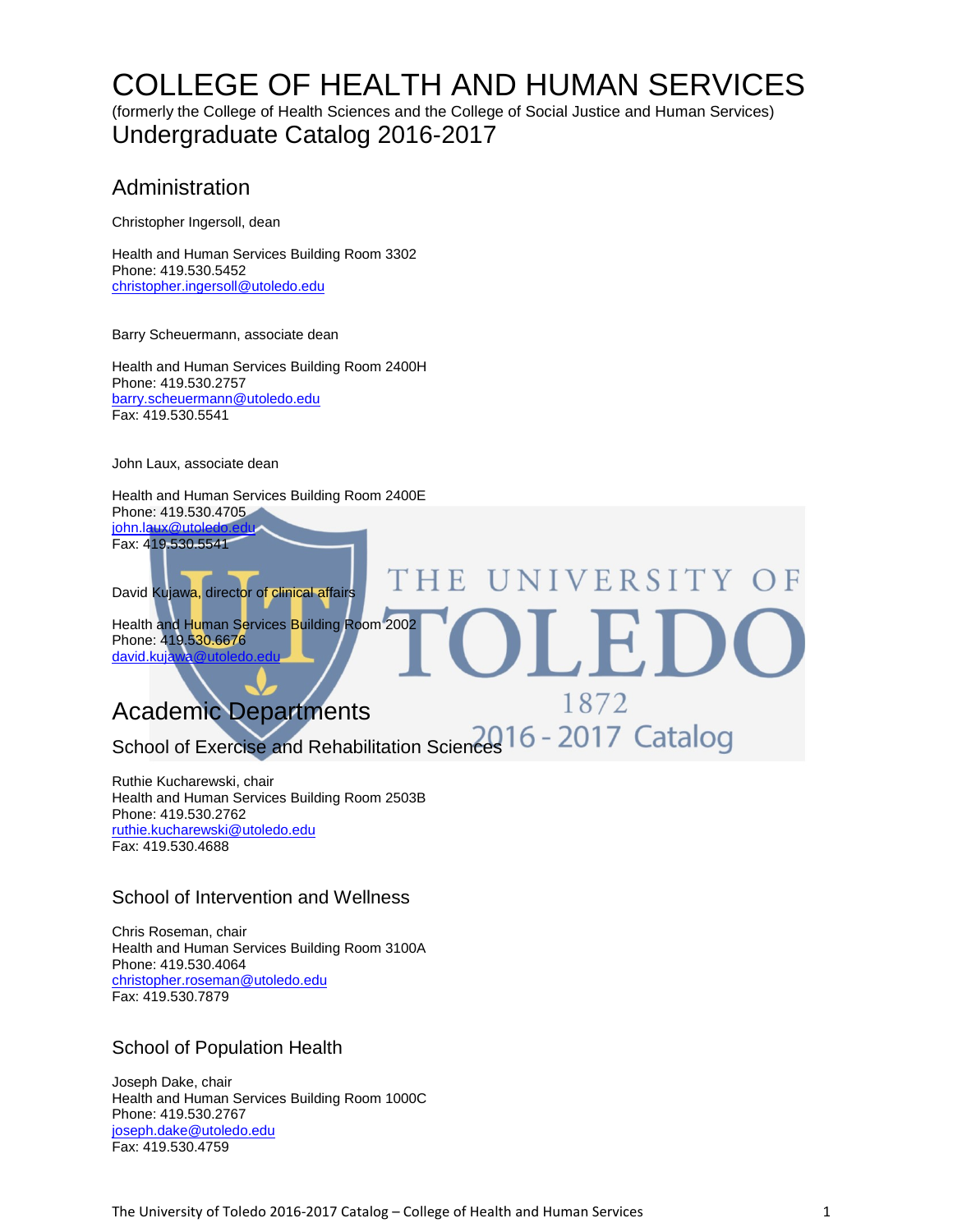### School of Social Justice

Lois Ventura, chair Health and Human Services Building Room 2000 Phone: 419.530.2660 [lois.ventura@utoledo.edu](mailto:lois.ventura@utoledo.edu) Fax: 419.530.4141

### Academic Support Services

Office of Student Services Gillham Hall Room 3100 Phone: 419.530.2495

Heather Tessler, director Gillham Hall Room 3100W Phone: 419.530.2495 [tom.york@utoledo.edu](mailto:tom.york@utoledo.edu)

Sheree Madison-Emery, academic adviser Gillham Hall Room 3100BB Phone: 419.530.4624 [Sheree.madison@utoledo.edu](mailto:Sheree.madison@utoledo.edu)

Suzanne Garza Gillham Hall Room 3100P Phone: 419.530.2579 [Suzanne.garza@utoledo.edu](mailto:Suzanne.garza@utoledo.edu)

Kristen Rothfeld, academic adviser Gillham Hall Room 3100X Phone: 419.530.249<mark>5</mark> kristen.rothfeld

Staci Sturdivant, academic adviser Gillham Hall Room 3100S Phone: 419.530.2495 staci.sturdiva

# UNIVERSITY OF THE 1872

## [COLLEGE OF H](http://utoledo.edu/education/)EALTH AND HUMAN SERVICES

### Degrees/Programs Offered

The college offers an array of bachelor's degrees and post-baccalaureate certificates.

The following undergraduate degrees, undergraduate minors or certificates are available:

**Athletic Training** (degree) **Criminal Justice** (degree) **Exercise Science** (degree or minor) The following concentrations are available: Human Performance and Fitness Promotion Pre-Medicine Pre-Occupational Therapy Pre-Physical Therapy Pre-Physician Assistant **Health Care Administration** (degree) **Health Information Administration** (degree or post baccalaureate certificate) **Legal Specialties** (degree, associate, certificate) **Public Health** (degree or minor) Pre-Medicine **Recreational Therapy** (degree) **Respiratory Care** (degree) **Social Work** (degree) **Speech Language Pathology** (degree)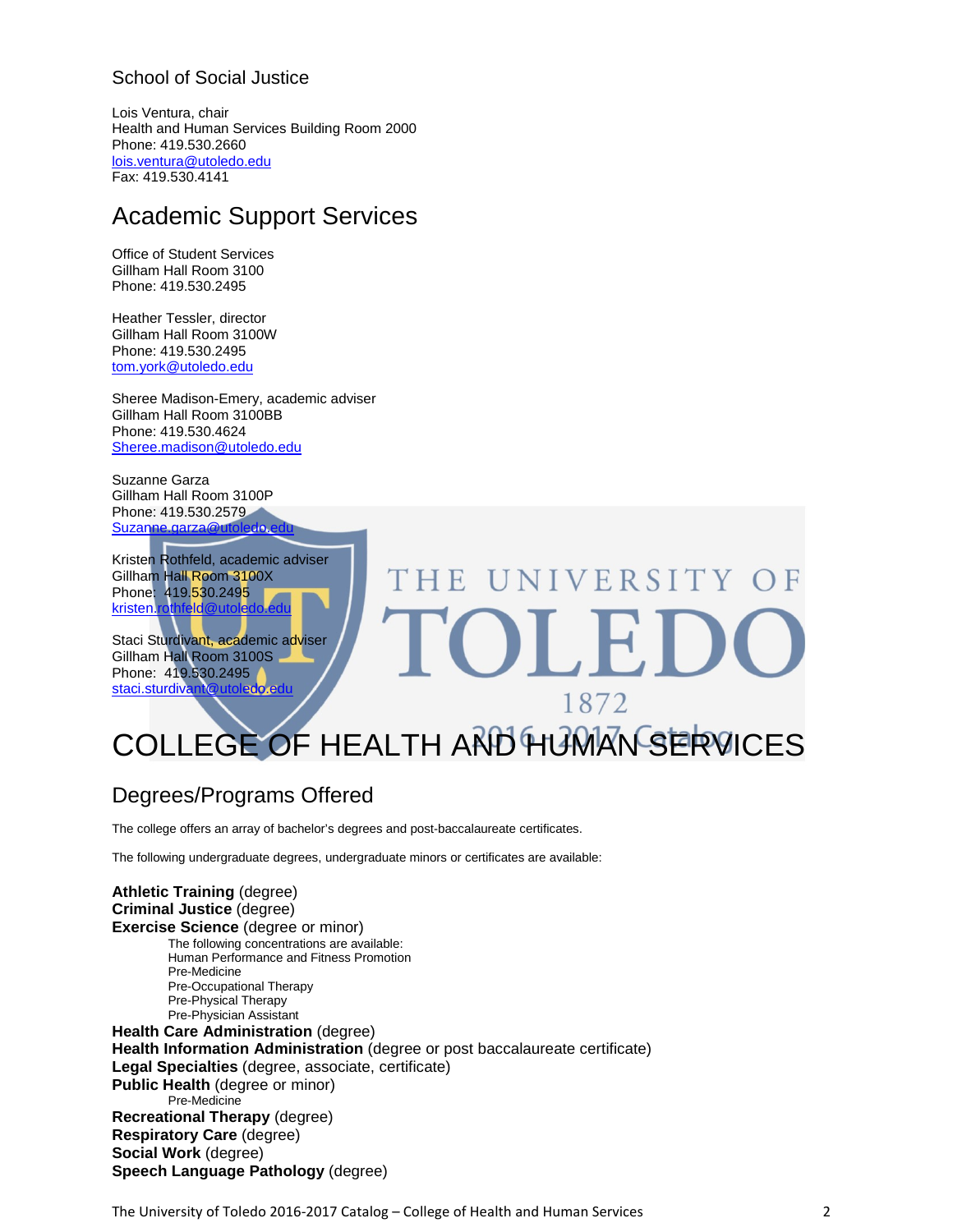### Admission Policies

#### Requirements for Direct-From-High-School Students **For all programs not listed below:**

• 2.7 GPA or 21 ACT/990 SAT (taken prior to March 2016) or 1070 SAT (taken after March 2016)

#### **Exercise Science**

- 3.0 GPA or 21 ACT/990 SAT (taken prior to March 2016) or 1070 SAT (taken after March 2016) and
- 20 ACT/480 SAT (taken prior to March 2016) or 510 SAT (taken after March 2016) mathematics subscore
- high school biology and chemistry with grade of C or better

#### **Criminal Justice, Nurse Paralegal Certificate, Paralegal Studies, Social Work, and Undecided**

• 2.5 GPA or 19 ACT/910 SAT (taken prior to March 2016) or 990 SAT (taken after March 2016)

Students not qualifying for admission to the College of Health and Human Services will be admitted through the Department of Exploratory Studies in University College.

#### Selective/Limited Admission

The following programs require an additional application for admission to their professional programs: Public health Recreational therapy Respiratory care Social work

#### Requirements for Students with an Associate's Degree

Students holding associate's degrees from accredited colleges are encouraged to enroll in the College. Students may earn a bachelor's degree upon completion of two or more additional years of full-time study; see the adviser in the major to determine a plan of study. The following regulations apply:

1. Students must complete the equivalent of the specified University core.

2. In all baccalaureate programs, a minimum of 64 hours must be taken at the 2000 to 4000 levels; of these a minimum of 32 hours must be taken at the 3000 and 4000 levels. Coursework from other institutions is accepted at the level at which the course was taught at that institution.

### Admission with Transfer Credit/Change of College

Students with satisfactory academic records wishing to transfer into the College of Health and Human Services must meet the minimum entrance requirements of The University of Toledo. After submission of official transcripts from all colleges/universities attended and acceptance by the College, transfer courses are evaluated. The evaluation process must be completed before the end of the first term of attendance.

Students in good standing who wish to change from another college within The University of Toledo to the College of Health and Human Services should make an appointment with a college adviser in the Office of Student Services to discuss the transfer and have academic records reviewed. All program requirements, including University core, must be fulfilled as specified in the catalog for the year in which the student enters the College. All undergraduate hours attempted and earned at The University of Toledo, as well as the GPA, will transfer.

Health Science Majors: minimum 12 hours of earned college-level credit and 2.7 cumulative GPA to transfer

Criminal Justice, Paralegal Studies, and Social Work majors: 2.2 cumulative GPA if 12-29 hours of earned college-level credit; 2.4 cumulative GPA if 30-59 hours; and 2.5 cumulative GPA if 60+ hours

#### Readmission of Former Students

Undergraduate students who discontinue course work for a period of at least one academic year (not including summer) must request readmission to the University. If students have taken any course work at another institution during the time they have been away from the University (other than transient status), they must complete a new application in the Office of Undergraduate Admission and meet transfer admission requirements.

Students who have not taken course work for more than 12 months must comply with the college requirements at the time of readmission.

### Change of College

Students in good standing who wish to change from another college within The University of Toledo to the College of Health and Human Services should make an appointment with a college adviser in the Office of Student Services to discuss the transfer and have academic records reviewed. All program requirements, including University core, must be fulfilled as specified in the catalog for the year in which the student enters the College. All undergraduate hours attempted and earned at the University of Toledo, as well as the GPA, will transfer.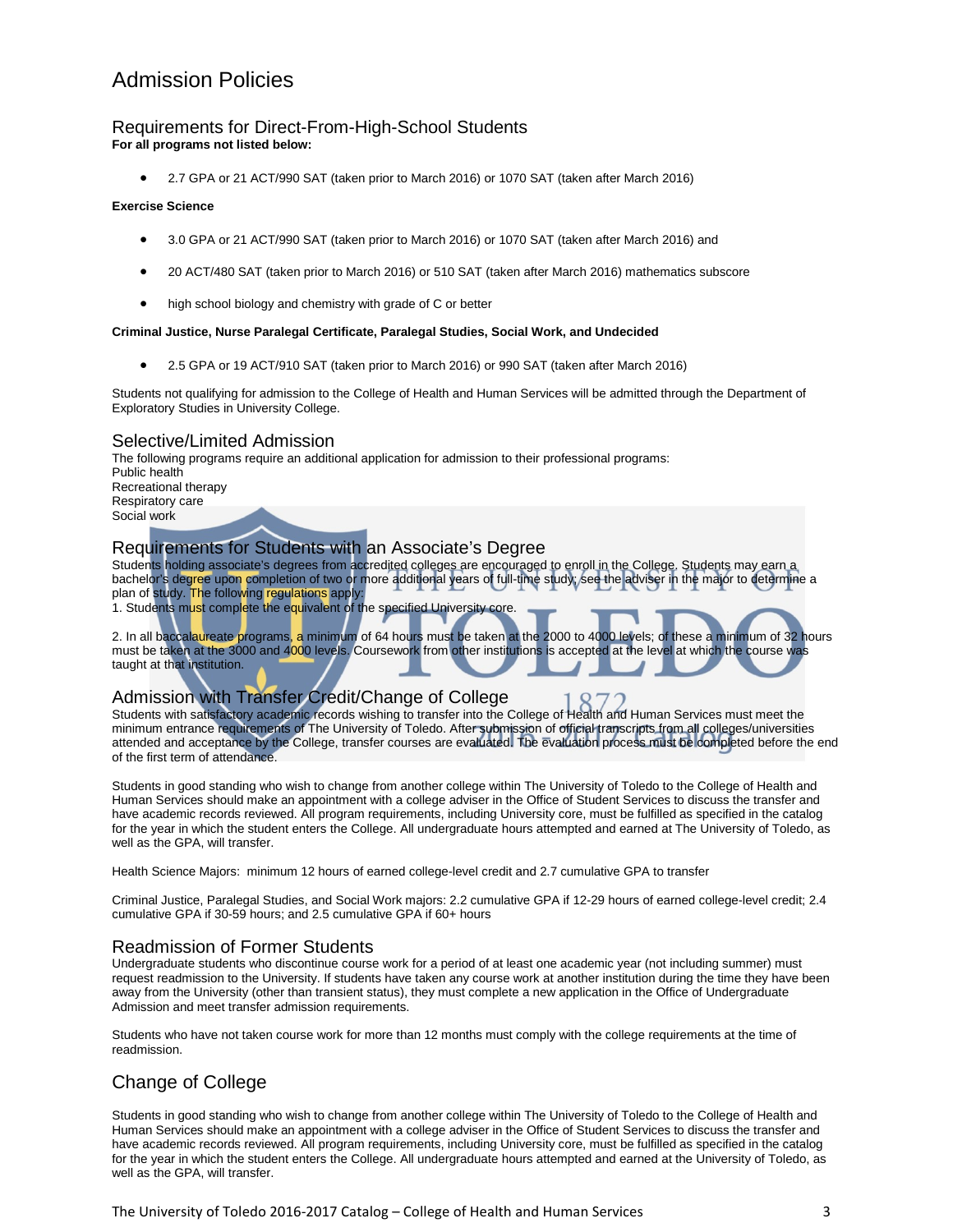### Honors Program

The Honors Program in the College of Health and Human Services provides opportunities for challenging and individualized study for undergraduate students of unusually high ability, motivation and initiative. For admission requirements, see Admission to the Honors College in the General Section of this catalog.

### **Academic Policies**

The College of Health and Human Services adheres to all of The University of Toledo policies and procedures. Please refer to the General Section of this catalog for academic policies governing all students enrolled at the University. In any case where University, college, departmental and/or program policies conflict, the most stringent policy applies. Students should consult with their program for a complete list of all policies and procedures specifically related to their program.

### Academic Advising

The Office of Student Services coordinates academic advising for the College of Health and Human Services. The office's mission is to provide quality, timely and comprehensive student services that will enhance student success in achieving academic goals. Although the ultimate responsibility for making personal and educational decisions rests with the student, his/her potential for academic success can improve considerably through relationships with the college's advisers, who can provide assistance in identifying educational options and enhancing student potential.

Students in the College of Health and Human Services are assigned academic advisers. Essential services provided by advisers include degree requirements, career opportunities, and interpretations of college and University policies and procedures. Advisors are located in Gillham Hall 3100.

### GPA Recalculation for Repeated Courses

Student who have retaken a course and earned a higher grade may petition to have the first grade excluded from grade point average. Credit will only be awarded once for repeated courses. If a grade has been deleted that grade will not be used in determining the UT grade point average. However, all grades, including those for repeated courses, will be included in the determination of eligibility for graduation honors, fellowships, or other distinctions awarded on the basis of GPA. No more than a total of 12 semester hours of course work will be deleted. Students who have had their GPAs recomputed under the Academic Forgiveness Policy are not eligible for grade deletions. Specific programs within the college may have more rigorous requirements for grade deletions of major or related courses

### Withdrawal Policy (W Grades)

The number of credit hours of W is limited to 22 hours for all undergraduate students in degree programs in the College of Health and Human Services. Once a student has accumulated 22 hours of W, further withdrawals will be counted as F's in computation of the student's GPA for the purposes of probation or suspension. In addition, students risk the loss of financial aid if they accumulate excessive hours of W. 1872

### Academic Probation and Suspension

2016 - 2017 Catalog

Students with a cumulative GPA of less than 2.0 are automatically placed on probation until a cumulative GPA of 2.0 is achieved. While on probation, it is recommended students enroll for 12 or fewer credit hours. Students on probation must see an academic adviser.

Academic suspension means the student is prohibited from registering at The University of Toledo for a period of at least one semester. A student is subject to academic suspension if his or her GPA continues to fall below the minimum of 2.0 or if he or she fails to make sufficient progress toward attainment of the degree by accumulating excess W grades. Students may remove Incompletes while under suspension. Refer to th[e UT Policy web](http://utoledo.edu/policies/) site for additional information on academic suspension.

### Dismissal

Dismissed students are not eligible for readmission to the College of Health and Human Services. A student may be dismissed for:

- Failing to meet the conditions of readmission after suspension from the College of Health and Human Services.
- Demonstrating patterns of behavior that are inappropriate for students preparing for professional roles or for failing to meet the morals standard as defined by the state of Ohio.

Regulations for probation, suspension and dismissal apply to both full-time and part-time students. In all matters, the decision of the Dean is final.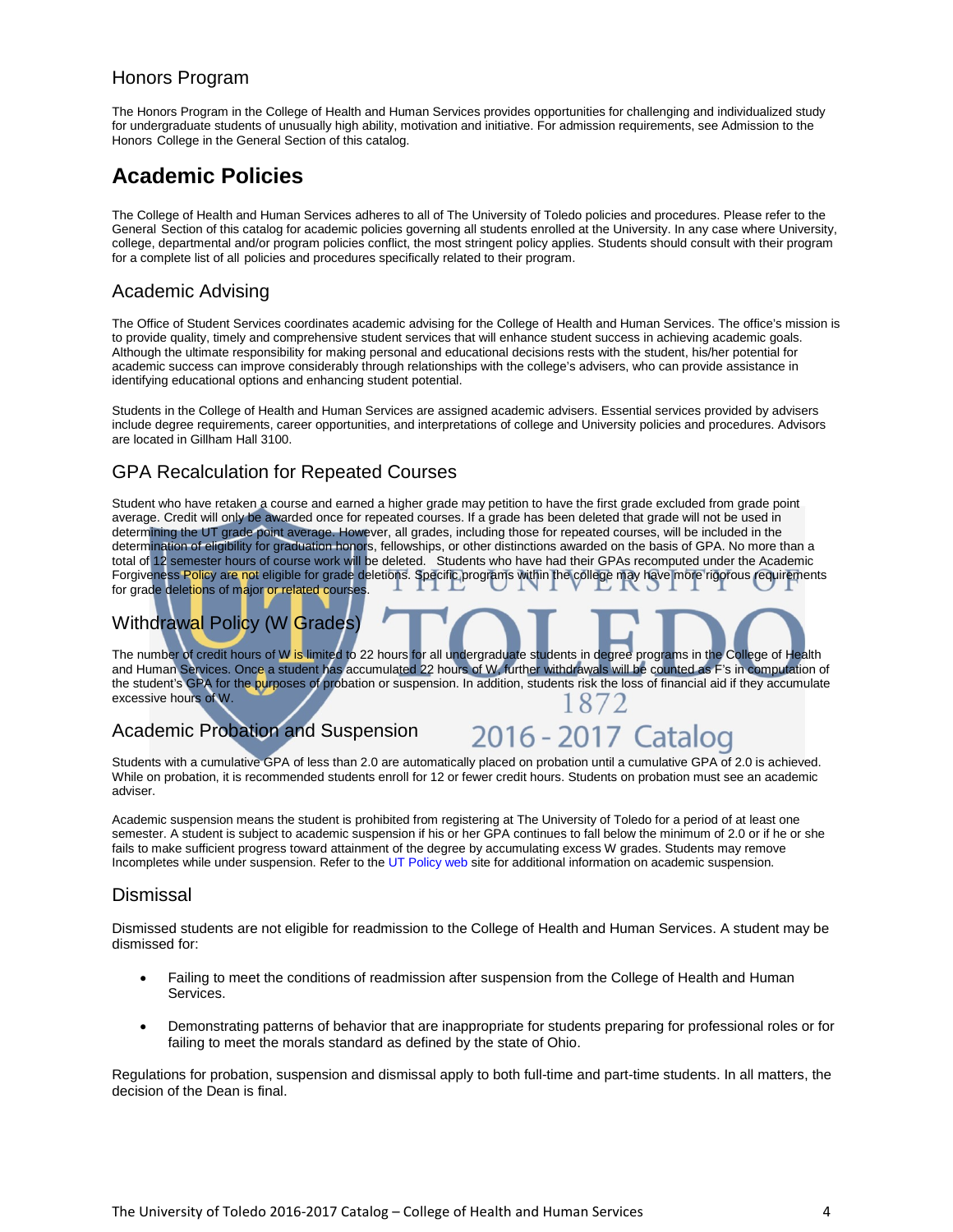### Academic Honesty

Refer to th[e UT Policy web](http://utoledo.edu/policies/) site for further information on Academic Honesty.

### Academic Grievance

Students have the responsibility and right to call to the attention of a professor any course grade believed to be in error. The college grievance procedure must be initiated within 60 days of the posting of the final grade. Academic grievances must follow the procedure described below:

- The student meets with the professor to attempt to resolve the problem.
- If meeting with the professor does not resolve the problem, the student must discuss the problem with the department chair of the faculty member who issued the grade. The chair attempts to resolve the problem, but may not unilaterally change the grade.
- If meeting with the chair does not resolve the issue, the student will forward the appeal to the associate dean for academic affairs of the College of Health and Human Services.
- The college's Petition for Academic Grievance should be used for this purpose. The student must state the reasons for the appeal and the desired outcome. The student must meet with the associate dean to review and discuss the problem. The associate dean will attempt to resolve the problem by meeting with the appropriate faculty member, but may not unilaterally change the grade.
- If the student wishes to continue the appeal, he/she must forward the appropriate information relative to the problem to the Student Grievance Council. Information on this process may be found in The University of Toledo Student Handbook. Note: If the grievance occurs during the fall or summer semester, a grievance petition must be filed with the chair of the Student Grievance Council no later than the last day of classes in the next semester. If the grievance occurs during the spring semester, the grievance petition must be filed with the chair of the Student Grievance Council no later than the last day of classes in the final summer session.

UNIVERSITY

2016 - 2017 Catalog

### Student Responsibilities

Students are responsible to complete the following:

• All first-year students must see an adviser each semester; all College of Health and Human Services students are strongly encouraged to see a faculty or academic adviser at least once a year.

**HE** 

- Readmit students are responsible for degree requirements in effect at the time of readmission.
- Students are responsible for fulfilling all degree requirements.
- Students are encouraged to meet with their academic advisers as needed for assistance.
- Students must contact the Office of Student Services to schedule an advising appointment.

### **Degree Requirements**

Students in baccalaureate programs must complete a minimum of 124 hours of course work and have the proper number of credit hours as outlined in their program of study. In all baccalaureate programs, a minimum of 64 hours must be taken at the 2000 levels or above; of these, a minimum of 32 hours must be taken at the 3000 and 4000 levels.

### College Requirements

The College of Health and Human Services is committed to the health and wellbeing of our students and the public. Consequently, all College of Health and Human Services students majoring in programs that require contact with patients or clients must provide verification of appropriate immunizations and exemplify ethical practice during their academic careers at The University of Toledo. The requirements for each major are specified under the respective programs.

### University Core Curriculum

Students earning bachelor's or associate's degrees in all University colleges and programs are required to complete the University Core Curriculum. Those courses are distributed in the areas of English composition, mathematics, humanities/fine arts, social sciences, natural sciences and multicultural studies (see the General Section of this catalog for details). Some colleges and programs require courses in these areas over and above those required to fulfill University core requirements. The student's academic department or college office should be contacted for specific details.

### Residence Requirement

Students transferring from other institutions must earn at least 32 credit hours in the College of Health and Human Services at The University of Toledo to be eligible for.

Full-time students transferring into Health Sciences must complete at least the final semester and 25 percent of their program of study in residence within the college. Part-time students must complete the last 12 credit hours and 25 percent of the program of study within the college.

The University of Toledo 2016-2017 Catalog – College of Health and Human Services 5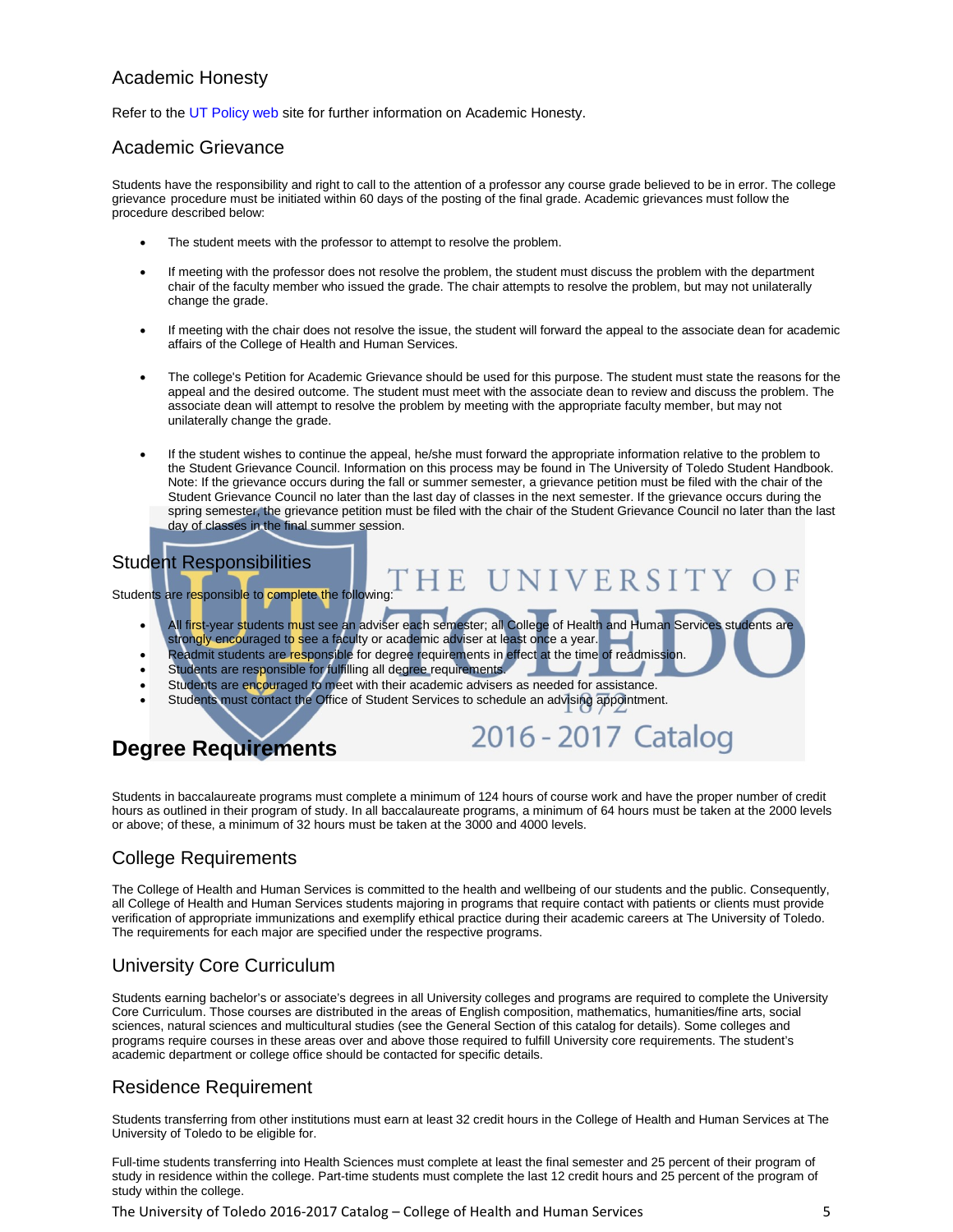### Application for Graduation

See the Office of the Registrar web site for additional information.

### **School of Exercise & Rehabilitation Sciences**

Athletic Training Exercise Science Occupational Therapy Physical Therapy Recreation Administration Recreational Therapy Respiratory Care

### Kinesiology

Degree Programs

Bachelor of Science in Athletic Training Bachelor of Science in Respiratory Care Bachelor of Science in Exercise Science Concentrations: Human Performance and Fitness Promotion Pre-Medicine Pre-Occupational Therapy Pre-Physical Therapy Pre-Physician Assistant

### **Athletic Training**

The Bachelor of Science in athletic training prepares students for entry-level positions in college/university, high school, sports medicine clinic, professional sports, performing arts, military and industrial settings. Athletic trainers work under physicians to ensure the health and safety of physically active individuals. They work cooperatively with other allied health personnel and coaches to accomplish this goal. The athletic training education program is accredited by the Commission on Accreditation of Athletic Training Education. In Ohio, athletic training is a licensed profession requiring an additional examination to be licensed. Athletic training is a regulated profession in 47 states, and the UT program meets or exceeds the criteria in almost all of those states.

Any student may declare an interest in the athletic training education program and begin the pre-professional component of the program. Students are accepted into the professional component on a space-available basis. At the end of the first year, students must file an application for acceptance into the professional component of the athletic training education program with the program coordinator. The maximum capacity of the entering the second year class is based on instructional capacity, the number of offcampus clinical sites, and the number of clinical opportunities in intercollegiate athletics at UT. Students usually begin in the fall semester and are required to take KINE 1110 Introduction to Athletic Training at that time. Students who begin in the Spring semester must take KINE 1110, Introduction to Athletic Training, along with KINE 1650, KINE 1660, KINE 2510, KINE 2520 and HEAL 1500.

Acceptance into the professional program occurs at the beginning of a student's second year of involvement with the athletic training education program. The Board of Certification (BOC) requires athletic training students to complete their clinical experience during a minimum of two years and a maximum of five years. Consequently, transfer students may not complete the athletic training education program in fewer than four years from the date of the first enrollment in the program.

Athletic training students are required to have:

- Immunizations: Hepatitis B, MMR, TDap, Varicella, 2 step PPD as well as an annual intradermal test.
- Criminal background check: May be required by off campus clinical sites, at the student's expense.
- Physical requirements: Ability to assist patients during therapeutic exercise as well as lift/move/load equipment during practice preparation and teardown.
- Transportation: Students are responsible for their own transportation to sites within a 20 mile radius from campus.

For a detailed description of policies and procedures, see the website. <http://www.utoledo.edu/healthsciences/depts/kinesiology/athletictraining/index.html>

*Note: Students will no longer be accepted into the Bachelor of Science in Athletic Training Degree Program beginning Fall 2016.*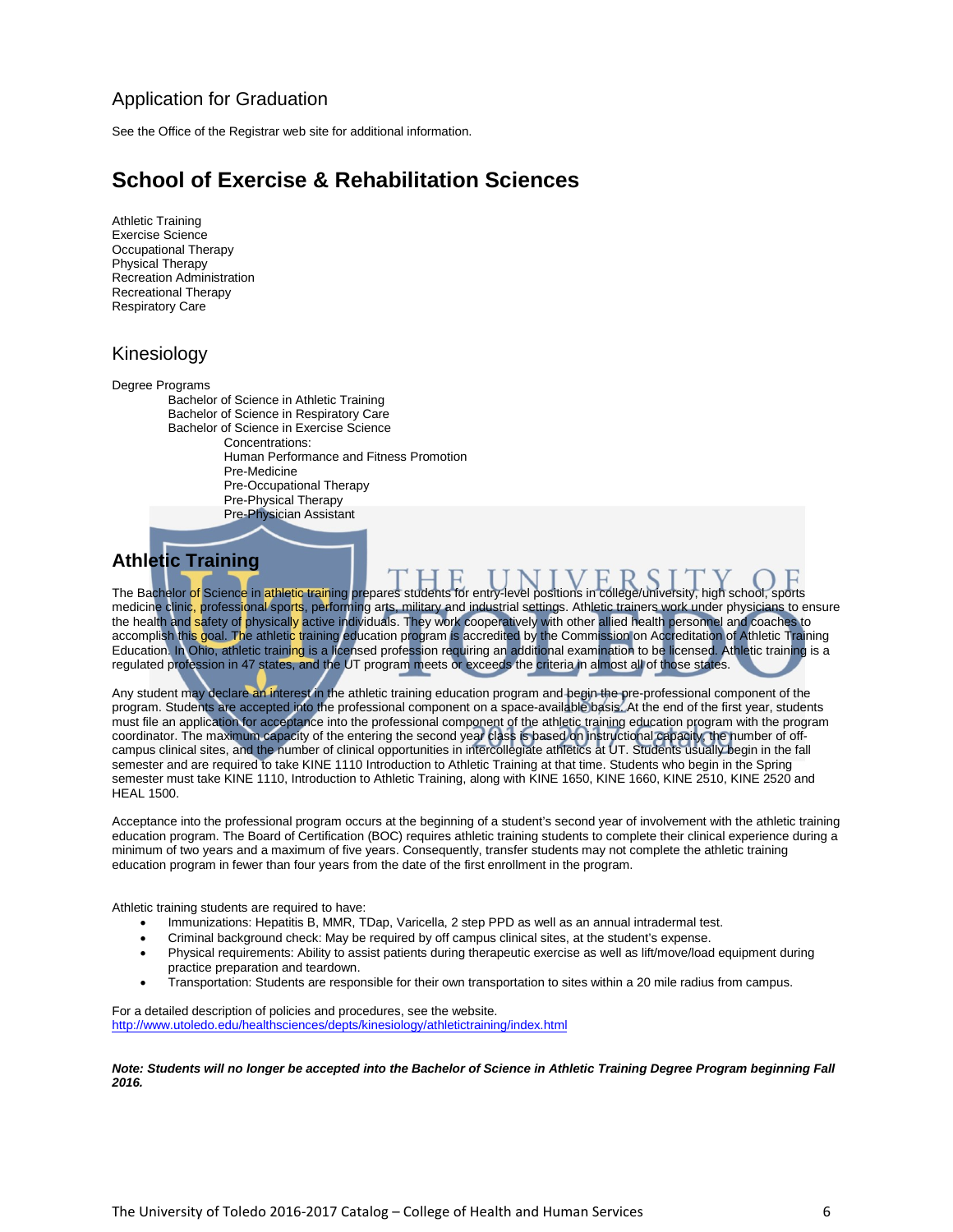### Bachelor of Science in Athletic Training - Degree Requirements

Below is a sample curriculum for the Bachelor of Science in Athletic Training. Sample curriculum is subject to change. Please consult the department for up-to-date information.

#### **Fall Semester**

Year 1

ENGL 1110 College Composition I HHS 1000 Freshman Orientation KINE 1110 Intro to Athletic Training MATH 1340 Algebra & Trigonometry BIOL 2150 Fund of Life Science I BIOL 2160 Fund of Life Science I Lab

#### **Spring Semester**

KINE 1650 Care and Prevention of Injuries KINE 1660 AT Taping Lab KINE 1700 Intro to Exercise Science HEAL 1500 First Aid KINE 2510 Human Anatomy KINE 2520 Human Anatomy Lab BIOL 2170 Fund of Life Science II BIOL 2180 Fund of Life Science II Lab

#### **Fall Semester**

Year 2

KINE 2610 Lower Extremity Evaluation KINE 2630 Applied Anat for Athletic Training I KINE 2710 Clinical Skill Development I ENGL 2950 Scientific Tech Report Writing CHEM 1230 General Chemistry I CHEM 1280 General Chemistry I Lab

#### **Spring Semester**

KINE 2620 Upper Extremity Evaluation KINE 2640 Applied Anat for Athletic Training II KINE 2720 Clinical Skill Development II KINE 2530 Human Physiology KINE 2540 Human Physiology Lab PSY 1010 Principles of Psychology COMM 1010 Communication Principles

#### **Fall Semester**

Year 3 KINE 3630 Therapeutic Modalities KINE 3710 Clinical Skill Development III KINE 3520 Exercise Physiology KINE 3530 Exercise Physiology Lab KINE 3830 Strength Training PHYS 2070 Physics-Mechanical

#### **Spring Semester**

KINE 3660 Rehab of Athletic Injuries KINE 3610 General Medical Conditions KINE 3720 Clinical Skill Development IV KINE 3680 Sport and Exercise Pharmacology Humanities/Fine Arts Elective Multicultural Elective

#### **Fall Semester**

Year 4 KINE 4650 Organization and Admin of AT KINE 4710 Clinical Skill Development V HEAL 2500 Personal Health MATH 2600 Intro to Statistics KINE 4540 Applied Biomechanics KINE 4550 Biomechanics Lab

#### **Spring Semester**

KINE 4720 Clinical Skill Development VI HEAL 4700 Nutrition Science Multicultural Elective Social Science Core Elective KINE Elective

## UNIVERSITY OF THE D I . I 1872 2016 - 2017 Catalog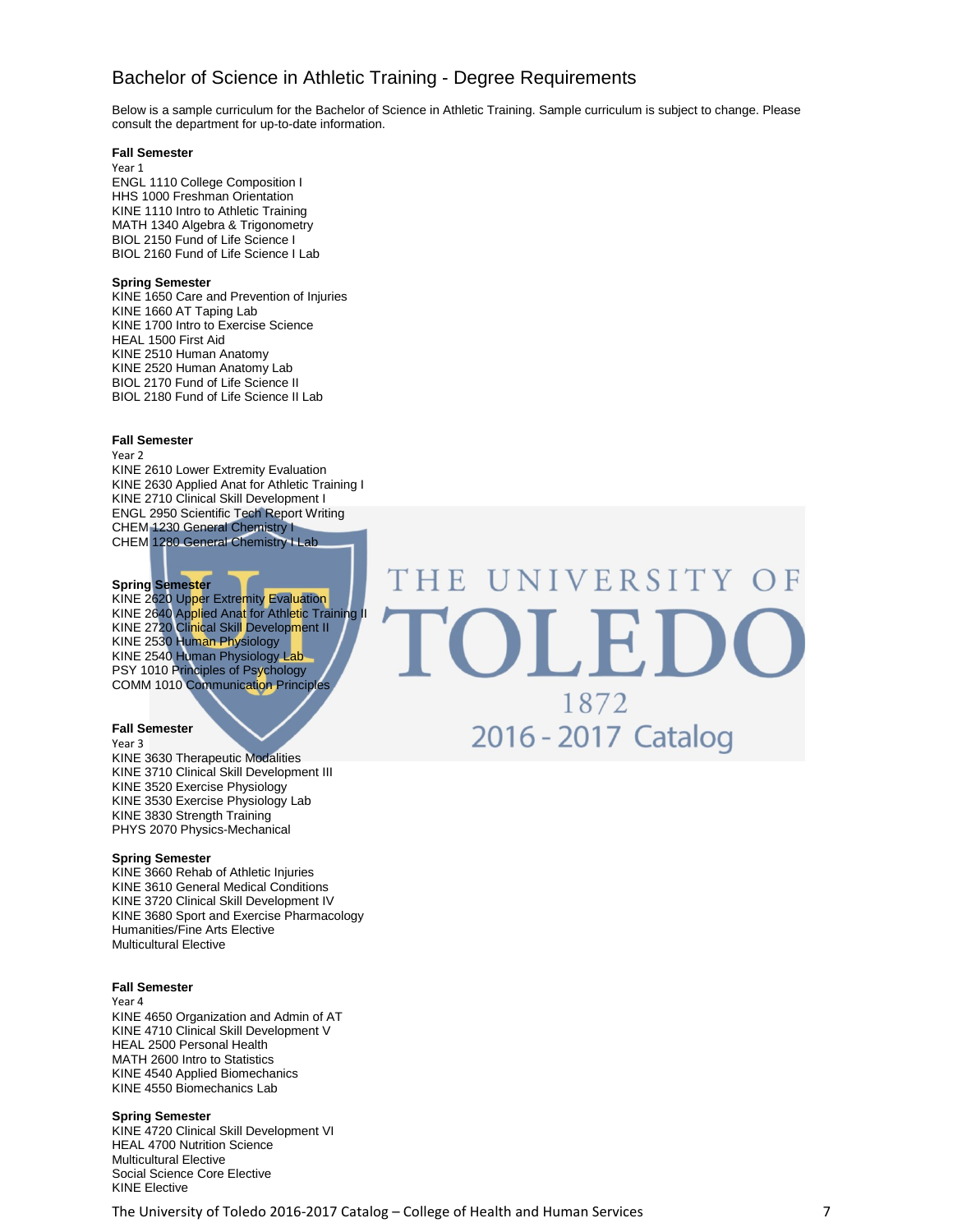### **Exercise Science Programs**

The Bachelor of Science degree in exercise science (B.S.E.S.) is designed for students who want to study the anatomical, physiological, biomechanical and psychological bases of human physical performance. The curriculum has a strong foundation in the natural sciences; students have the opportunity to specialize in one of the following areas: human performance and health fitness, pre-occupational therapy, pre-physical therapy, and pre-physician assistant. Many students use the degree as a steppingstone to graduate education in exercise science, medicine and other allied health fields such as physical therapy and occupational therapy.

Additional information about the Bachelor of Science in exercise science degree can be found at the department's web site at [www.utoledo.edu/hshs/kinesiology/undergradprograms.html](http://www.utoledo.edu/hshs/kinesiology/undergradprograms.html)

### Bachelor of Science in Exercise Science Degree Requirements

Students should follow and complete the degree requirements as displayed in the exercise science program of study charts.

### Human Performance and Fitness Promotion

Many exercise science students are interested in applying their interest and expertise in human physical performance to the prevention and treatment of disease and disability of the enhancement of health and fitness, and to the facilitation of sport performance through training and conditioning. The B.S.E.S. concentration in human performance and health fitness is designed for these students. Beyond the required exercise science courses, these students take additional course work that focuses on the use of exercise and exercise testing in the diagnosis and treatment of cardiovascular and metabolic diseases, reduced muscle strength and endurance tolerance. Students in this concentration will focus on the development of exercise programs that are designed to enhance health, general fitness and exercise performance.

In addition to a practicum and two internships, many students complete one or more of the certification programs offered by organizations such as the American College of Sports Medicine and the National Strength and Conditioning Association. These certifications, in combination with the student's academic training, provide excellent credentials for employment in fitness/wellness programs, cardiovascular rehabilitation, as well as many commercial fitness facilities.

HE

#### Requirements

- Immunizations: Hepatitis B, Rubella, Rubeola, Varicella (Chickenpox), Mumps, Tetanus/Diphtheria or Tetanus, Diphtheria and Acellular Pertussis, Tuberculosis, Flu Vaccination within past 12 months.
- Certification in CPR
- Criminal background check: required
- Physical requirements: must be able to move, lift or carry equipment weighing up to 50 lbs., push equipment up to 600 lbs., and lift/assist clients up to 300 lbs. with assistance. Must have full range of body motion and eye/hand coordination. Required to have corrected vision and hearing to normal range.
- Transportation: Students must provide own transportation to sites up to 100 mile radius

### Technical Skills

## 2016 - 2017 Cataloo

E R

- Speech, Vision and Hearing Demands: Be able to interact and communicate effectively
- Physical Demands: Performance of appropriate exercise recommendations involves standing, walking, and moving of heavy exercise equipment.
- Mental Demands: Must possess the emotional health required for full utilization of intellectual abilities (appropriate medical judgment)

### Bachelor of Science in Exercise Science – Human Performance and Fitness Promotion Requirements

Below is a sample curriculum for the Bachelor of Science in Exercise Science. Sample curriculum is subject to change. Please consult the department for up-to-date information.

#### **Fall Semester**

Year 1 BIOL 2150 Fund of Life Sciences I BIOL 2160 Fund of Life Sciences I Lab ENGL 1110 College Composition I HHS 1000 Freshman Orientation KINE 1700 Intro to Exercise Science MATH 1340 Algebra &Trigonometry

#### **Spring Semester**

+KINE 2510 Human Anatomy +KINE 2520 Human Anatomy Lab ENGL 2950 Scientific Tech Report Writing HEAL 1800 Medical Terminology Humanities/Fine Arts Elective Social Science Core Elective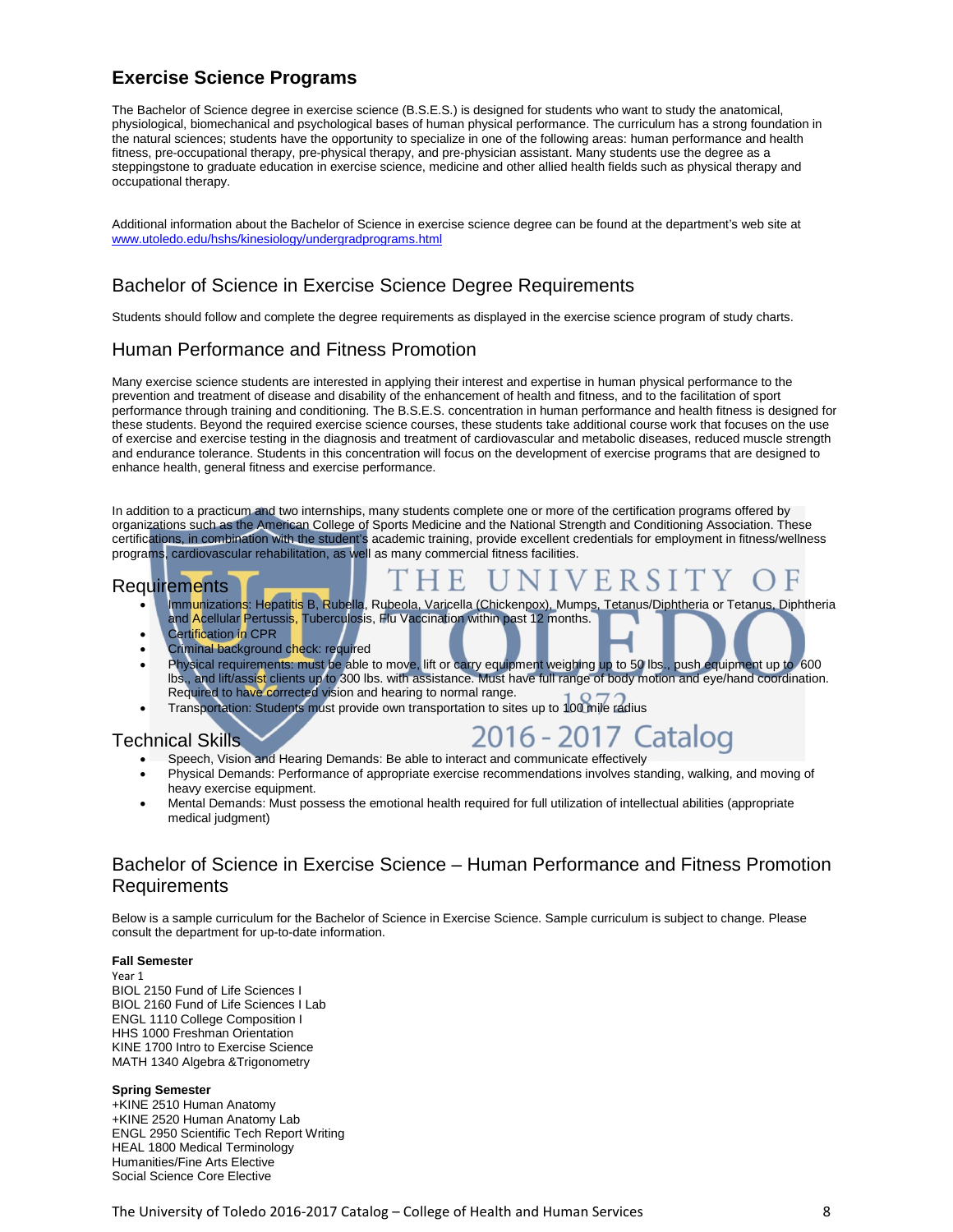#### **Fall Semester**

Year 2 +KINE 3240 Conc of EXSC Fit and Heal Strat **(FL)** Multicultural Non Western Elective KINE 2530 Human Physiology KINE 2540 Human Physiology Lab PHYS 2070 General Physics I **(FL)**

#### **Spring Semester**

CHEM 1230 General Chemistry I CHEM 1280 General Chemistry I Lab KINE 4540 Biomechanics KINE 4550 Biomechanics Lab KINE 2580 Human Patho for Health Care COMM 2840 Interpersonal Communication

#### **Fall Semester**

Year 3

+KINE 3850 Cardiac Dysrythmias Inter **(FL)** +KINE 3860 Cardiac Dysrythimia Inter Lab **(FL)** +KINE 3830 Prin Stren and Condition **(FL)** +KINE 3620 Prof Respon in Fit Ind **(FL)** +KINE 4830 Prin of Endurance Cond **(FL)** Multicultural US Diversity

#### **Spring Semester**

HEAL 4700 Nutritional Science +KINE 4850 Clinical Exercise Testing **(SP)** +KINE 4860 Clinical Exercise Testing Lab **(SP)** +KINE 3680 EXSC & Sport Pharmacology **(SP)** 3000/4000 level elective 3000/4000 level elective

#### **Fall Semester**

Year 4 +KINE 4640 Neuro/Patho Foundations +KINE 4140 Fitness Internship I **(FL)** HEAL 4750 Obes and Eat Disorders **(FL)** Social Science Elective

#### **Spring Semester**

+KINE 4840 Fitness Internship II **(SP)** +KINE 3950 Research Design in EXSC **(SP)** KINE 4210 Exsc Fac Management **(SP)** +KINE 3520 Applied Exercise Physiology +KINE 3530 Exercise Physiology Lab

+ Indicates that a "C" or better is required in this course Courses noted with FL or SP are only offered in those semesters

### Pre-Occupational Therapy

Bachelor of Science in Exercise Science – Pre-Occupational Therapy Requirements

THE

Below is a sample curriculum for the Bachelor of Science in Exercise Science (Pre-Occupational Therapy). Sample curriculum is subject to change. Please consult the department for up-to-date information.

#### **Fall Semester**

Year 1 BIOL 2150 Fund of Life Science I BIOL 2160 Fund of Life Science I Lab MATH 1340 Algebra &Trigonometry KINE 1700 Intro to Exercise Science HHS 1000 Freshman Orientation Humanities/Fine Arts Elective

#### **Spring Semester**

BIOL 2170 Fund of Life Science II BIOL 2180 Fund of Life Science II Lab PSY 1010 Principles of Psychology OCCT 2550 Purposeful Living Role OT HEAL 1500 First Aid ENGL 1110 College Composition I



UNIVERSITY OF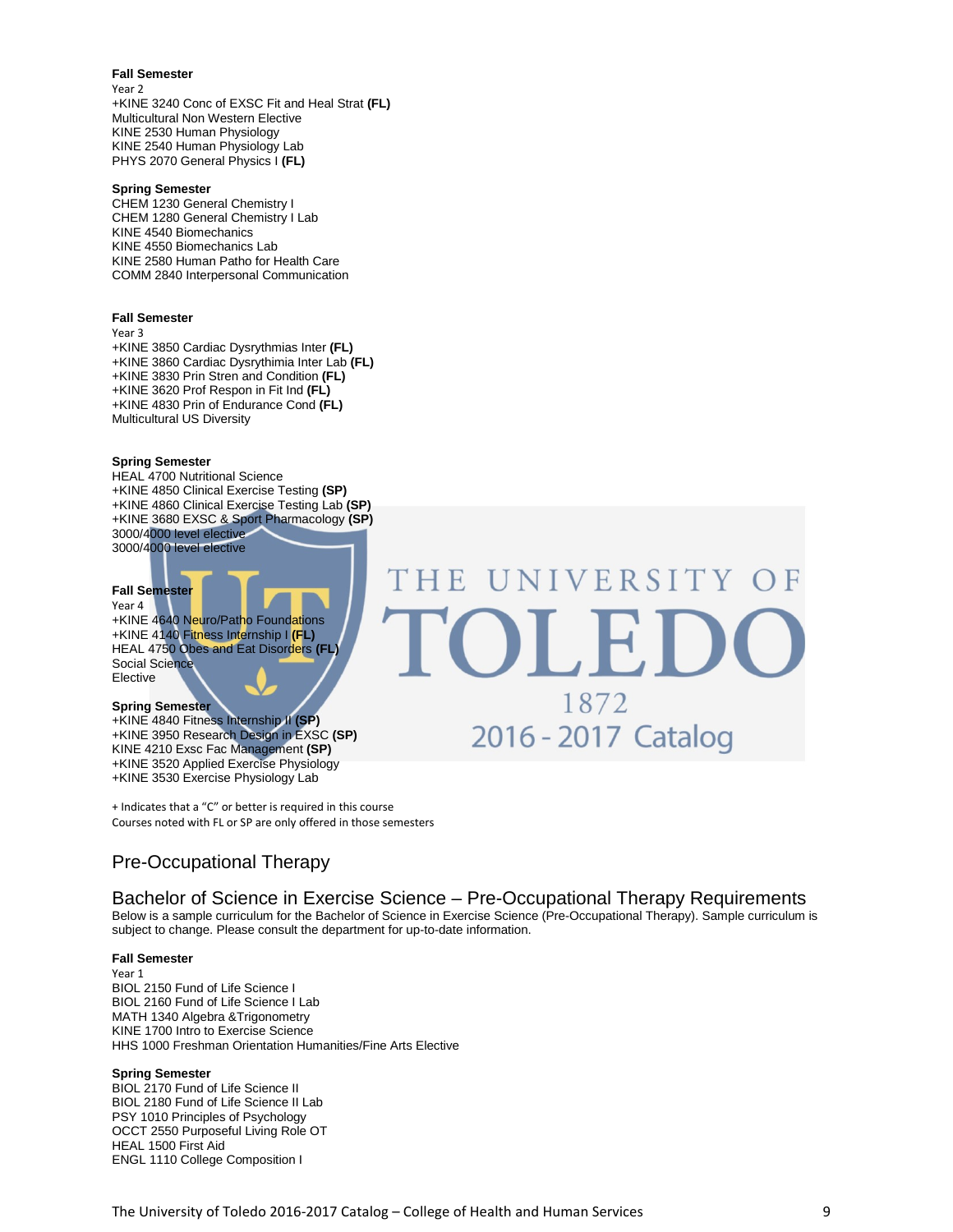#### **Fall Semester**

Year 2 CHEM 1230 General Chemistry I CHEM 1280 General Chemistry I Lab KINE 2510 Human Anatomy KINE 2520 Anatomy Lab ENGL 2950 Scientific Tech Report Writing Social Science Core Elective

#### **Spring Semester**

HEAL 1800 Medical Terminology CHEM 1240 General Chemistry II CHEM 1290 General Chemistry II Lab KINE 2530 Human Physiology KINE 2540 Human Physiology Lab SOC 1010 Intro to Sociology

#### **Fall Semester**

Year 3

KINE 2960 Growth, Devel & Motor Lng KINE 3520 Applied Exercise Physiology KINE 3530 Exercise Physiology Lab PHYS 2070 General Physics I KINE 2580 Pathophysiology

#### **Spring Semester**

COMM 3840 PSY 2200 Abnormal Psychology Multicultural Elective KINE 3680 Exercise and Sport Pharm HHS 2/4980 PMD Clinical

#### **Fall Semester**

#### Year 4

KINE 4540 Applied Biomechanics KINE 4550 Applied Biomechanics Lab KINE 3240 Conc of EXSC Fit and Heal Strat RESM 4100 Educational Statistics PSY 2510 Lifespan Developmental Psychology KINE 3200 Advanced Human Anatomy

#### **Spring Semester**

HEAL 4700 Nutritional Science HEAL 4560 Health Problems of Aging KINE 3950 Research Design in EXSC Multicultural Elective KINE 4640 Neuro and Patho of Rehab

### Pre-Physical Therapy

The pre-physical therapy concentration provides students with the opportunity to complete the B.S.E.S. degree and prepare for admission into a graduate entry-level physical therapy program. The curriculum provides a mix of science and health related courses and clinical experiences that are intended to provide the ideal preparation for admission into the university's doctor in physical therapy program, as well as meet the admission requirements for similar programs across the country. Many students who complete the program will apply for admission to The University of Toledo's Doctor in Physical Therapy program, which has long been affiliated with this program. All physical therapy programs involve a competitive admission process. Thus, completion of the pre-physical therapy option at UT does not guarantee acceptance to a physical therapy program.

UNIVERSITY OF

1872

2016 - 2017 Catalog

### Bachelor of Science in Exercise Science – Pre-Physical Therapy Requirements

'HE

Below is a sample curriculum for the Bachelor of Science in Exercise Science Pre-Physical Therapy). Sample curriculum is subject to change. Please consult the department for up-to-date information.

#### **Fall Semester**

Year 1 BIOL 2150 Fund of Life Science I BIOL 2160 Fund of Life Science I Lab MATH 1340 Algebra & Trigonometry KINE 1700 Intro to Exercise Science HHS 1000 Freshman Orientation Humanities/Fine Arts Elective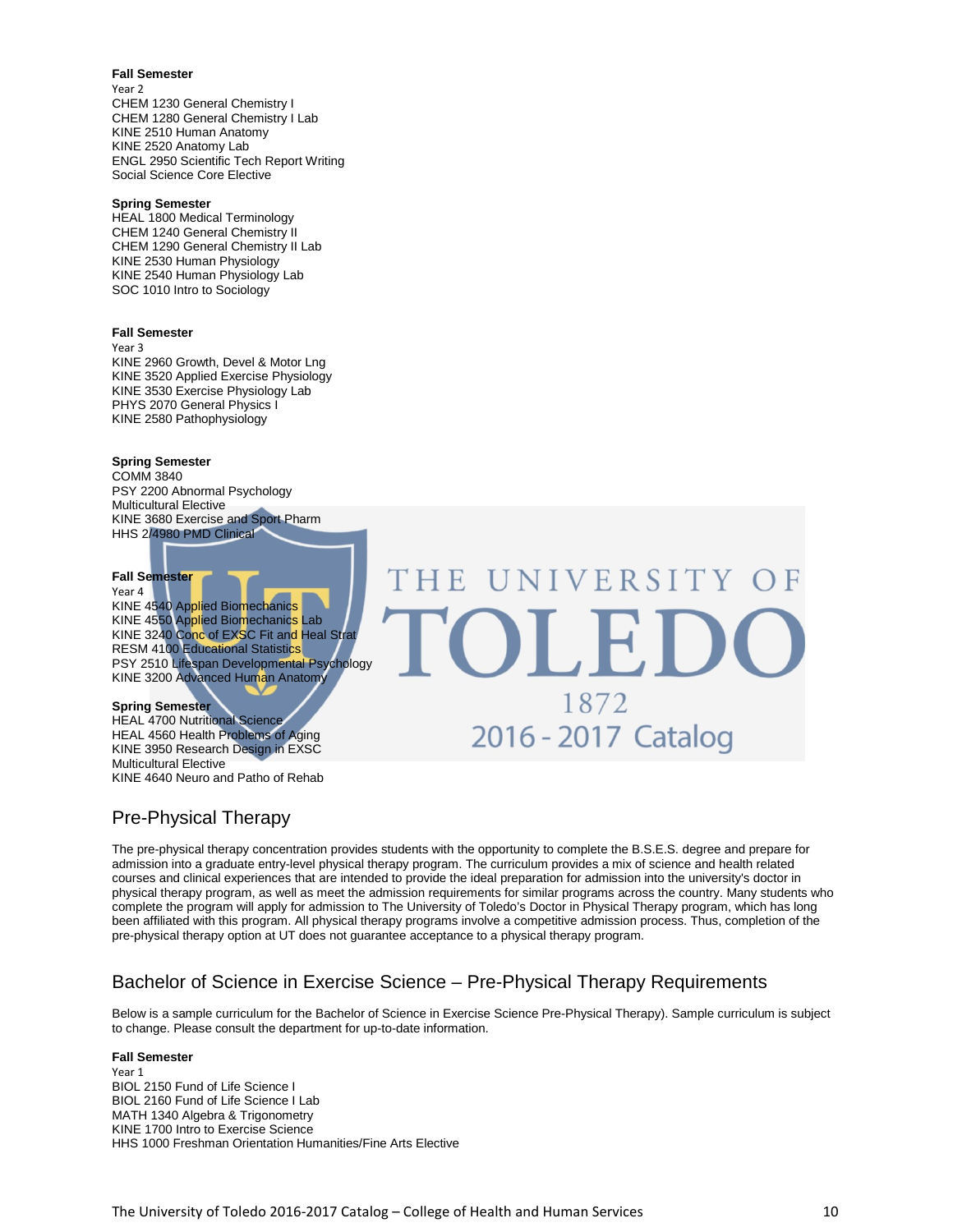#### **Spring Semester**

BIOL 2170 Fund of Life Science II BIOL 2180 Fund of Life Science II Lab PSY 1010 Principles of Psychology HHS 2980 PMD Clinical HEAL 1500 First Aid ENGL 1110 College Composition I

#### **Fall Semester**

Year 2 CHEM 1230 General Chemistry I CHEM 1280 General Chemistry I Lab KINE 2510 Human Anatomy KINE 2520 Anatomy Lab ENGL 2950 Scientific Tech Report Writing Social Science Core Elective

#### **Spring Semester**

HEAL 1800 Medical Terminology CHEM 1240 General Chemistry II CHEM 1290 General Chemistry II Lab KINE 2530 Human Physiology KINE 2540 Human Physiology Lab Multicultural Elective

#### **Fall Semester**

Year 3

KINE 2960 Growth, Devel & Motor Lng KINE 3520 Applied Exercise Physiology KINE 3530 Exercise Physiology Lab PHYS 2070 General Physics I PSY 2200, 2510 or 2700

#### **Spring Semester**

COMM 3840 or 1010 PHYS 2080 Physics II KINE 4620 Therapeutic Kinesiology KINE 2580 Pathophysiology

#### **Fall Semester**

Year 4 KINE 4540 Applied Biomechanics KINE 4550 Applied Biomechanics Lab RESM 4100 Educational Statistics HEAL 4560 Health Problems of Aging KINE 3240 Conc of EXSC Fit and Heal Strat

#### **Spring Semester**

HEAL 4700 Nutrition Science KINE 4640 Neuro and Patho of Rehab KINE 3950 Research Design in EXSC Multicultural Elective Pre-PT Elective

KINE 3200 Advanced Human Anatomy

UNIVERSITY OF THE OLI 1872 2016 - 2017 Catalog

Pre-PT Electives include: KINE 3730 Fitness Asses & Programming, KINE 4850 Clinical Exercise Test and Prog, KINE 4860 Clin Ex Test and Prog Lab, KINE 4940 Pre-PT Internship, KINE 4990 Independent Study in Exer Sci, or other by approval of an adviser. General Electives as needed to meet the 124 credit hour graduation requirement.

### Pre-Physician Assistant

Students planning to enter a physician assistant program after graduation should identify the programs to which they may apply. The specific admission requirements for those programs should be determined. If the requirements are not already among the required courses, they should be included among the supporting electives.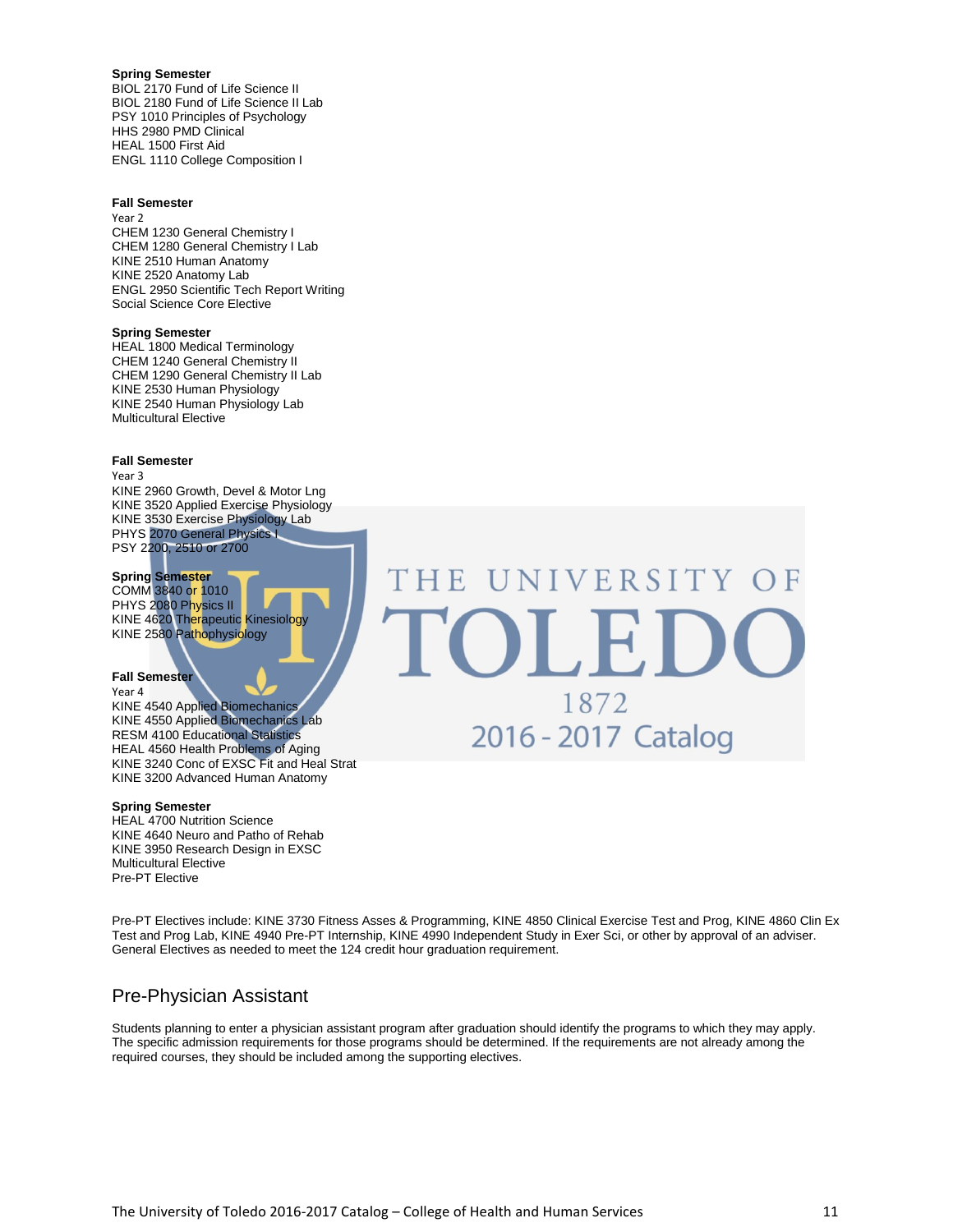### Bachelor of Science in Exercise Science – Pre-Physician Assistant Requirements

HE

#### **Fall Semester**

Year 1

BIOL 2150 Fund of Life Science I BIOL 2160 Fund of Life Science I Lab MATH 1340 Algebra &Trigonometry KINE 1700 Intro to Exercise Science HHS 1000 Freshman Orientation ENGL 1110 College Composition I

#### **Spring Semester**

BIOL 2170 Fund of Life Science II BIOL 2180 Fund of Life Science II Lab PSY 1010 Principles of Psychology HEAL 1800 Medical Terminology HEAL 1500 First Aid ENGL 2950 Scientific Tech Report Writing

#### **Fall Semester**

Year 2 CHEM 1230 General Chemistry I CHEM 1280 General Chemistry I Lab KINE 2510 Human Anatomy KINE 2520 Anatomy Lab KINE 2960 Growth, Devel & Motor Lng Humanities/Fine Arts Elective

#### **Spring Semester**

CHEM 1240 General Chemistry II CHEM 1290 General Chemistry II Lab KINE 2530 Human Physiology KINE 2540 Human Physiology Lab KINE 3240 Conc of EXSC Fit and Heal Strat PSY 2510 Lifespan Developmental Psychology

#### **Fall Semester**

Year 3 CHEM 2410 Organic Chemistry I CHEM 2460 Organic Chemistry I Lab BIOL 3030 Cell Biology Social Science Core Elective PHIL 3370 Medical Ethics KINE 2590 Microbiology and Infectious Dis

#### **Spring Semester**

COMM 2840 Interpersonal Communication BIOL 4030 Microbiology BIOL 4040 Microbiology Lab Multicultural Elective KINE 3520 Applied Exercise Physiology KINE 3530 Applied Exercise Physiology Lab

#### **Fall Semester**

Year 4 KINE 3850 Cardiac Dysrythmias Interpret. KINE 3860 Cardiac Dysrythmias Interpret Lab KINE 3200 Advanced Human Anatomy RESM 4100 Educational Statistics PHYS 2070 General Physics I

#### **Spring Semester**

HEAL 4700 Nutritional Science KINE 4540 Applied Biomechanics KINE 4550 Applied Biomechanics Lab KINE 4850 Clinical EXSC Testing KINE 4860 Clinical EXSC Testing Lab Pre-PA Elective

### Pre-Medicine

Students planning to enter medical school after graduation should identify the programs to which they may apply. The specific admission requirements for those programs should be determined. If the requirements are not already among the required courses, they should be included among the supporting electives.

NIVERSITY OF

1872

2016 - 2017 Catalog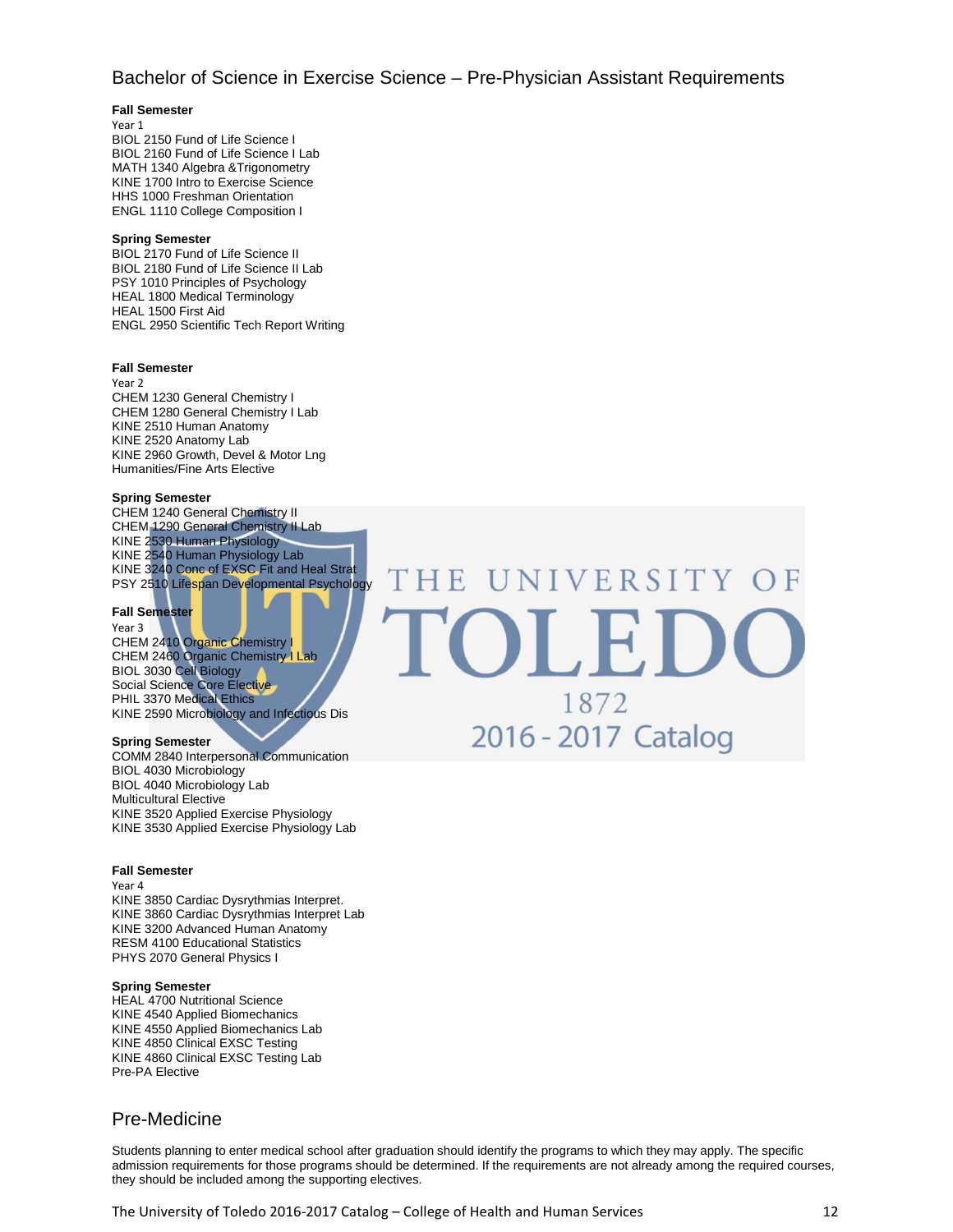### Bachelor of Science in Exercise Science – Pre-Medicine Requirements

#### **Fall Semester**

Year 1

BIOL 2150 Fund of Life Science I BIOL 2160 Fund of Life Science I Lab CHEM 1230 General Chemistry I CHEM 1280 General Chemistry I Lab MATH 1340 Algebra &Trigonometry HHS 1000 Freshman Orientation

#### **Spring Semester**

BIOL 2170 Fund of Life Science II BIOL 2180 Fund of Life Science II Lab CHEM 1240 General Chemistry II CHEM 1290 General Chemistry II Lab ENGL 1110 College Composition I KINE 1700 Intro to Exercise Science

#### **Fall Semester**

Year 2

CHEM 2410 Organic Chemistry I CHEM 2460 Organic Chemistry I Lab KINE 2510 Human Anatomy KINE 2520 Anatomy Lab ENGL 2950 Scientific Tech Report Writing HEAL 1800 Medical Terminology PSY 1010 Principles of Psychology

#### **Spring Semester**

CHEM 2420 Organic Chemistry II CHEM 2740 Organic Chemistry II Lab KINE 2530 Human Physiology KINE 2540 Human Physiology Lab KINE 2590 Microbiology and Infect Dis. PSY 2510 Lifespan Developmental Psychology

#### **Fall Semester**

Year 3 KINE 3200 Advanced Human Anatomy KINE 2580 Human Pathophys for Heal Care

PHIL 3370 Medical Ethics PHYS 2070 General Physics I **(FL or SSI)** CHEM 3510 Biochemistry

#### **Spring Semester**

KINE 3520 Applied Exercise Physiology KINE 3530 Exercise Physiology Lab KINE 3950 Research Design in EXSC **(SP)** RESM 4100 Educational Statistics PHYS 2080 General Physics II **(SP or SSII)**

#### **Fall Semester**

Year 4 KINE 4540 Applied Biomechanics KINE 4550 Applied Biomechanics Lab KINE 3850 Cardiac Dysrythmia Interpret. KINE 3860 Cardiac Dysrythmia Iterpret. Lab Multicultural Elective Humanities/Fine Arts Elective

#### **Spring Semester**

HEAL 4700 Nutritional Science KINE 4850 Clinical EXSC Testing KINE 4860 Clinical EXSC Testing Lab Social Science COMM 2840 Multicultural Elective

\*Biology, Chemistry, and Math placement can alter this sequence\*

\*\*Please be aware that requirements for Medical Schools may vary. It is your responsibility to make sure you have completed all pre-requisites for the Medical programs you plan to apply to.\*\*

**SIVERSITY** HE 1872 2016 - 2017 Catalog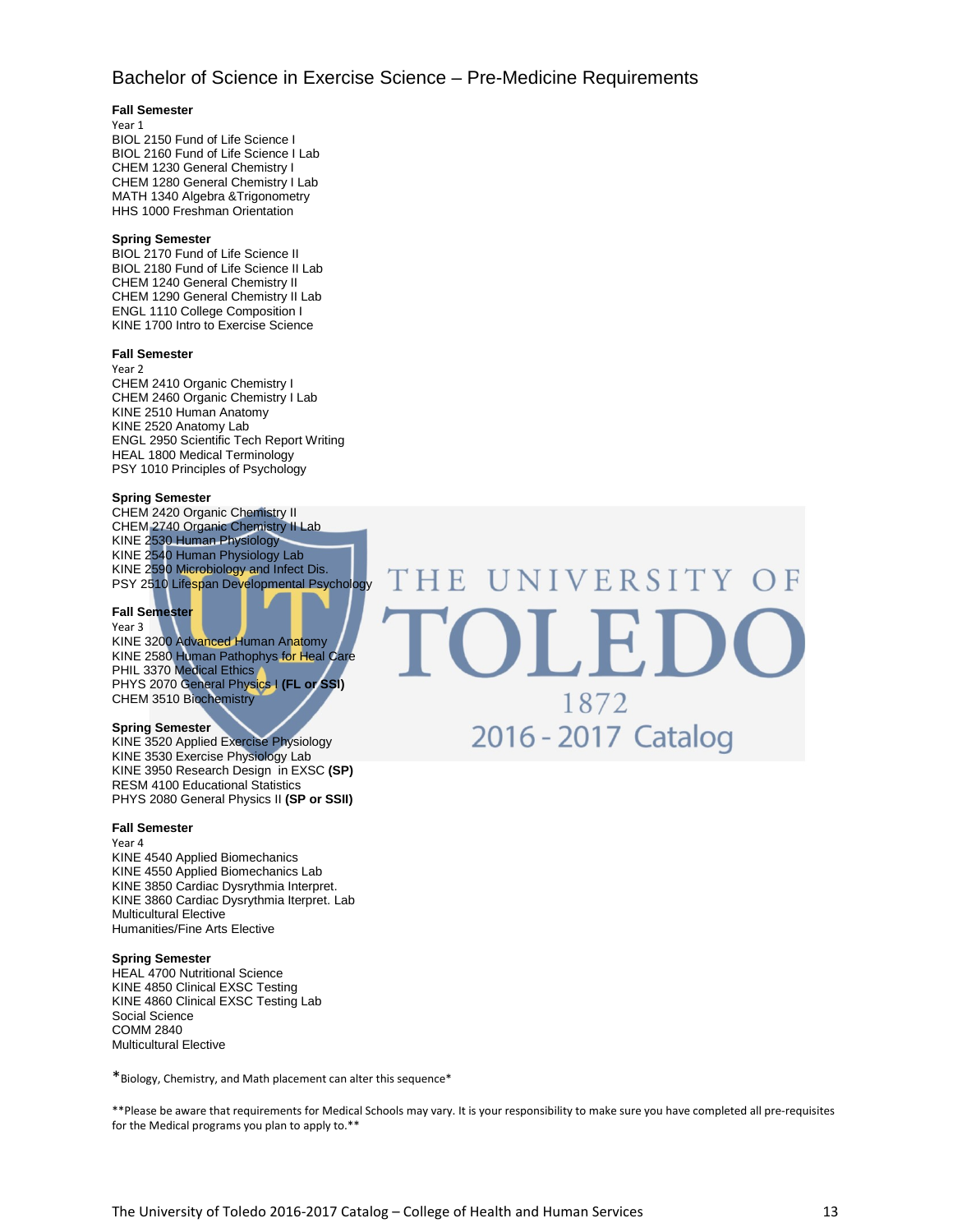### Minor in Exercise Science

A minor in exercise science is offered by the department of kinesiology to provide students from other departments across the University with the opportunity to gain experience in this area. The minor requires 22 credits of course work, including required lecture and lab courses in human anatomy, physiology, exercise physiology, and biomechanics, as well as elective courses taken from a variety of areas within exercise science. Students interested in completing the minor in exercise science should contact the department's academic adviser for additional information.

Required – 18 hours Required Course **Hours** KINE 1700 Introduction to Exercise Science  $\overline{2}$ KINE 2510 Human Anatomy\* 3 KINE 2520 Human Anatomy Lab\* 1<br>KINE 2530 Human Physiology\* 1988 1989 1989 KINE 2530 Human Physiology\* KINE 2540 Human Physiology Lab\*<br>1 - 1 - 10 KINE 3520 Applied Exercise Physiology KINE 3520 Applied Exercise Physiology KINE 3530 Applied Exercise Physiology Lab 1<br>1 KINE 4540 Applied Biomechanics 13 KINE 4540 Applied Biomechanics KINE 4550 Applied Biomechanics Lab 1 Electives – 6 hours KINE 1110 Introduction to Athletic Training  $\overline{2}$ KINE 2580 Human Pathophysiology for Health Care 3 KINE 2590 Microbiology and Infectious Diseases  $\frac{3}{2}$ KINE 3240 Concepts of Exercise, Fitness & Health 2<br>KINE 3680 Sport and Exercise Pharmacology 2 KINE 3680 Sport and Exercise Pharmacology 2 KINE 3850 Cardiac Dysrhythmia Interpretation 3 KINE 3860 Cardiac Dysrhythmia Interpretation Lab 1<br>KINE 4850 Clinical Exercise Testing 13 KINE 4850 Clinical Exercise Testing KINE 4860 Clinical Exercise Testing Lab 1 KINE 4900 Independent Study 1-3 \*Courses can be waived if the student has successfully completed comparable anatomy and physiology course work in another L K department within or outside The University of Toledo.

Students will be required to meet all of the prerequisites and co-requisites for the elective courses in the minor

### **Recreation and Leisure Studies Programs**

Recreation and leisure studies offer a bachelor of science (BS) in recreational therapy (RECT). The baccalaureate RECT program is accredited by the National Recreation and Park Association (NRPA). This program meets professional standards set by the National Council for Therapeutic Recreation Certification (NCTRC), National Therapeutic Recreation Society (NTRS), and the American Therapeutic Recreation Association (ATRA).  $6 - 2017$ atalod

Students completing the RECT program may enroll in the pre-occupational therapy track. Students graduating from the RECT program have met the educational and clinical requirements to take the examination for Certified Therapeutic Recreation Specialist (CTRS) by the National Council for Therapeutic Recreation Certification.

### Bachelor of Science in Recreation Therapy

Students wishing to major in the recreation therapy program enter as pre-recreational therapy majors. The pre-recreational therapy student enrolls in University undergraduate core curriculum courses, pre-recreational therapy curriculum courses and recreational therapy support curriculum courses.

Students enrolling in the recreational therapy program receive an education designed to prepare them for employment in the areas of physical rehabilitation, psychiatric rehabilitation, geriatric services, pediatric services, camps for individuals with disabilities, community recreation for individuals with disabilities and centers for mental retardation/developmental disabilities.

### Requirements

- Current certification in CPR
- Immunizations: Mantoux, Rubella Titer/ Roseolla (MMR), Hepatitis B required. Additional immunizations may be required by internship agency.
- Background checks: May be required by internship agency
- Physical requirements: "Fit for Duty" test may be required internship agency
- Transportation: Students must provide their own transportation to internship site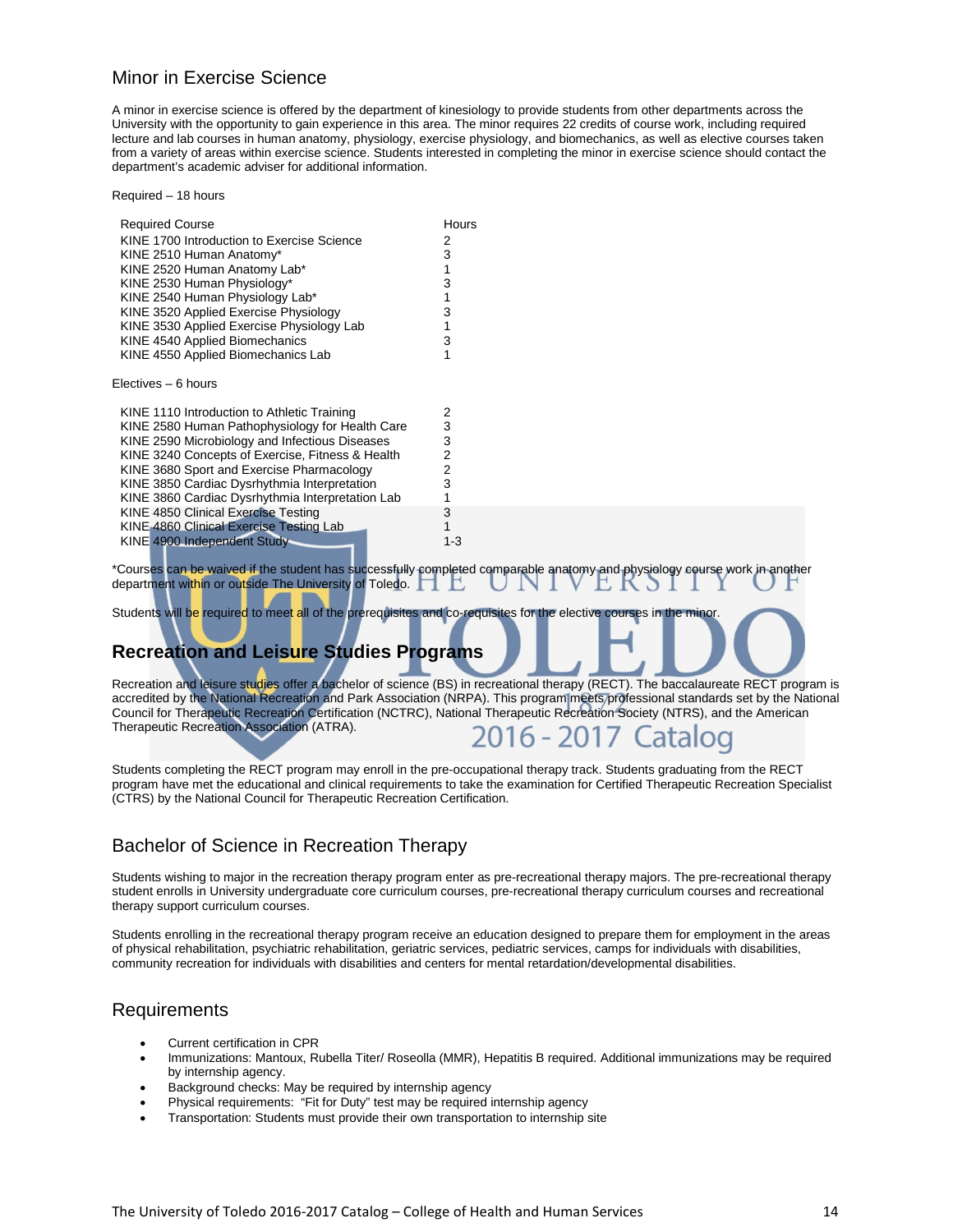### Bachelor of Science in Recreational Therapy – Degree Requirements

THE

Below is a sample curriculum for the Bachelor of Science in Recreational Therapy. Sample curriculum is subject to change. Please consult the department for up-to-date information.

UNIVERSITY OF

1872

2016 - 2017 Catalog

#### **Fall Semester**

Year 1 RCRT 1300 Intro to Rec & Leisure PSY 1010 Principles of Psychology SOC 1010 Intro to Sociology ENGL 1110 College Comp I MATH 1180 Math for Liberal Arts HHS 1000 College Orientation

#### **Spring Semester**

RCRT 1310 Recreation Programming PSY 2510 Lifespan Developmental Psy Natural Science Elective ENGL 2960 Org Report Writing Humanities Elective

#### **Fall Semester**

Year 2 RCRT 2300 Rec Leadership & Gr Dyn KINE 2560 Anatomy & Physiology I KINE 2460 Anatomy & Physiology I Lab PSY 2200 Abnormal Psychology Multicultural (Non-US) Elective

#### **Spring Semester**

RCRT 3310 Rec & Adapt for Spec Pro KINE 2570 Anatomy & Physiology II KINE 2570 Anatomy & Physio II Lab HEAL 1800 Medical Terminology RCRT 4720 Introduction to TR

#### **Fall Semester**

Year 3 RCRT 4730 Med/Clinical Aspects in TR Humanities Elective Track Elective Select 3 from RCRT 4600, 4610, 4630, 4660, 4670

#### **Spring Semester**

RCRT 4740 Assessment & Doc TR RCRT 4750 Group Dynamics in RT RCRT 4790 Med/Clinical Aspects in TR II RCRT 4340 Leisure Recreation & Aging Select 2 from RCRT 4600, 4610, 4630, 4660, 4670

#### **Summer Semester**

RCRT 4840 RT Clinical: Pediatric RCRT RT Clinical: Physical Rehab (Total Hours 2)

#### **Fall Semester**

Year 4 RCRT 4450 Research Appl Rec &RT RCRT 3710 Adv Prog in Rec & RT Track Elective RCRT 4850 Internship Prep: RECT Select 2 from RCRT 4810, 4820, 4830 Sect 2 from RCRT 4620, 4640, 4680, 4690, 4860

#### **Spring Semester**

RCRT 4330 Administration Rec & RT RCRT 4870 Program Planning RT Select 1 from RCRT 4810, 4820, 4830 Select 3 from RCRT 4620, 4640, 4680, 4690, 4860 Multicultural (US) Elective

#### **Summer Semester**

RCRT 4770 Proj Design RCRT 4930 Sr Internship RCRT 4930 Sr Internship RCRT 4780 Proj Eval RLS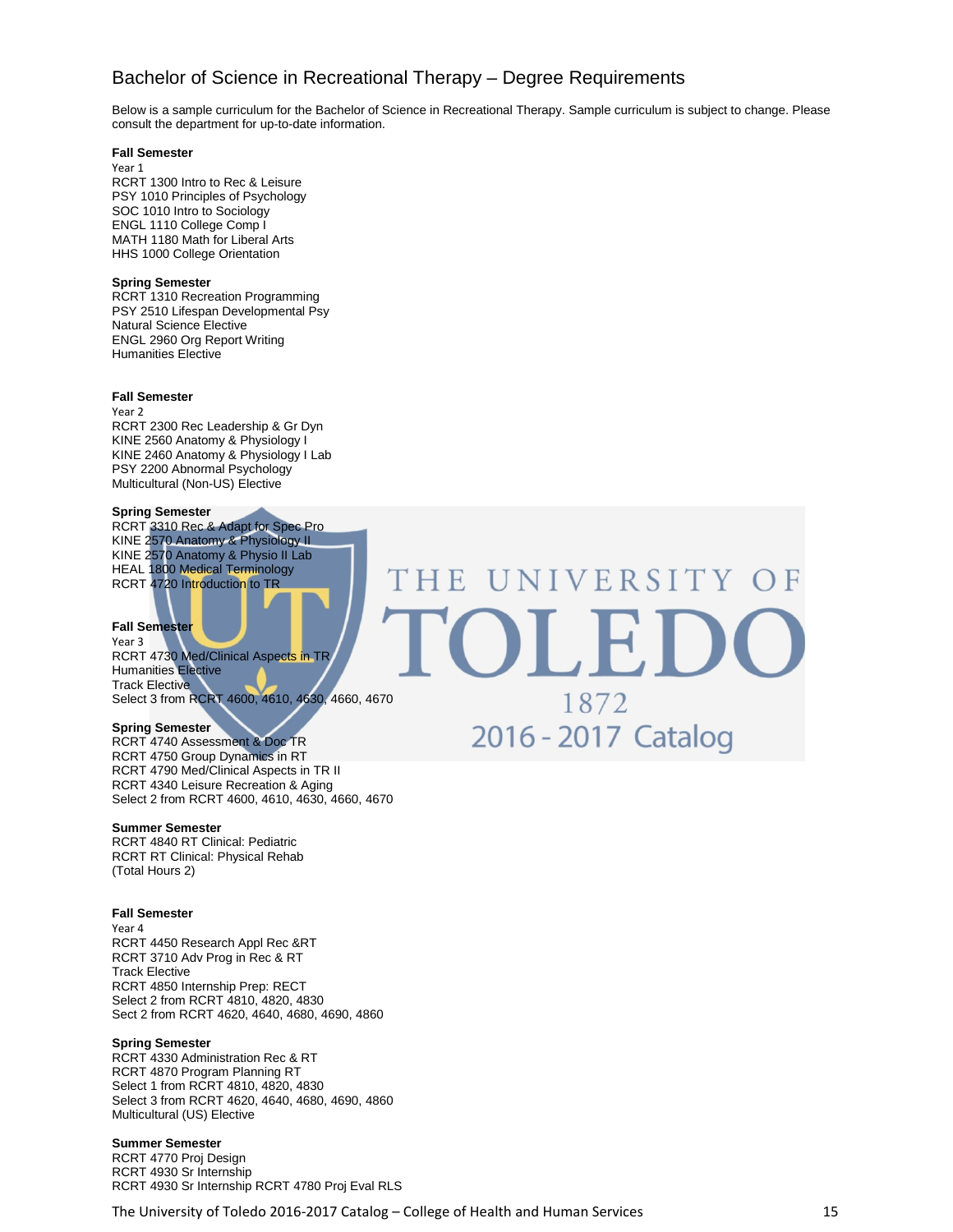### UT Pre-Occupational Therapy

The pre-occupational therapy track within the recreational therapy degree can provide the student with the background needed for application to the graduate degree in the occupational therapy. The occupational therapy doctorate is offered at The University of Toledo in the College of Education, Health Science and Human Service.

- UT Pre-Occupational Therapy Requirements 6 hours
	- OCCT 2550 Purposeful Living Role of Occupational Therapist One course from any other track or an elective approved by faculty adviser

UT Occupational Therapy Program Selection Application Criteria

To apply for admission to the graduate occupational therapy program at The University of Toledo, students must meet these criteria:

- 1. Completion of PSY 1010 Principles of Psychology, SOC 1010 Introduction of Sociology, PSY 2510 Lifespan Development Psychology, PSY Abnormal Psychology, KINE 2560 Anatomy & Physiology I, KINE 2570 Anatomy & Physiology II, Biology and HEAL 1800 Medical Terminology with a B- or higher in each course.
- 2. Completion of a bachelor's degree with a minimum GPA of 3.0 GPA. If GPA is 3.5 or greater, the GRE is not required. Students can be selected prior to completion of their bachelor's degree. Students must have a minimum GPA of 3.0 at the time of application and must maintain a minimum GPA of 3.0 after acceptance.
- 3. Completion of the GRE with an average of 33% across the three areas verbal, quantitative and writing.
- Prerequisites: must have achieved a B- or better in all prerequisites. Consult the following website for more specific information<http://www.utoledo.edu/hshs/ot/index.html>

Applications are available in mid-July; applications may be submitted any time after September 1st for admission the following academic year. Applications are processed and students are accepted as applications are received (rolling admission) until the class is filled. Applicants are encouraged to apply for early admission. The occupational therapy program is selective and completion of the above criteria does not guarantee admission into the program. US News and World Report rates the University of Toledo's occupational therapy graduate program in the top 25% of graduate level occupational therapy programs in the country.

### **Respiratory Care Program**

Respiratory care is an allied health specialty. Respiratory care practitioners work with physicians in the treatment, management, control, diagnostic evaluation and care of patients with diseases and abnormalities associated with the cardiopulmonary system.

Respiratory th<mark>era</mark>pists treat a diverse group of patients ranging from newborn and pediatric patients to adults and the elderly. Disease states <mark>or condi</mark>tions often requiring care include asthma, emphysema, chronic obstructive pulmonary disease (COPD), pneumonia, cystic fibrosis, acute and infantile respiratory distress syndrome as well as conditions brought on by shock, trauma or post-operative surgical complications. Respiratory therapists function in many specialty areas in the hospital, such as newborn labor and delivery, neonatal and pediatric intensive care units, pulmonary function laboratory, sleep laboratory and adult intensive care units. The baccalaureate degree prepares respiratory therapists to deliver respiratory care in the hospital, home and alternative care sites.

The respiratory therapist with an earned baccalaureate is an advanced-level practitioner who is eligible to sit for the national board examination to become a Registered Respiratory Therapist (RRT) as well as take specialty examinations in the areas of Perinatal/pediatrics, Adult Critical Care, Sleep Disorders and and Pulmonary Function Technology.

For additional information please visit the Respiratory Care Website at, http://www.utoledo.edu/healthsciences/depts/kinesiology/respiratorycare/index.html

### Selective Admissions Requirements

Acceptance into the Professional Division of the Respiratory Care Program is limited due to the number of students who can be accommodated by the faculty and clinical facilities. Once admitted to the University, students must file a separate application for the respiratory care program with the program selective admissions committee through the Office of Student Services. Generally, this occurs during the second semester of the sophomore year. In order to be considered for admission to the Professional Division of the Respiratory Care Program the criteria listed below must be met.

- Complete the following courses (or their equivalent or higher) with a grade of C or better: ENGL 1110 College Composition I; ENGL 1130 College Composition II; HEAL 1800 Medical Terminology; CHEM 1120 Chemistry for Health Sciences; and KINE 2560 Anatomy & Physiology I, and KINE 2460 Anatomy & Physiology I Lab; and KINE 2570 Anatomy & Physiology II, and KINE 2470 Anatomy & Physiology II Lab, Math 1320 (College Algebra), and KINE 2590 (Microbiology and Infectious Diseases).
- Minimum cumulative GPA of 2.5
- In addition to cumulative GPA, the student's GPA in the courses fulfilling the math and science prerequisite course requirements (MATH 1320, CHEM 1120, KINE 2460, 2470, 2560, 2570, and 2590) will be evaluated separately from overall GPA.
- Admission to the Professional Division is based primarily upon the overall GPA and the GPA in math and science prerequisite classes.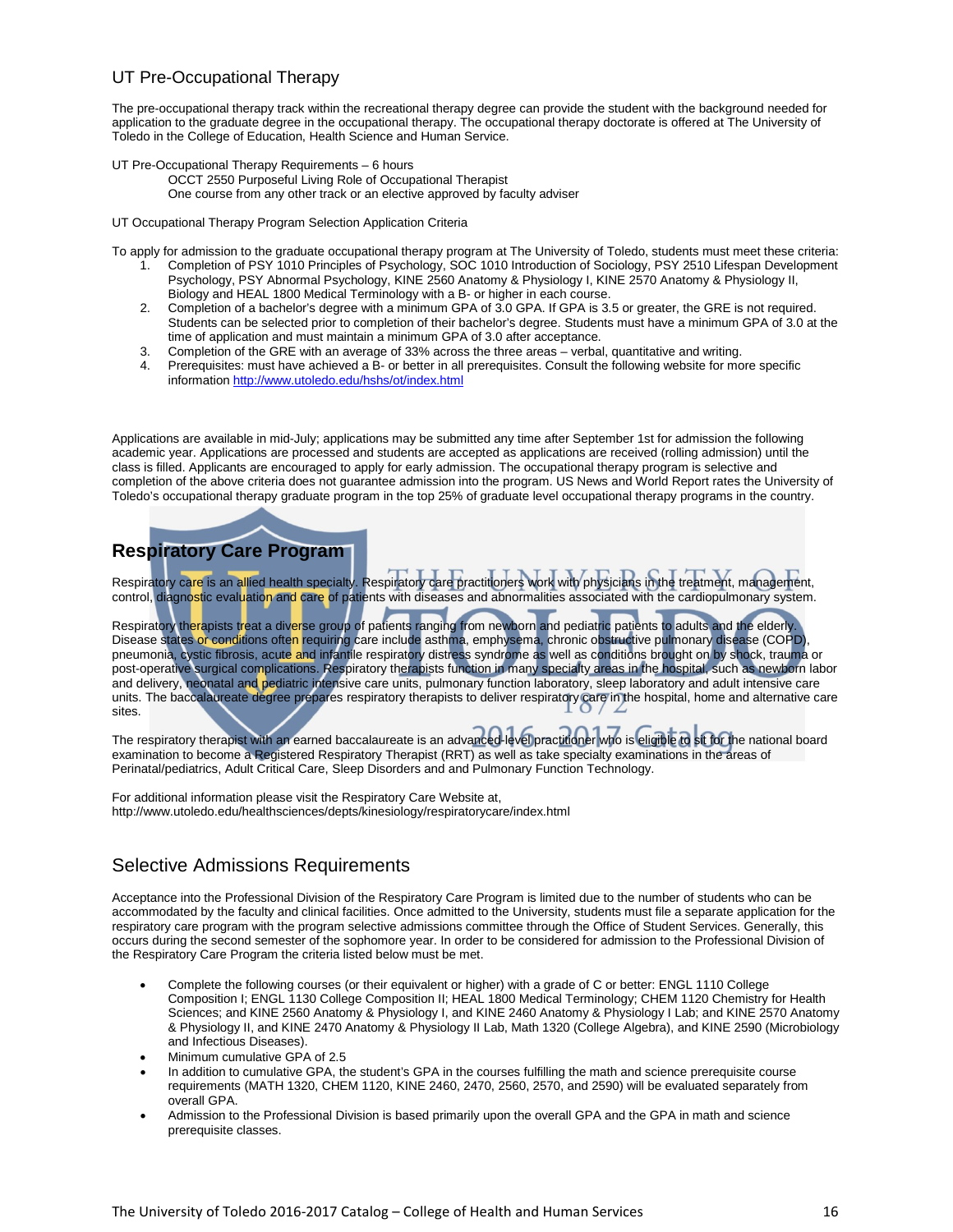### Requirements for Entry into the Respiratory Care Program

The Respiratory Care Program complies with the American with Disabilities Act (ADA). If a prospective student is unable to meet the required "Functional Abilities/Core Performance Standards," the student may consult with Program faculty and with an Accessibility Specialist from The University of Toledo Office of Accessibility to determine, on a case by case basis, if reasonable accommodations can be made that would permit the student to meet these "Functional Abilities/Core Performance Standards" and thus enter into the program. For a list of "Functional Abilities/Core Performance Standards" please refer to the following webstie: [http://www.utoledo.edu/healthsciences/depts/kinesiology/respiratorycare/pdfs/RESP\\_Functional](http://www.utoledo.edu/healthsciences/depts/kinesiology/respiratorycare/pdfs/RESP_Functional%20Abilities_perf.pdf) Abilities\_perf.pdf

Other requirements for entry in the Program include completion of the following:

- Physical exam form and Fit for Duty Form
- Positive Hepatitis B antibody titer or evidence of completion of 3-shot Hepatitis B vaccination series
- Positive antibody titers for Rubella, Rubeola, Mumps, and Varicella. If titers are not positive, vaccination must be completed
- Tuberculosis 2-step skin test (yearly). If positive, must have negative chest x-ray
- Evidence of tetanus and diphtheria vaccination within last 10 years
- Annual multivalent flu vaccination

### Bachelor of Science in Respiratory Care

Students should follow and complete the degree requirements as displayed in the baccalaureate respiratory care program of study chart.

### Bachelor of Science in Respiratory Care – Degree Requirements

Below is a sample curriculum for the Bachelor of Science in Respiratory Care. Sample curriculum is subject to change. Please consult the department for up-to-date information.

HE UNIVERSITY

OLED

1872

2016 - 2017 Catalog

#### **Fall Semester**

Year 1 HHS 1000 College Orientation KINE 2560 Anatomy & Physiology I KINE 2460 An<mark>at</mark>omy & Physiology I Lab MATH 1320 College Algebra HEAL 1800 Medical Terminology ENGL 1110 College Comp I

#### **Spring Semester**

ENGL 1130 or higher College Comp II PHIL 1020 Critical Thinking KINE 2570 Anatomy & Physiology II KINE 2570 Anatomy & Physio II Lab CHEM 1120 Chemistry for Health Sci

#### **Fall Semester**

Year 2 KINE 2590 Microbiology & Inf Disease HEAL 3800 Death & Dying CMPT 1100 Computer Info Applications Professional Support Elective Multicultural Elective

#### **Spring Semester**

HEAL 4700 Nutrition Science PHIL 3370 Medical Ethics PSY 1010 Intro to Psychology Professional Support Elective Humanities Elective

#### **Summer Semester**

RCBS 3010Respiratory Fundamentals RCBS 3020 Respiratory Care Practice

#### **Fall Semester**

Year 3 RCBS 3110 Resp Care Therapeutics RCBS 3120 Resp Care Practice II RCBS 3130 Cardiopulmonary Diagnos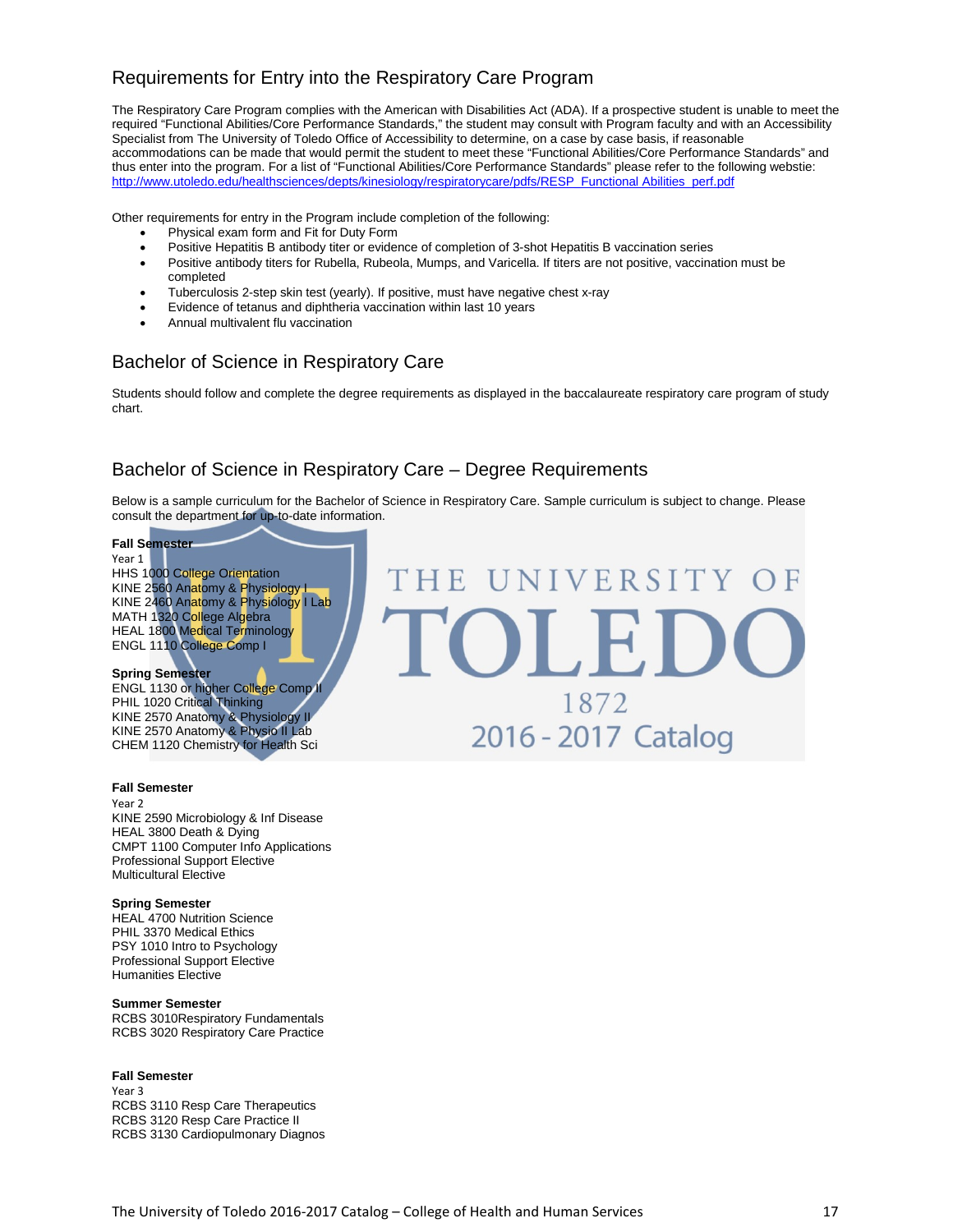#### **Spring Semester**

RCBS 3210 Resp Care Therapeutics II RCBS 3220 Resp Care Practice III RCBS 3230 Cardiopulmonary Diagn Social Science Elective

#### **Fall Semester**

Year 4 RCBS 4140 Integrated Clinical Prac I RCBS 4150 Neonatal/Pediatric Res. RCBS 4160 Clinical Assessment RCBS 4700 Res Analysis in Res Care RCBS 3300 Adv Cardiac Life Support

#### **Spring Semester**

RCBS 4240 Integrated Clinical Prac II RCBS 4510 Resp Care in Alt. Sites RCBS 4800 Issues in Prof Practice RCBS 4810 Prep for Prof Practice Multicultural Elective

Professional Support Electives – choose 2

HEAL 2500 Personal Health **Health HCAR 4360 Quality Assurance in Health Care**<br>HCAR 4510 Medical and Legal Aspects of Health HCAR 4510 Medical and Legal Aspects of Health HEAL 4560 Health Problems of Aging HEAL 4800 Public Health Research & Statistics **RUM REAL 4800 Polysomnography I**<br>HIM 3200 Health Care Resources, Payers & Consumers RCBS 4760 Polysomnography II HIM 3200 Health Care Resources, Payers & Consumers

HEAL 2700 Community Health <br>HCAR 4510 Medical and Legal Aspects of Health Care<br>HCAR 4530 Problem Solving in the Health Care Enviro HCAR 4530 Problem Solving in the Health Care Environment<br>HCAR 4550 Health Care Finance Respiratory Care Degree Completion Track (R.R.T. to B.S. R.T.)

The program is designed as a nontraditional track for individuals who have completed an associate's degree in respiratory care and have already earned the Registered Respiratory Therapist (RRT) credential granted by the National Board for Respiratory Care. The program includes upper division professional courses, which are contained in the traditional bachelor's program, but allows for student selection of an area of specialization to enhance professional growth. In addition, the professional support courses encompass many issues in health care and health education that are relevant to the practicing professional.

It is suggested that individuals interested in pursuing this option meet with the Program Director and an academic advisor in the Office of Student Services prior to applying to have prior coursework evaluated for transfer credit to the University of Toledo.

### Bachelor of Science Degree Requirements for Completion Track

To complete the Bachelor of Science degree in respiratory care, a student must take 124 semester hours and maintain a minimum GPA of 2.0 at the University of Toledo. A minimum of 64 hours must be taken at the 2000 to 4000 levels, with a minimum of 32 hours at the 3000 and 4000 levels.

| Requirement<br>University Core Curriculum<br><b>Lower Division Professional Courses</b><br><b>Upper Division Professional Courses</b><br>Required Professional Courses - 7 | Hours<br>$27 - 30$<br>30-35<br>13               |
|----------------------------------------------------------------------------------------------------------------------------------------------------------------------------|-------------------------------------------------|
| Area of Specialization - 6<br><b>Professional Support Courses</b>                                                                                                          | 22                                              |
| <b>General Electives</b>                                                                                                                                                   | $21 - 26$                                       |
| Minimum total hours                                                                                                                                                        | 124                                             |
| Required Courses - 7 hours                                                                                                                                                 |                                                 |
| RCBS 4160 Clinical Assessment                                                                                                                                              | 3                                               |
| RCBS 3300 Advanced Cardiac Life Support                                                                                                                                    | 1                                               |
| RCBS 4700 Research Analysis in Respiratory Care                                                                                                                            | 3                                               |
| Area of Specialization – Select a minimum of 6 hours                                                                                                                       |                                                 |
| RCBS 4150 Neonatal/Pediatric Respiratory Care                                                                                                                              | 4                                               |
| RCBS 3230 Cardiopulmonary Diagnostics II                                                                                                                                   |                                                 |
| RCBS 4510 Respiratory Care in Alternate Sites                                                                                                                              |                                                 |
| RCBS 4800 Issues in Professional Practice                                                                                                                                  |                                                 |
| RCBS 4740 Polysommography I                                                                                                                                                | $\begin{array}{c} 3 \\ 3 \\ 3 \\ 3 \end{array}$ |
| RCBS 4760 Polysommography I                                                                                                                                                |                                                 |
| Professional Support Courses - 16 hours                                                                                                                                    |                                                 |
| HCAR 4360 Quality Assurance in Health Care                                                                                                                                 | 3                                               |
| HCAR 4530 Problem Solving in the Health Care Environ                                                                                                                       | 4                                               |
| HCAR 4510 Medical and Legal Aspects of Health Care                                                                                                                         |                                                 |
| <b>HCAR 4550 Health Care Finance</b>                                                                                                                                       | $\begin{array}{c} 3 \\ 3 \end{array}$           |
| PHIL 3370 Medical Ethics                                                                                                                                                   |                                                 |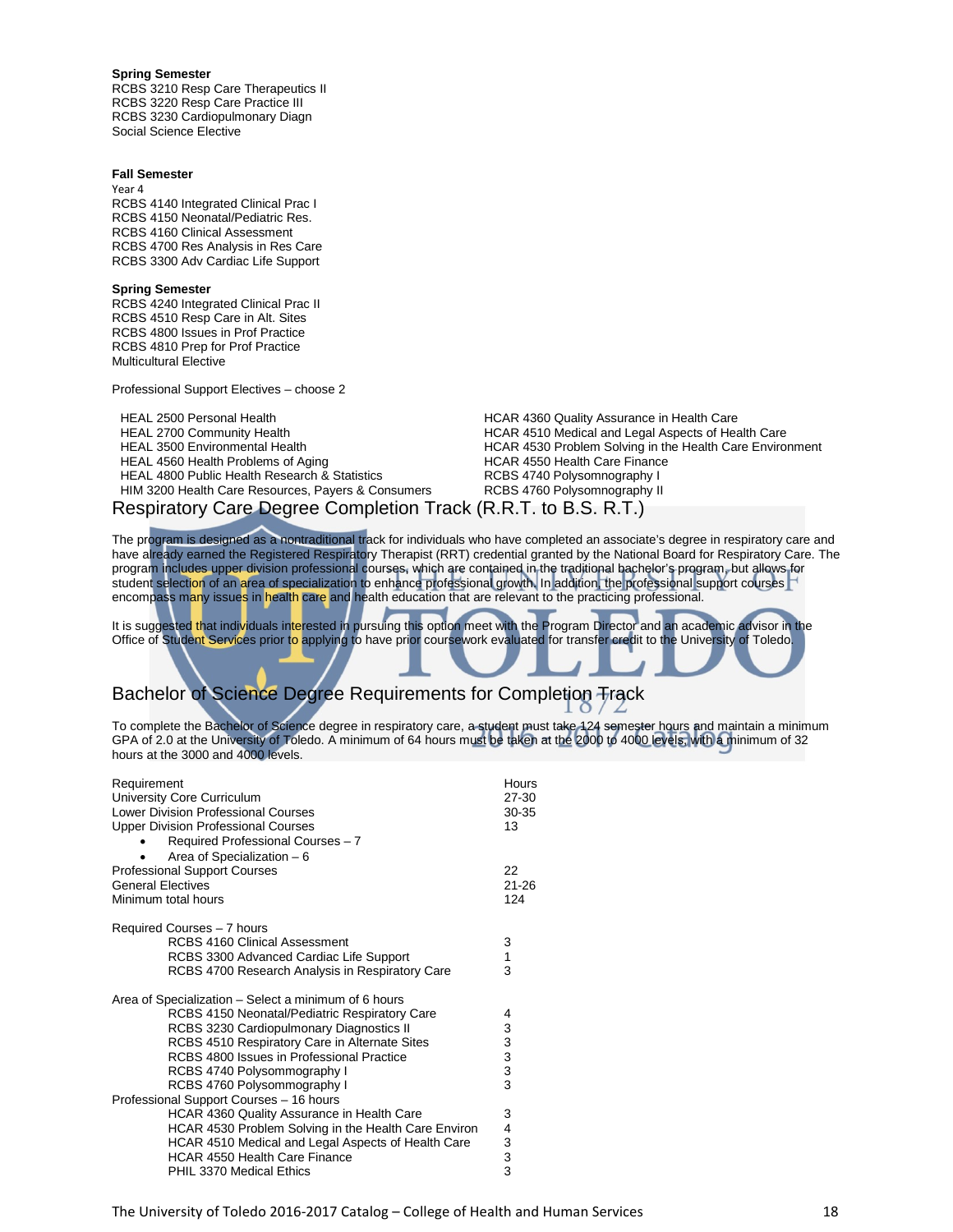| Professional Support Electives - 6 hours               |   |
|--------------------------------------------------------|---|
| <b>HEAL 3500 Environmental Health</b>                  | 3 |
| HEAL 3800 Death and Dying                              |   |
| HEAL 4560 Health Problems of Aging                     | 3 |
| <b>HEAL 4700 Nutritional Science</b>                   | 3 |
| <b>HEAL 4800 Public Health Research and Statistics</b> | 3 |
| HIM 3200 Healthcare Resources, Payers & Consumers      |   |
|                                                        |   |

General Electives 21-26

### **Occupational Therapy Program**

The program in occupational therapy is on the graduate level. Pre-occupational therapy programs are provided in the department of kinesiology and the department of health and recreation professions. In addition, students wishing to explore occupational therapy as a career option should enroll in

OCCT 2550 Purposeful Living: The Role of Occupational Therapy – 3 hours

### **Physical Therapy Program**

The program in physical therapy is provided on the graduate level. The pre-physical therapy program is provided in the department of kinesiology. Students are encouraged to review the admission requirement of the graduate physical therapy program while preparing as an undergraduate student.

### **School of Intervention & Wellness**



pathology. Th<mark>e s</mark>trengths of the program include supervised clinical experiences on the undergraduate level, undergraduate foundations in normal speech processes and language development and introductory courses in communication disorders. A master's degree is one of the requirements for licensure and certification as a speech-language pathologist.

### Requirements

The University of Toledo admits and matriculates qualified speech-language pathology students in accordance with the UT Policy of Nondiscrimination on the Basis of a Disability, The Americans with Disabilities Act, Section 504 of the Rehabilitation Act of 1973, The State of Ohio Revised Code, and other applicable statutes and regulations relating to equality of opportunity.

The Essential Functions provide information to allow a candidate to make an informed decision for application and are a guide to accommodation of students with disabilities. Academic adjustments can be made for disabilities in some instances, but a student must be able to perform the essential functions of a speech language pathologist independently either with or without reasonable accommodation.

Many physical, behavioral and social, and cognitive and intellectual abilities are necessary for satisfactory mastery of the academic and clinical curriculum and professional responsibilities in the field of speech-language pathology. Essential physical abilities include, but are not limited to, the ability to visually monitor patient responses and materials and to make judgments about speech and acoustic signals. Examples of behavioral and social attributes include maintaining emotional and mental health necessary to use one's intellectual abilities, to promptly complete responsibilities, and to develop appropriate relationships with faculty, supervisors, staff, peers, clients, parents or caregivers, and other professionals. Essential cognitive and intellectual abilities include, among others, demonstrating the mental capacity to learn and assimilate professional information, including the ability to comprehend oral and written professional literature and reports; ability to write discipline-specific papers and clinical reports in Standard American English; ability to speak Standard American English intelligibly and to discriminate correct production of and model Standard American English phonemes, vocabulary, grammatical forms, and prosodic patterns. We urge applicants to ask questions about the program's technical standards for clarification and to determine whether they can meet the requirements with or without reasonable accommodations. Such questions may be directed to the Program Director or the Academic Enrichment Center on campus.

Each student, while enrolled in the didactic and clinical portions of the speech-language pathology curriculum, is required to complete various immunizations: Positive MMR titers, Positive Varicella titer, Positive Heb B titer, Hep B Vaccination Series, Current Tdap, 2-step Initial TB test, and 1-step Annual TB test, as specified in the Student Health Form Packet in the Appendix of the Speech-Language Pathology Program Student Handbook.

For detailed information see[: http://www.utoledo.edu/healthsciences/depts/rehab\\_sciences/speech/formsandhandbook.html](http://www.utoledo.edu/healthsciences/depts/rehab_sciences/speech/formsandhandbook.html)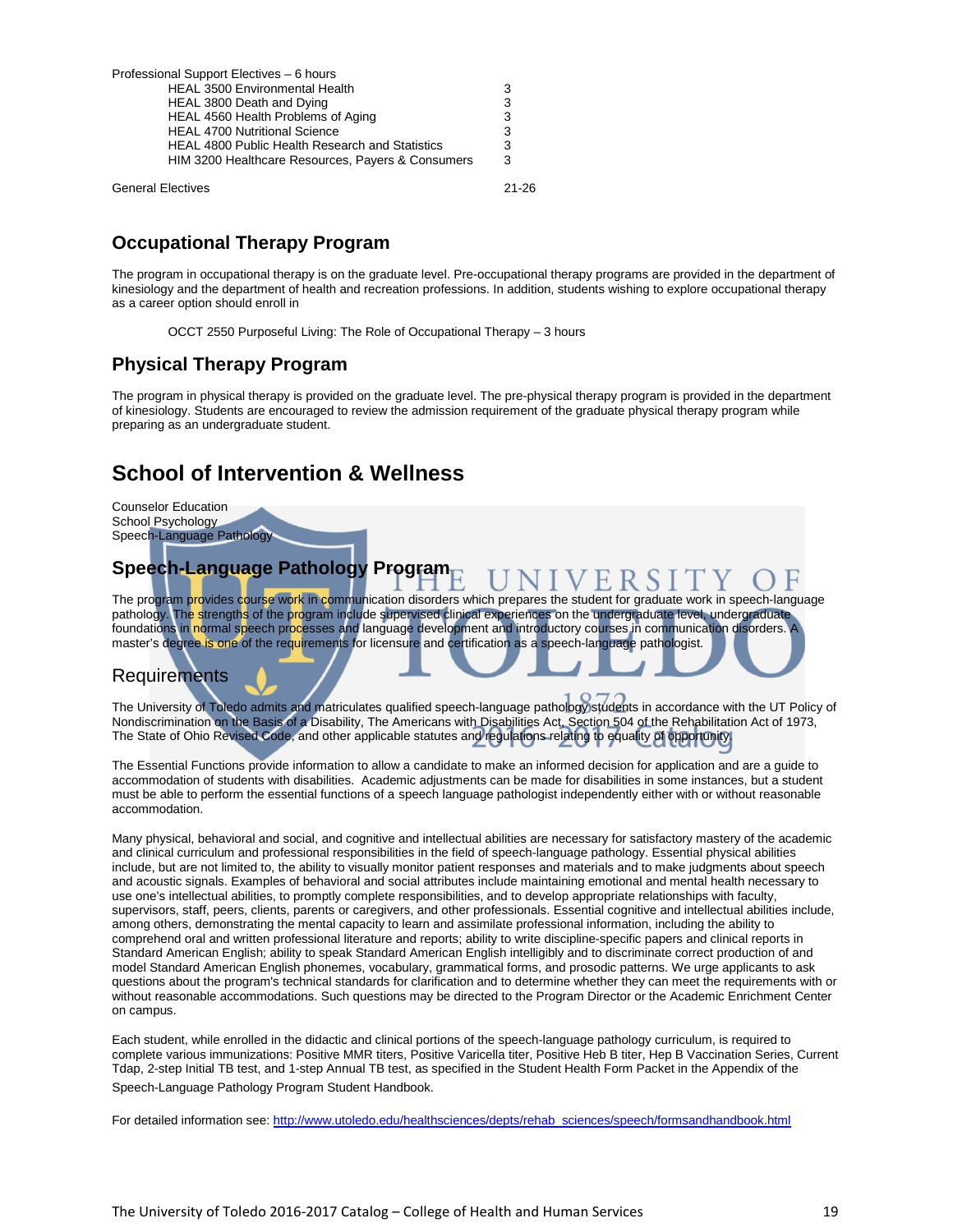**Students are prohibited to engage in laboratory activities or to attend clinical facilities if this information is not on file for the current year.** It should also be noted that some clinical education sites have **additional health requirements** (flu shots, drug screens, etc.). All expenses incurred in obtaining a physical, necessary laboratory tests, immunizations and additional health requirements are the responsibility of the student.

All speech-language pathology students are required to complete both an Ohio BCI&I check and an FBI criminal background check prior to participating in any clinical experiences.

### Bachelor of Science in Speech-Language Pathology Degree Requirements

THE

Below is a sample curriculum for the Bachelor of Science in the speech-language pathology program. Sample curriculum is subject to change. Please consult the department for up-to-date information. All course pre-requisites must be met. Other than KINE 2460 and 2560, non-SLP courses may be taken in a different order than shown.

UNIVERSITY OF

OLEI

1872

2016 - 2017 Catalog

#### **Fall Semester**

Year 1 MATH 2600 PSY 1010 Principles of Psychology SOC 1010 Intro to Sociology ENGL 1110 College Composition I HHS 1000 Freshman Orientation SLP 2400 Intro to Communication Disorders

#### **Spring Semester**

Humanities/Fine Arts Elective KINE 2560 Anatomy & Physiology I KINE Anatomy & Physiology I Lab ENGL 2960 or Comp II HEAL 1800, 2500, 4560, COUN 2220, or 4080 General Elective

#### **Fall Semester**

Year 2 SLP 3020 Anat & Phy of Comm Mechanism SLP 3030 Normal Language Acquisition HEAL 1500 First Aid General Electives

#### **Spring Semester**

SLP 3010 Phonetics SLP 3140 Analyzing Language Humanities/Fine Arts Elective General Elective

#### **Fall Semester**

Year 3 SLP 3150 Speech Science SLP 3170 Hearing Science SLP 3200 Artic & Phonology Multicultural Elective General Elective

#### **Spring Semester**

SLP 3300 Artic & Phonology SLP 3800 Methods for Clinical Intervention (requires > 3.25 GPA) HEAL 1800, 2500, 4560, COUN 2220 or 4080 Multicultural or General Elective SLP 3400 Audiology

#### **Fall Semester**

Year 4 SLP 4000 Beginning Clinical Practicum SPED 2040 Perspectives General Elective

#### **Spring Semester**

SLP 4350 Concomitant Disorders SPED 4110 or 4120 Mod/Intensive General Electives

NOTE: Students must earn a "C" or higher grade in all major courses as well as those courses that meet ASHA and Ohio Department of Education requirements. See program check sheet provided by the advisor for additional information. Graduate program requirements may be higher.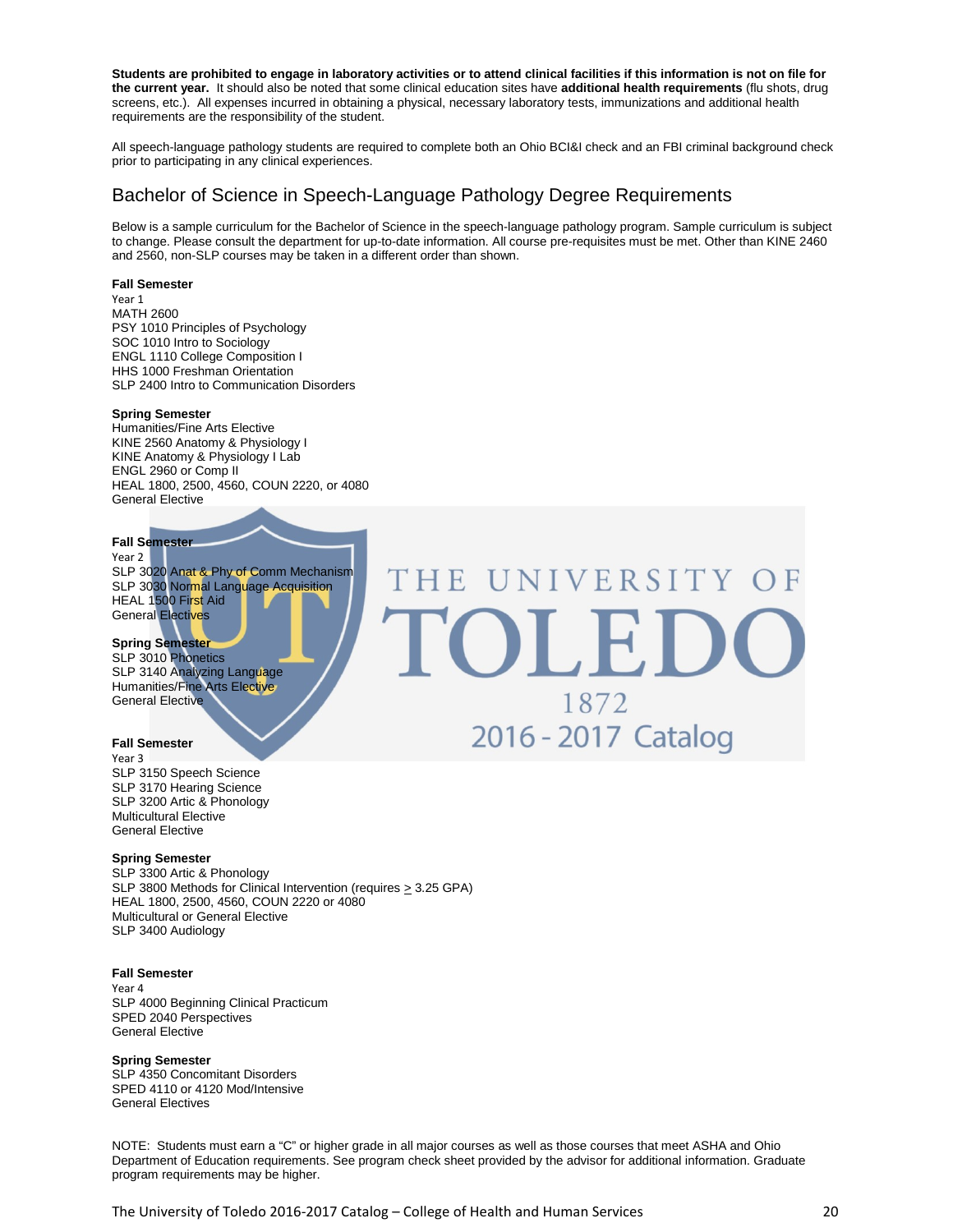### **School of Population Health**

Health Care Administration Health Education Health Information Administration Occupational Health Public Health

### Health and Recreation Professions

#### Degree Programs

Health Care Administration Health Information Administration Public Health Pre-Medicine

### Health Care Administration Requirements

The health care administration program provides students with knowledge and skills to act as health-care administrators in a variety of settings, such as hospitals, long-term care and outpatient facilities, physician offices, and public health agencies. This interdisciplinary program introduces students to managerial concepts and related skills. The health-care core courses enhance students' knowledge in a variety of related subjects, including current health issues, legislation affecting health care, and management theories and decision making, all of which are important in health care administration.

The health care administration program includes an internship to provide students the opportunity to apply educational achievements in a health care setting. Students will be exposed to health care administration operations through project-based work. Project opportunities will vary and reflect both the participant's learning goals and the needs of the health care organization.

To be considered for the internship, students must meet all academic requirements, provide their own transportation to the health care organization, and complete immunizations required by the health care organization.

### **Health Care Administration Internship**

The healthcare administration internship is a program designed to provide students with an opportunity to apply educational achievements in a health care setting. Students will be exposed to health care administration operations through project-based work. Project opportunities will vary and reflect both the participant's learning goals and the needs of the health care organization.

To be considered for the internship, students need to:

- Have declared Health Care Administration as their major at least one semester before beginning the internship
- Complete at least 12 credit hours in Health Care Administration required courses with a minimum grade of "C" in each course
- Have a current overall grade point average of at least 2.50
- Apply to the Health Care Administration internship prior to their last semester before graduating
- Complete the Health Care Administration application three months prior to the semester starting
- Provide resume to Health Care Administration faculty
- Interview with Health Care Administration faculty and health care organization
- Be able to provide their own transportation to the health care organization
- Attend health care organization's orientation
- Complete required immunizations from the health care organization
- Obtain security badge form health care organization
- Have approval from Health Care Administration faculty to complete internship

### Bachelor of Science in Health Care Administration Degree Requirements

Below is a sample curriculum for the Bachelor of Science in Health Care Administration. Sample curriculum is subject to change. Please consult the department for up-to-date information.

#### **Fall Semester**

Year 1 ENGL 1110 or 1110 College Composition I ECON 1200 Principles of Microeconomics MATH 1260 Mod. Bus. Mathematics I BUAD 1020 Micro-Comp. Applications Humanities/Fine Arts Elective HHS 1000 Freshman Orientation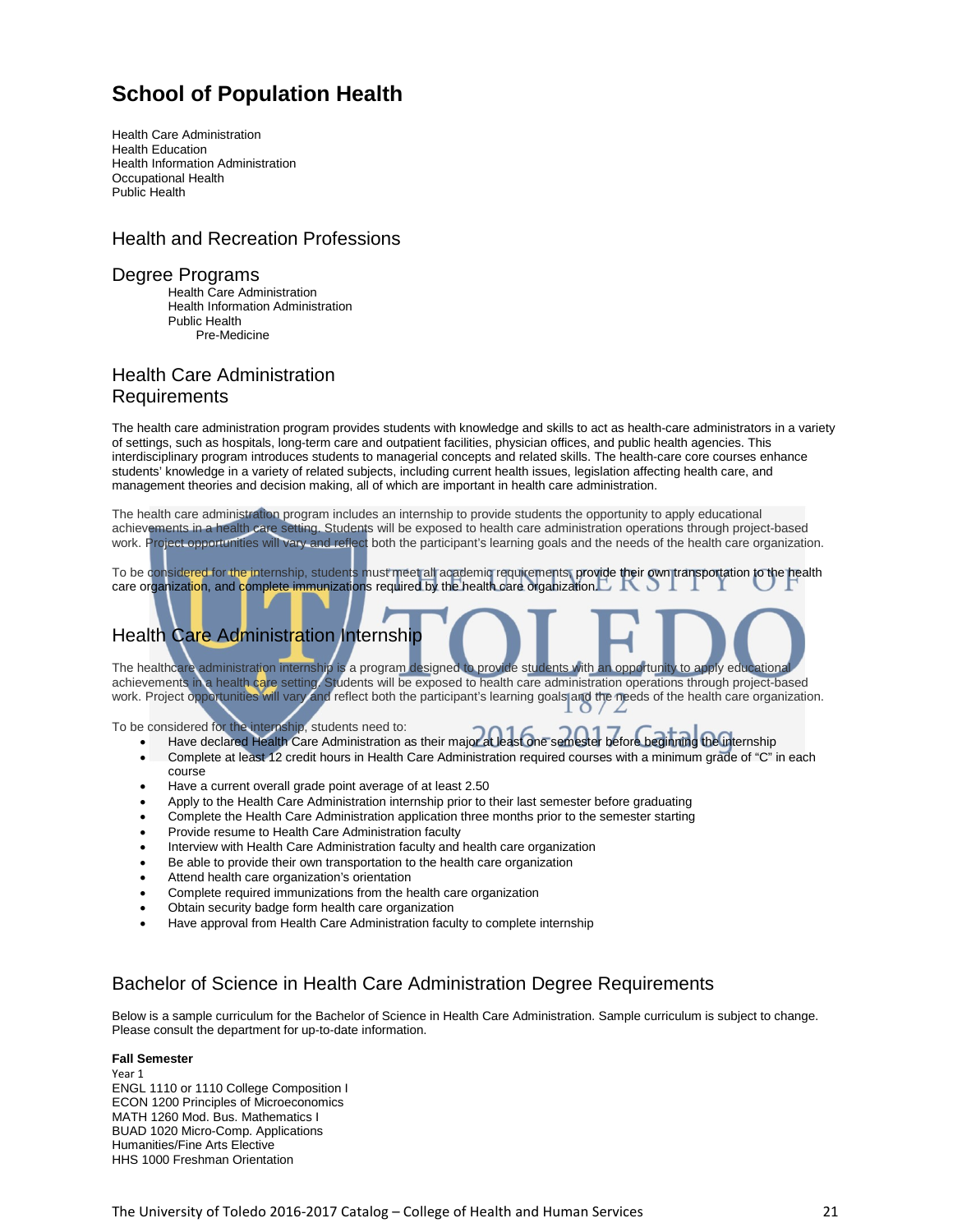**Spring Semester** ENGL 2960 Organizational Report Writing ECON 1150 Principles of Macroeconomics HEAL 1800 Medical Terminology PSY 1010 Principles of Psychology Multicultural Elective

#### **Fall Semester**

Year 2 BUAD 2040 Fin Accounting Info KINE 2560 Anatomy & Physiology I HEAL 2800 Principles of Nutrition Multicultural Elective Program Elective

#### **Spring Semester**

BUAD 2050 Acct. for Bus. Decision Making KINE 2570 Anatomy & Physiology II HCAR 3000 Into to Health Care Administration PSY 2200 Abnormal Psychology General Elective

#### **Fall Semester**

Year 3 BUAD 3030 Mang & Behavioral Process BUAD 2060 Data Analysis for Business or MATH 2630 Stats for Bus & Econ Natural Science Elective HCAR 4500 Health Care Informatics Humanities/Fine Arts Elective

#### **Spring Semester**

BUAD 3010 P<mark>rin</mark>ciples of Marketing PHIL 3370 Medical Ethics HCAR 4360 Quality Improve in Health Care HURM 3220 Human Resource Mgmt Program Elective

#### **Fall Semester**

Year 4 HCAR 4510 Medical & Legal Aspects of HC HCAR 4550 Health Care Finance HIM 3200 Health Care Resources, Payers HURM 3630 Conflict Res & Negotiations General Elective

#### **Spring Semester**

HCAR 4530 Problem Solving in HC Environment HCAR 4540 Internship in Health Management General Elective Program Elective

Long Term Care Concentration is available. See adviser for proper program elective selection.

### Bachelor of Science in Health Care Administration 2+2 Degree Requirements

Applied Health Care Concentration (2+2-year program)

Below is a sample curriculum for the Bachelor of Science in Health Care Administration (2+2 program). Sample curriculum is subject to change. Please consult the department for up-to-date information.

#### **Fall Semester**

Year 3 ENGL 2960 Organizational Report Writing ECON 1200 Principles of Microeconomics HCAR 4510 Medical/Legal Aspect of Heal Care BUAD 2040 Financial Accounting Info MATH 1260 or MATH 1180

UNIVERSITY OF THE 1872 2016 - 2017 Catalog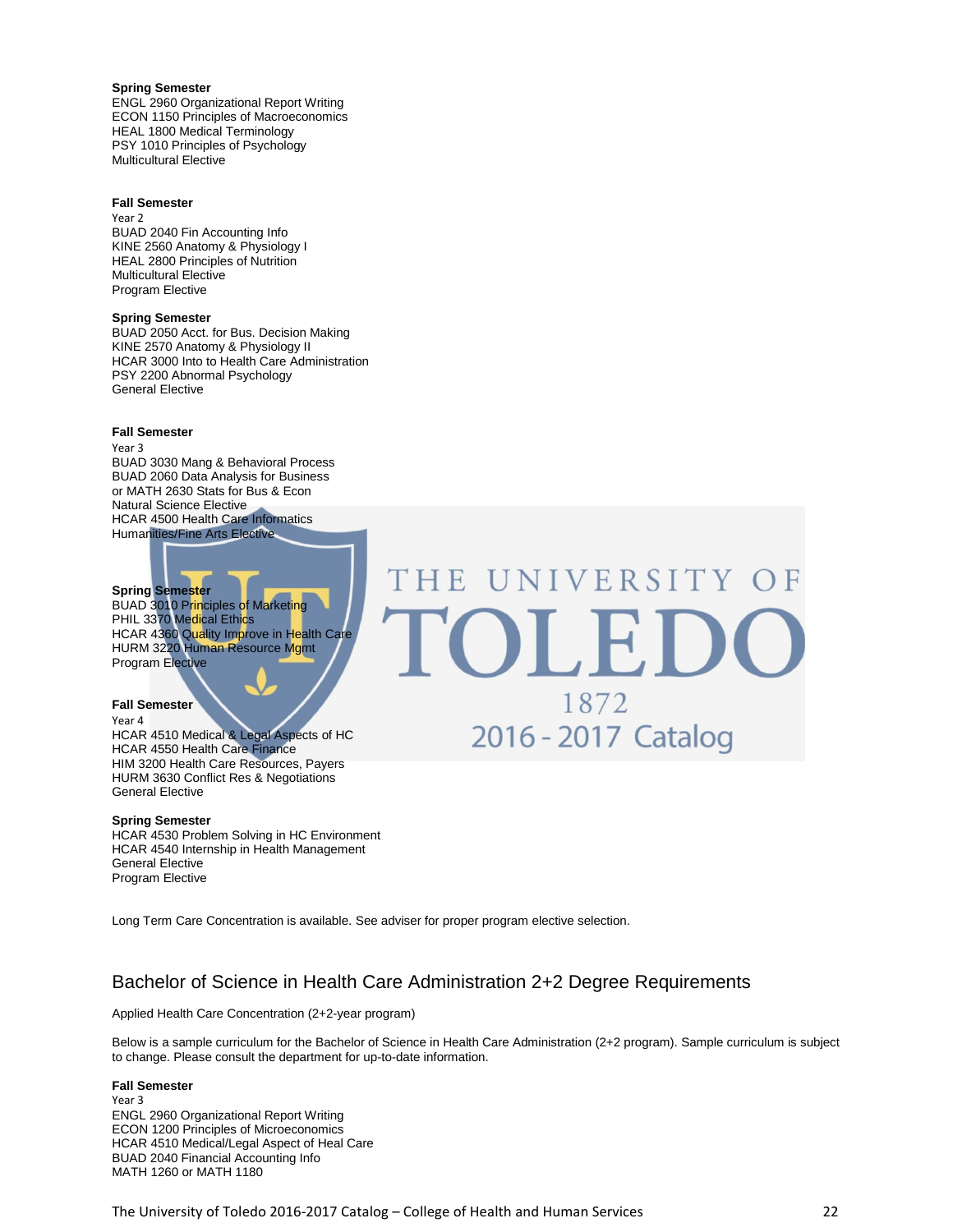**Spring Semester** HCAR 4500 Health Care Info Systems ECON 1150 Principles of Macroeconomics HCAR 4360 Quality Improve in Health Care BUAD 3030 Managerial and Behavioral Process HCAR 3000 Intro to Health Care Administration

#### **Fall Semester**

Year 4 HCAR 4530 Problem Solving in Health Care HURM 3220 Intro to Human Res Management BUAD 3010 Principles of Marketing MATH 2600 Statistics, BUAD 2060 Data Analysis for Bus or HEAL 4800 Public Health 7 Res Stats Program Elective

#### **Spring Semester**

HCAR 4550 Health Care Finance HCAR 4540 Internship in Health Management PHIL 3370 Medical Ethics Program Elective(s)

University Core Curriculum requirements must be met. Electives available include HIM 3200 Healthcare Resources, Payers and Consumers – 3 hours.

### Bachelor of Science in Health Information Administration

The curriculum of the Bachelor of Science degree in health information administration (HIA) can be completed online. It encompasses a broad range of disciplines, including medicine, health, business, informatics and information management. Graduates serve in a variety of health-care managerial and administrative roles, including planning, organizing, controlling and evaluating health information systems; applying legal principles, policies, regulations and standards and analyzing their impact on risk management; and supervising personnel in various health-care settings. Health information managers are responsible for health records and must assure adequate documentation for accurate classifying and indexing of diagnoses, treatments and procedures for the purpose of planning, and reimbursement. Health information administrators are responsible for planning, engineering, workflow applications, research, reporting and policy administration.

The Health Information Administration program is accredited by the Commission on Accreditation for Health Informatics and Information Management Education (CAHIIM) with the Commission on Accreditation. Graduates of the HIA program at The University of Toledo are eligible to sit for the certification examination. The American Health Information Management Association (AHIMA) grants successful examination candidates recognition as Registered Health Information Administrators (RHIA).

### **Requirements**

Professional practice experience (PPE) is an integral part of the health administration curriculum. The PPE is project oriented with students acting as Project Managers, creating a proposal letter and project forms, deliverable(s), presentation, survey and follow up analysis. Sites and projects vary by location. Students are required to meet all site requirements including immunizations and background checks. Students must provide their own transportation to the site.

### Bachelor of Sciences in Health Information Degree Requirements

Students should follow and complete the degree requirements. Below is a sample curriculum for the Bachelor of Science in Health Information Administration. Sample curriculum is subject to change. Please consult the department for up-to-date information.

#### **Fall Semester**

Year 1 ENGL 1110 or 1110 College Composition I HEAL 1800 Medical Terminology BUAD 1020 Microcomputer Applications or CMPT 1100 Computer Info Systems KINE 2560 Anatomy and Physiology I HHS 1000 Freshman Orientation

#### **Spring Semester**

KINE 2570 Human Anatomy & Physiology II MATH 1180 Mathematics for Liberal Arts BMGT 1540 Organizational Behavior or BUAD 2030 Leadership and Org Sur Skills Social Science Elective Natural Science Elective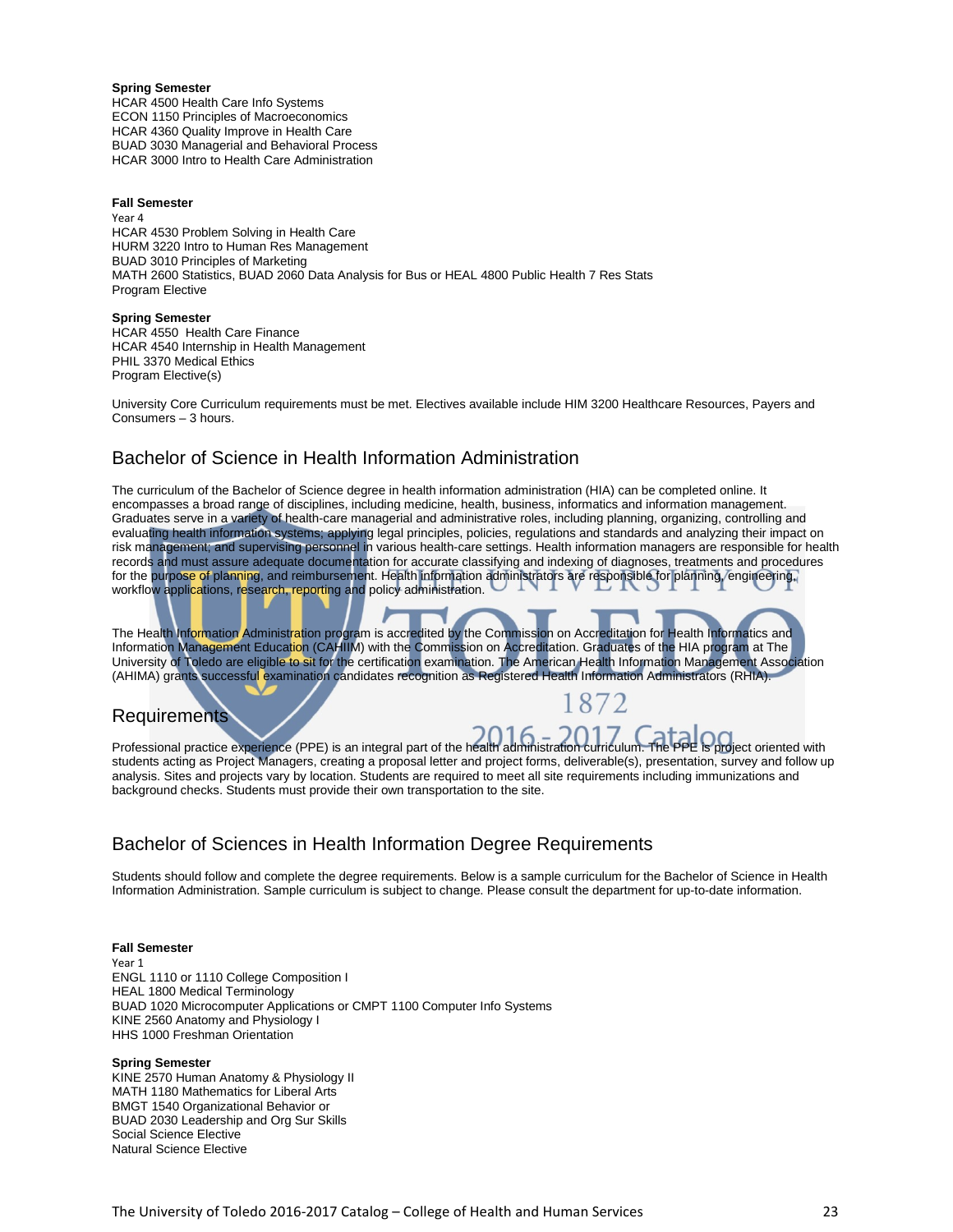#### **Fall Semester**

Year 2 ENGL 2950 Science & Technical Report or ENGL 2960 Organizational Report Writing KINE 2580 Human Pathophysiology Social Science Elective Humanities/Fine Arts Elective Multicultural Elective

#### **Spring Semester**

HIM 2210 Med Linguistics in Ancillary Services MATH 2600 Intro to Statistics BMGT 2020 Human Resource Mgmt. ACTG 2310 Cost Accounting in HR Multicultural Elective

#### **Fall Semester**

Year 3 HIM 2200 HC Res, Payers & Consumer HIM 2310 Acute Care Clinical Class Systems HIM 2230 HC Documentation Req HIM 3940 Healthcare Content and Record HIM 2260 Legal Issues

#### **Spring Semester**

HIM 2320 Ambulatory Clinical Classification HIM 3240 Health Info Admin Practices HCAR 4360 Quality Improvement – Health Care Upper Division Program Support Course Humanities/Fine Arts Elective

#### **Fall Semester**

Year 4

HIM 2350 Reimbursement Methodologies HIM 4210 Healthcare Stats, Registr, Resch HIM 4220 Project Management in HC HIM 4230 Compliance & Ethical Issues Upper Division Program Support Course Elective (foreign language recommended)

**Spring Semester**

HIM 4910 Integrative Capstone Experience HIM 4940 Professional Practice HCAR 4500 Health Care Informatics Upper Division Program Support Course Elective (foreign language recommended)

UNIVERSITY OF THE  $\bigcap$ 1872 2016 - 2017 Catalog

Graduation requires 123-125 semester hours. Students must complete at least 64 hours at the 2000 course level or above. Students must complete at least 32 hours at the 3000-4000 course level. See department for program support course selection.

### Post Baccalaureate Certificate in Health Information Administration

### Degree Requirements

The post-baccalaureate certification in health information administration program requires a total of 35 credits as listed on the CHIA program of study including a practical experience. Prerequisites are required for four of the HIM courses. HIM 2210 Medical Linguistics requires a prerequisite of a medical terminology course; and HIM 4210 Statistics, Registries and Research requires a statistical math course, HIM 2310 requires a prerequisite of anatomy and physiology (I & II) pathophysiology courses, and HIM 2320 requires a prerequisite of anatomy and physiology (I & II) courses. Students may choose to take these prerequisites at UT or transfer equivalent course credit from another accredited college/university. Students must complete 25% of the program hours and the last 12 hours at the University of Toledo.

Students should follow and complete the post baccalaureate certificate requirements. Below is a sample curriculum. Sample curriculum is subject to change. Please consult the department for up-to-date information.

#### **Fall Semester**

Year 1 HIM 2210 Medical Ling in Ancillary Ser HIM 2230 Health Care Documentation HIM 2260 Legal Iss in HC HIM 2310 Acute Care Clinical Classif HCAR 4500 Health Care Informatics

The University of Toledo 2016-2017 Catalog – College of Health and Human Services 24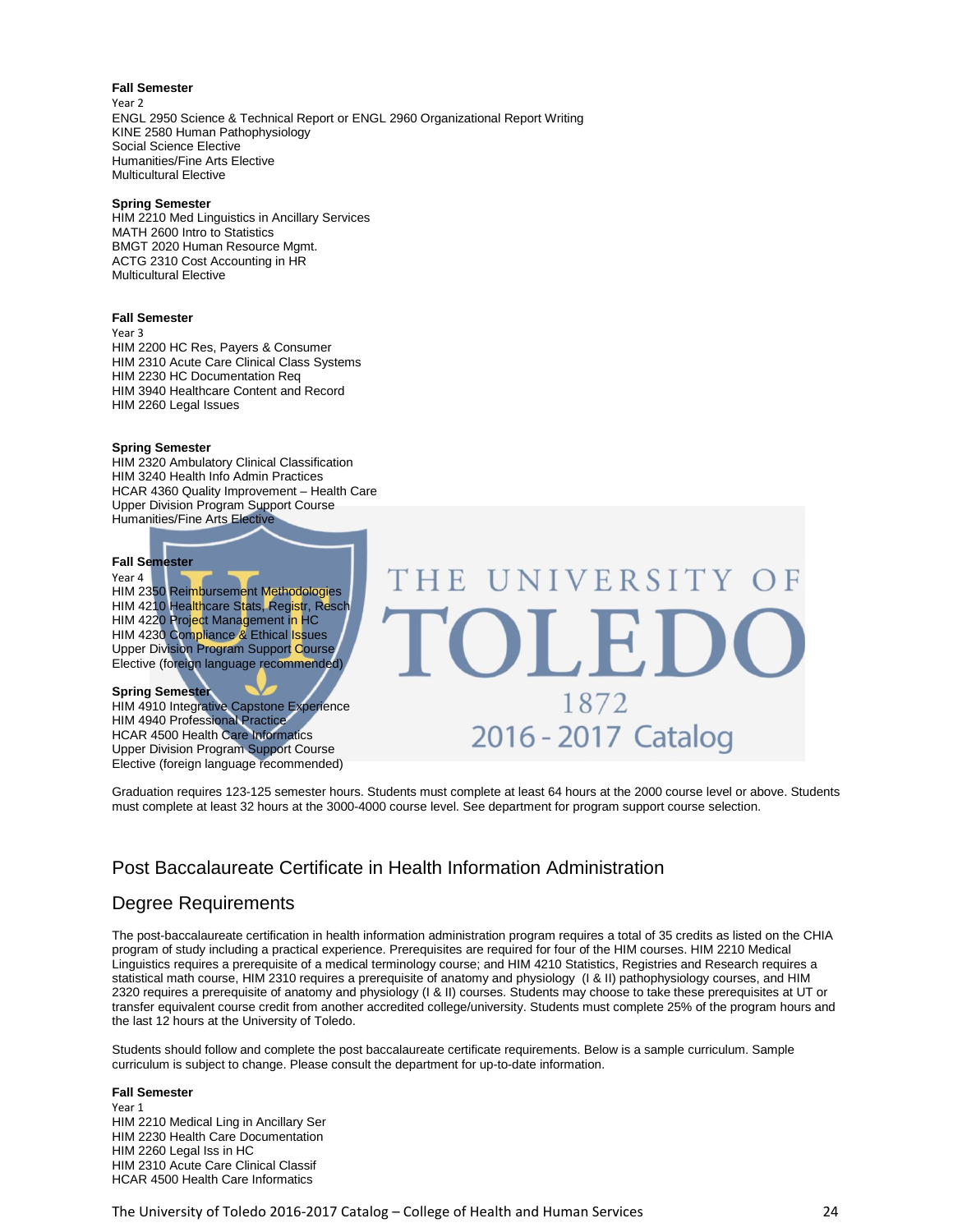#### **Spring Semester**

HIM 2320 Ambulatory Care Clinical HIM 2350 Reimbursement Methodol HIM 3240 Health Information Admin HIM 4210 Healthcare Statistics, Regis HIM 4230 Compliance & Ethical Issues

#### **Summer Semester**

HIM 4940 Professional Prac Exp II

Students without a strong history in health care should consider taking HIM 2200-995 Healthcare Resources, Payers and Consumers as an elective and introductory course into the field. Additionally, anatomy and physiology and pathophysiology are beneficial to those without a strong science background.

Students lacking business or computer information management courses in their backgrounds should consider taking any of the following electives to improve your business and IT management knowledge level.

- ACTG 2310-995 Financial Management in Healthcare
- CNET 2150-995 Hardware Architecture and Management
- CMPT 1420-995 Database Management Systems Applications
- CMPT 1410-995 Electronic Spreadsheet Applications
- CMPT 2460-995 Advanced Electronic Spreadsheet Applications (CMPT 1410 prerequisite)
- BUAD 3030-995 Managerial and Behavior Processes in Organizations
- HCAR 4360-995 Quality Improvement in Healthcare

### Bachelor of Science in Public Health

The public health program is designed to prepare students to work in non-profit health organizations, in local, state and national government health agencies, or in worksite wellness. A public Health major and minor are available through this program. The mission of the undergraduate Public Health Program is to prepare students to use theory-driven approaches to promote health and prevent disease within specific populations. The program is reviewed and fully accredited by the SOPHE/AAHE Baccalaureate Approval Committee (SABPAC).

Public health field is growing increasingly competitive. To enroll in the core requirement courses, including the sophomore level practicum and 400-hour senior internship, at least a 2.7 GPA is required. Because of the strong engagement with the community, students are held to a high level of professionalism. Students are expected to perform with excellence in the classroom; act with a high level of professionalism in all areas; join and actively participate in our student organization (Eta Sigma Gamma); attend local, state, and/or regional professional conferences; get involved in research with faculty members; and participate in community service.

### Bachelor of Science in Public Health – Degree Requirements)

Students should follow and complete the degree requirements as displayed in the public health program of study chart found on the Bachelor of Science in Public Health website.

Below is a sample curriculum for the Bachelor of Science in Public Health. Sample curriculum is subject to change. Please consult the department for up-to-date information.

#### **Fall Semester**

Year 1 ENGL 1110 or 1110 College Composition I HEAL 2000 Foundations for Health Ed MATH 1180 Mathematics for Liberal Arts Multicultural Elective Humanities/Fine Arts Elective HHS 1000 Freshman Orientation

#### **Spring Semester**

ENGL 2950 Science Technical Report Writing CHEM 1120 Chemistry for Health Sciences BIOL 2150 Fundamentals of Life Sciences BIOL 2160 Fundamentals of Life Sciences Lab SOC 1750 Social Problems

#### **Fall Semester**

Year 2 KINE 2510 Human Anatomy KINE 2520 Human Anatomy Lab HEAL 2750 Intro to Epidemiology HEAL 2700 Public Health Skills/Comm Health Elective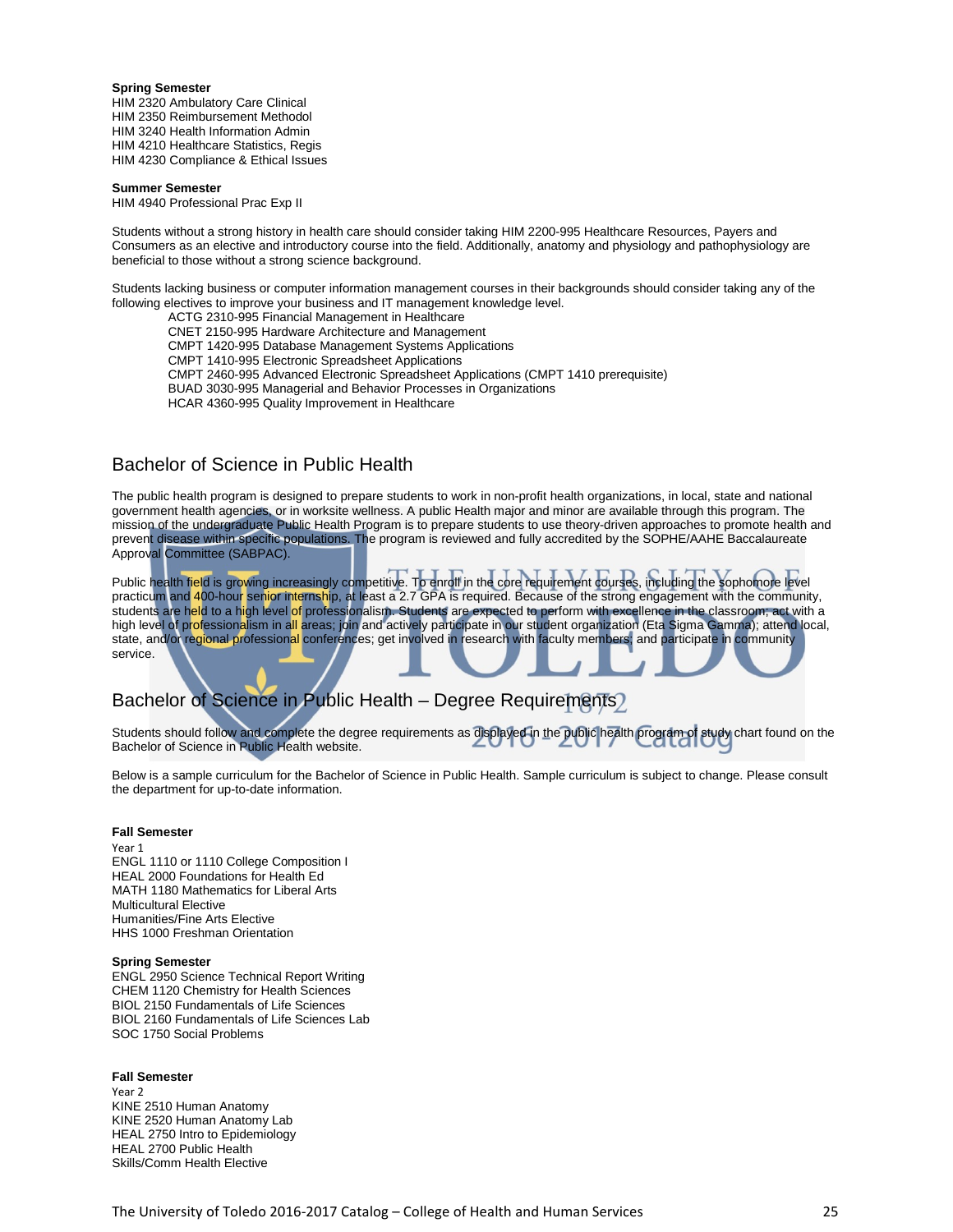Humanities/Fine Arts Elective

#### **Spring Semester**

KINE 2530 Human Physiology KINE 2540 Human Physiology Lab HEAL 2400 General Safety HEAL 2940 Practicum in Community Health Multicultural Elective Skills/Community Health Elective

#### **Fall Semester**

Year 3 HEAL 3000 Global Health HEAL 3500 Environmental Health KINE 3520 Applied Exercise Physiology KINE 3530 Applied Exercise Physiology Lab Social Science Core Elective Elective

#### **Spring Semester**

HEAL 3600 Prev/Control of Disease HEAL 4100 Health Behavior HEAL 4800 Public Health Research /Stats KINE 3730 Fitness Assessment/Program Skills/Comm Health Elective Health Elective

#### **Fall Semester**

Year 4

HEAL 4200 Methods/Materials in Com Health HEAL 4700 Nutritional Science HEAL Health Elective Social Science Support Elective **Elective** 

#### **Spring Semester**

HEAL 4940 Senior Field Experience KINE 2590 Micro and Infectious Disease Social Science Support Elective

# Bachelor of Science in Public Health – Pre-Medicine Major<br>2016 - 2017 Catalog

Public Health: Pre-Med is a 124 credit hour track option within the existing Bachelors of Science in Public Health. This track meets all of the accreditation requirements though the core public health courses and includes a variety of other classes to supplement this core. The Pre-Med track is targeted toward those students who are interested in impacting the health and well-being of communities and want to build upon that with a medical degree after the completion of the bachelor's degree. This track provides several options upon completion of the degree: 1) meet all of the requirements for admission into most medical schools and also have additional coursework that will provide a strong foundation for a physician; 2) obtain a career in the field of public health education which the Bureau of Labor Statistics predicts to have a 21% growth by 2022; or 3) seek graduate education in a public health field.

UNIVERSITY

Students should follow and complete the degree requirements as displayed in the program of study for the public health: pre-med track found on the Bachelor of Science in Public Health website.

Below is a sample curriculum for the Bachelor of Science in Public Health: Pre-Med Track. Sample curriculum is subject to change. Please consult the department for up-to-date information.

#### **Fall Semester**

Year 1 HHS 1000 CHHS Orientation BIOL 2150 Fund of Life Science BIOL 2160 Fund of Life Science Lab CHEM 1230 General Chemistry I CHEM 1280 General Chemistry I Lab ENGL 1100 Composition I with Workshop

#### **Spring Semester**

BIOL 2170 Fund of Life Science II BIOL 2180 Fund of Life Science II Lab CHEM 1240 General Chemistry II CHEM 1290 General Chemistry II Lab ENGL 2950 Scientific/Tech. Report Writing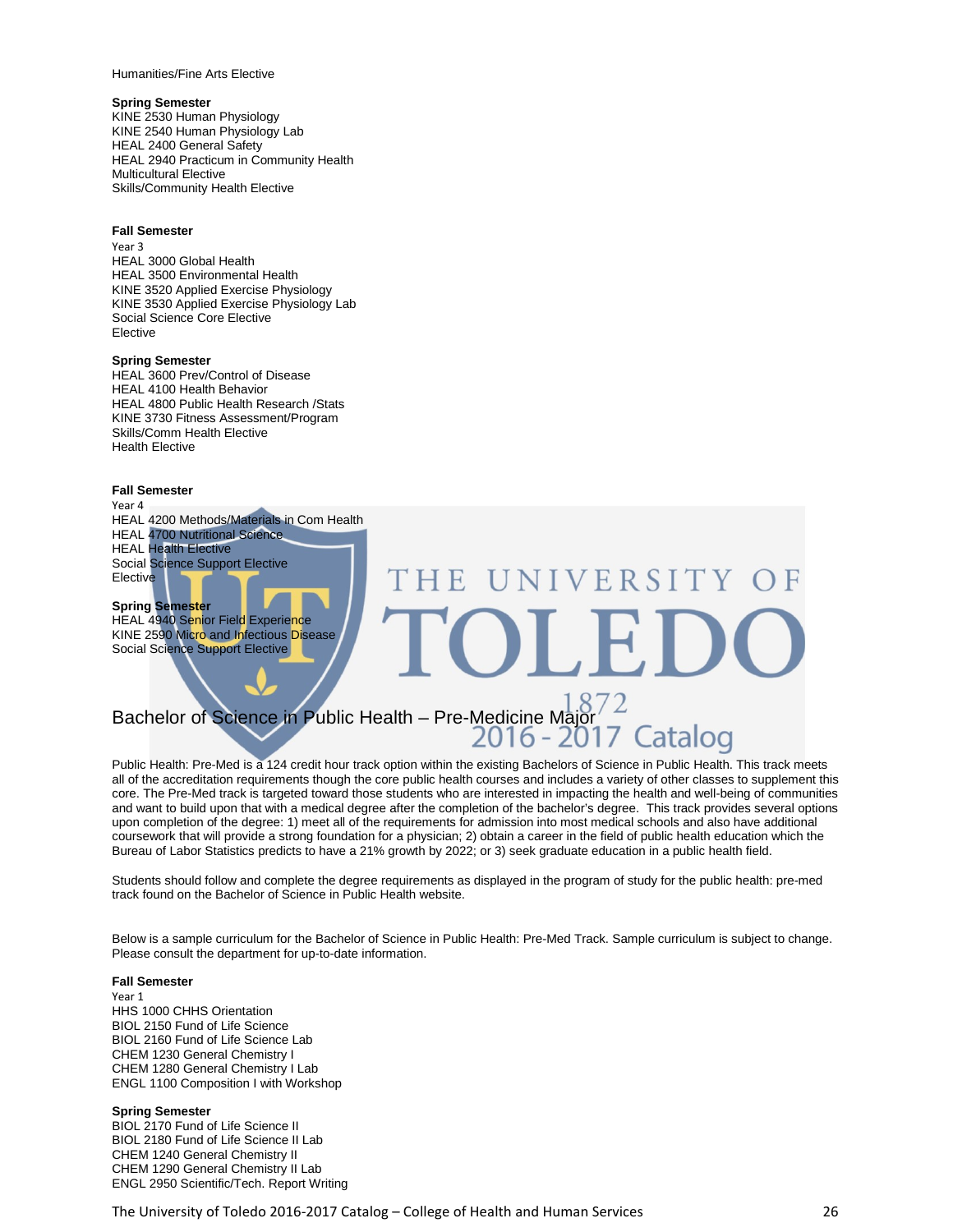#### **Fall Semester**

Year 2 KINE 2510 Human Anatomy KINE 2520 Human Anatomy Lab HEAL 2600 Mental Health MATH 1750 Math for the Life Sciences I COMM 3840 Interpersonal Communication HEAL 2500 Personal Health

#### **Spring Semester**

KINE 2530 Human Physiology KINE 2540 Human Physiology Lab MATH 1760 Math for the Life Sciences II HEAL 2700 Intro to Public Health SOC 2640 Race, Class, and Gender

#### **Fall Semester**

Year 3

CHEM 2410 Organic Chemistry I CHEM 2460 Organic Chem I Lab PHIL 2400 Contemporary Moral Problems BMGT 2750 Cultural Comm. in Workplace HEAL 2750 Intro to Epidemiology HEAL 3500 Environmental Health

#### **Spring Semester**

CHEM 2420 Organic Chemistry II CHEM 2470 Organic Chemistry II Lab ANTH 4760 Medical Anthropology HEAL 4800 Public Health Research and Stats HEAL 3600 Prevention and Control of Disease HEAL 3000 Global Health

#### **Fall Semester**

Year 4 PHYS 2070 General Physics I CHEM 3510 Biochemistry I HEAL 4100 Health Behavior HEAL 4200 Methods/Mat'l in Public Health HEAL 4700 Nutritional Science

#### **Spring Semester**

PHYS 2080 General Physics II CHEM 3520 Biochemistry II HEAL 4940 Senior Field Experience HEAL 3800 Death and Dying SOC 4180 Medical Sociology

## UNIVERSITY OF THE OLI 1872 2016 - 2017 Catalog

### **School of Social Justice**

Criminal Justice Legal Specialties Social Work

### **Counselor Education Program**

#### Minor in Counseling

The Counseling Minor allows undergraduates to learn basic concepts and skills used in the counseling profession including counseling theories and skills, substance abuse treatment and prevention and case management. The minor will not lead to licensure or certification but will be a sound foundation for students wishing to pursue a master's degree in counseling or other helping professions.

The counseling Minor requires a minimum of 19 semester hours as follows:

CESP Required Core Course – 4 hours COUN 1110 Fundamentals of Human Mental Health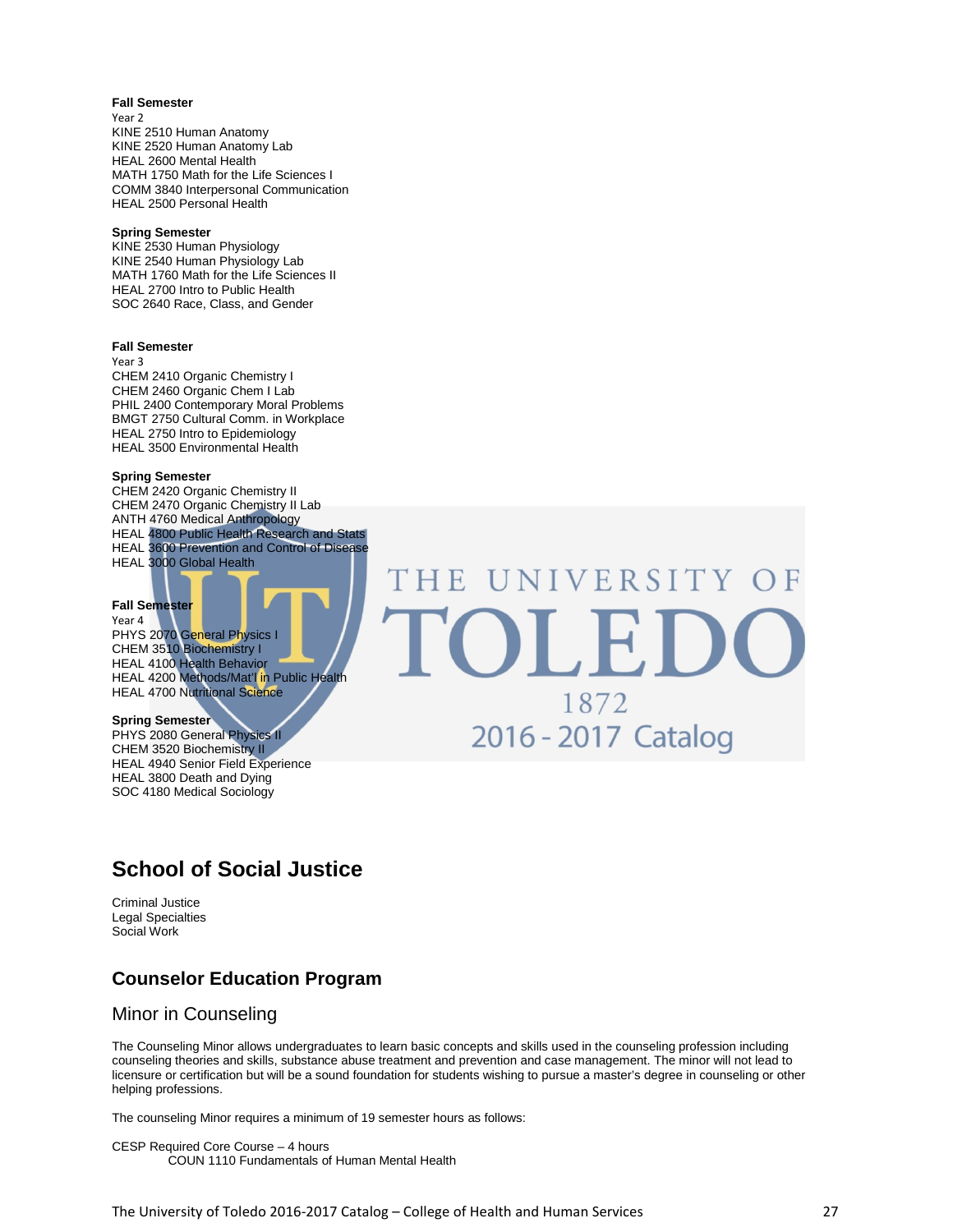CESP Electives – 15 hours (At least 8 hours must be at 3000 or 4000 level) COUN 1240 Substance Abuse Issues in Mental Health COUN 2120 Group and Therapeutic Approaches COUN 2220 Family Theories & Cult Infl in Mental Health COUN3110 Case Management in Mental Health COUN 3140 Substance Abuse Pre & Com Program COUN 3150 Models of Treatment for Substance Abuse COUN 3220 Theories in Mental Health COUN 4080 Essentials of Helping Relationships COUN 4240 Substance Abuse Treatment Techniques

### Undergraduate Certificate in Chemical Dependency Counseling

This certificate program is designed to help students meet the academic requirements for licensure as a Licensed Chemical Dependency Counselor II or Licensed Chemical Dependency Counselor III. Students must either have a degree or be working toward completion of a degree. To qualify for licensure as a LCDC II, students must have an associate's degree in a behavioral science (e.g., psychology, social work, etc.) or a bachelor's degree in any subject. To qualify for licensure as an LCDC III, students must have a bachelor's degree in a behavioral science. Students seeking a LCDC II license will need to document completion of 6,000 hours of chemical dependency counseling related work experience of which a minimum of twenty percent must be in chemical dependency counseling. This work can include paid and volunteer hours. An associate's degree in a behavioral science (e.g., psychology, social work) may substitute for one thousand hours of work experience. Students seeking a LCDC III license will need to document completion of 4,000 hours of chemical dependency counseling related work experience of which a minimum of twenty percent must be in chemical dependency counseling.

The undergraduate Certificate in Chemical Dependency Counseling requires a minimum of 22 credit hours as follows:

COUN 1240 Substance Abuse Issues in Mental Health<br>COUN 2120 Group and Therapeutic Approaches COUN 2120 Group and Therapeutic Approaches<br>COUN 2220 Family Theories & Cult Infl in Mental COUN 2220 Family Theories & Cult Infl in Mental Health HEAL 3300 Drug Awareness<br>COUN 3140 Substance Abuse COUN 3140 Substance Abuse Pre& Com Program<br>COUN 3150 Models of Treatment for Substance Ab COUN 3150 Models of Treatment for Substance Abuse<br>COUN 4240 Substance Abuse Treatment Techniques **Substance Abuse Treatment Techniques** 

### **Criminal Justice Programs**

The undergraduate programs in criminal justice include a baccalaureate degree in criminal justice as well as minors in criminal justice and in forensic science investigation. The program can be completed as a land-based program; the **entire undergraduate degree in criminal justice can also be completed online.**

### Bachelor of Science in Criminal Justice

2016 - 2017 Catalog

1872

VERSIT

The Bachelor of Science (B.S.) degree in criminal justice is designed to prepare students to enter law enforcement, corrections, probation, parole, private security, juvenile justice and related careers. In addition, the B.S. program provides preparation for students who wish to attend graduate school in criminal justice, a related field, or law school.

The undergraduate curriculum consists of a liberal arts core, criminal justice core and electives, general electives and supporting courses from related disciplines to form an understanding of justice (e.g., political science, public administration, sociology, history, business and social work). Because good communication and computer skills are important to the criminal justice professional and to students planning to attend graduate or law school, courses in writing, speaking and computer use are part of the curriculum. The faculty is committed not only to teaching about criminal justice systems, but also to challenging students to explore the concept of justice and to develop their own ethical paradigms. Accordingly, course work in ethics is required. Faculty members also emphasize the development of critical thinking and analytical and problem-solving skills in their instruction.

#### Requirements for the Bachelor of Science in Criminal Justice

Student should follow and complete the degree requirements as displayed in the criminal justice program of study chart.

| Requirement                           | Hours |
|---------------------------------------|-------|
| University core courses               | 34    |
| Criminal justice required courses     | 39    |
| Criminal justice elective courses     | 12    |
| Computer science/applications courses | 3     |
| General electives                     | 36    |
| Minimum total hours                   | 124   |
| Minimum hours at 2000/4000 level      | 64    |
| Minimum hours at 3000/4000 level      | 32    |
| Minimum GPA                           | 2.0   |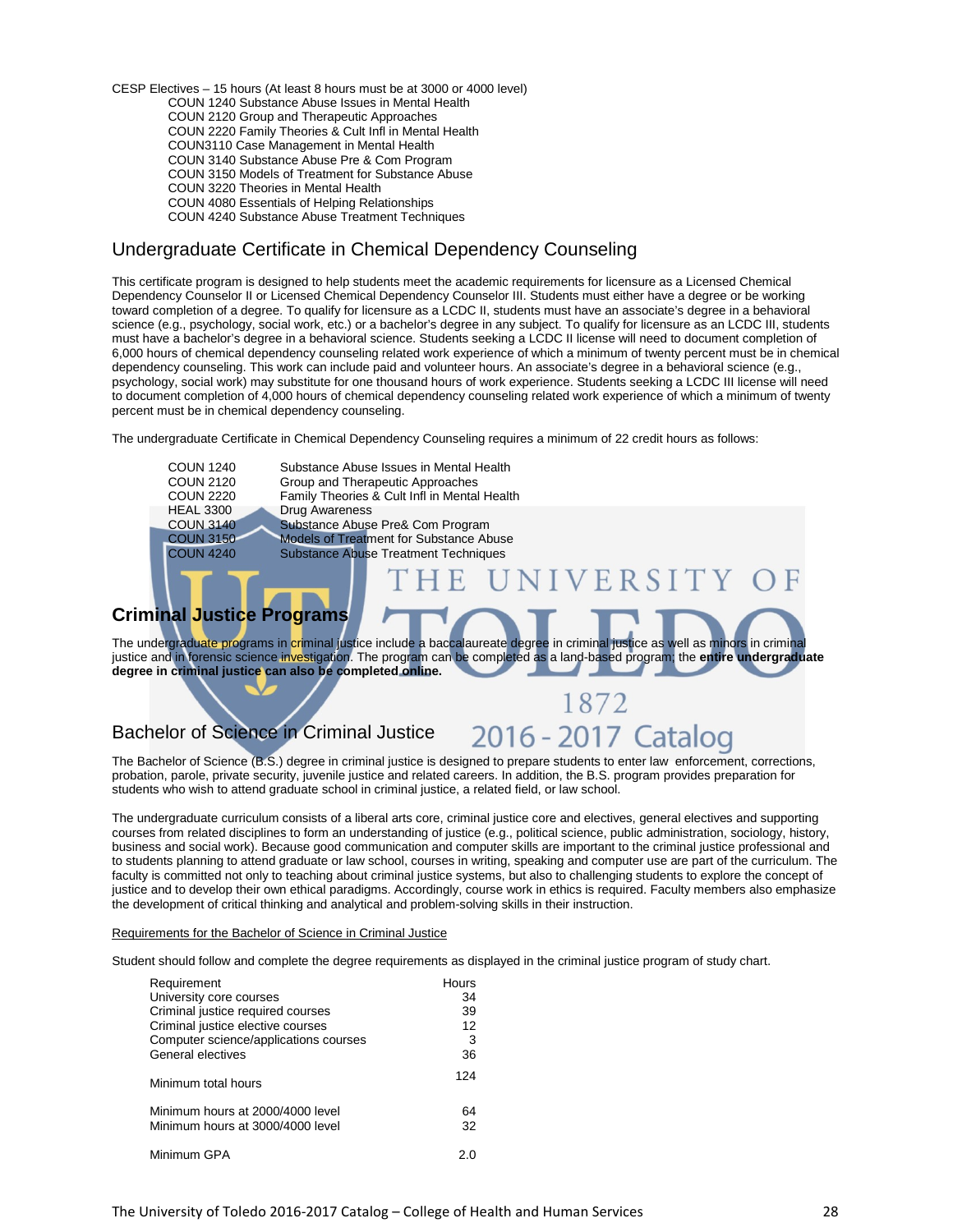Below is a sample curriculum for the Bachelor of Science in Criminal Justice. Sample curriculum is subject to change. Please consult the department for up-to-date information.

#### **Fall Semester**

Year 1 ENGL 1110 or 1110 College Composition I PSY 1010 Principals of Psychology CRIM 1010 Criminal Justice CRIM 1040 Human Relations HHS 1000 Freshman Orientation Computer Science Course

#### **Spring Semester**

CRIM 1110 Penology CRIM 1240 Policing PSC 1200 American National Government SOC 1010 Intro to Sociology MATH 1180 Math for Liberal Arts (or higher)

#### **Fall Semester**

Year 2 CRIM 2200 Criminal Law CRIM 2230 Criminal Procedure ENGL 1130 or College Comp II (or higher) Humanities/Fine Arts Course Elective

#### **Spring Semester**

CRIM 2250 Juvenile Justice CRIM 2050 Applied Criminology Humanities/Fine Arts Course Natural Science Course Elective\*

#### **Fall Semester**

Year 3 CRIM Electives Natural Science Course Multicultural Course Electives

#### **Spring Semester**

CRIM 4100 Research Methods CJ CRIM 3210 Applied Psych for CJ Personnel CRIM Elective Electives

#### **Fall Semester**

Year 4 CRIM 4200 Ethics in Criminal Justice CRIM 4590 Administration of Criminal Justice Electives

#### **Spring Semester**

CRIM Elective Electives Multicultural Course

Courses are available in the summer. Students should consult an academic adviser or the summer course schedule to develop a program of study that includes summer courses. Please note that CRIM 4590 is a capstone class required to be taken at The University of Toledo.

NIVERSITY OF

1872

2016 - 2017 Catalog

The Criminal Justice Program offers qualified students the opportunity to attend a Police Academy as a UT student and receive 16 hours of 3000 level academic (elective) credit in criminal justice. Check with the Criminal Justice Program for specific information on opportunities and qualifications to attend a Police Academy as a UT student.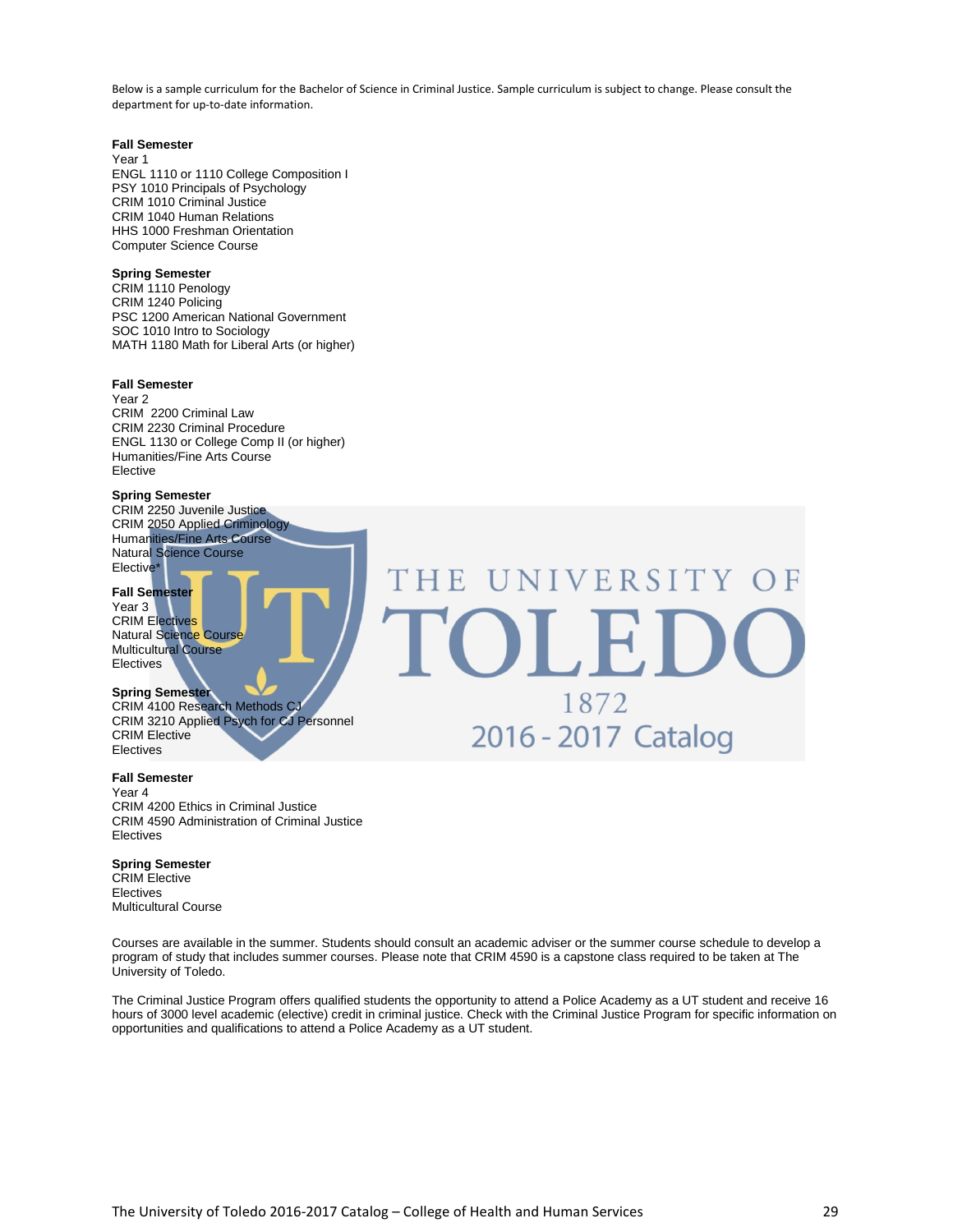### Minor in Criminal Justice

The minor in criminal justice designed to give the student an overview of the criminal justice discipline; it includes an introductory course and a foundational course in each of the four areas recommended by the Academy of Criminal Justice Sciences (i.e., penology, policing, constitutional law and juvenile justice). The remaining six hours give the student freedom to explore areas of interest in criminal justice.

| Required                              | Hours |
|---------------------------------------|-------|
| <b>CRIM 1010 Criminal Justice</b>     | 3     |
| CRIM 1110 Penology                    | 3     |
| CRIM 1240 Policing                    | 3     |
| CRIM 2230 Criminal Procedure          | 3     |
| CRIM 2250 Juvenile Justice            | 3     |
| CRIM Electives at the 3000/4000 level | 6     |

### Minor in Forensic Science Investigation

The minor in forensic science investigation is designed to provide an overview of the importance of forensic science evidence in the criminal justice system. Students learn about the rules and procedures of evidence pertaining to admissibility of scientific and physical material; the basic methods of collection, preservation and analysis of evidence; and the methods of presentation of evidence in court.

This minor is designed for students planning to work for law enforcement agencies to better understand the importance and types of forensic science evidence in criminal investigations. It is not designed for students who plan to work in a crime laboratory or in jobs requiring in-depth scientific analysis of evidence. Those students interested in forensic science will need to obtain a degree (preferably at the graduate level) in the natural sciences.



Undergraduate programs related to the legal profession are found in this department. Programs include academic course work and practical experiences designed to develop the knowledge, critical thinking and communication skills necessary for contributing to the legal profession. All of the department faculty are licensed attorneys, judges and magistrates and are available for career advising.

### Paralegal Studies Programs

A dynamic field of study, the legal specialties program in paralegal studies prepares students to be an integral part of the legal team, working under the supervision and direction of attorneys. Paralegals assist attorneys by conducting interviews and investigations, researching cases, drafting legal documents, and assisting at real estate closings, depositions and trials. All degree and certificate programs hold prestigious American Bar Association approval. Contact the program office at 419.530.7746 for more information.

### Prelaw Studies

No particular degree is required for admission to law school. Successful law students must possess good communication, logic and analytical skills, and have a fundamental understanding of the legal system. The paralegal studies program provides students with an excellent "pre-law" program by teaching those important skills. Graduates with a bachelor degree in paralegal studies who meet certain criteria will receive guaranteed admission to The University of Toledo College of Law.

### Associate of Applied Science- Paralegal Program Degree Requirements

Below is a sample curriculum for associate of applied science in the paralegal program. Sample curriculum is subject to change. Please consult the department for up-to-date information.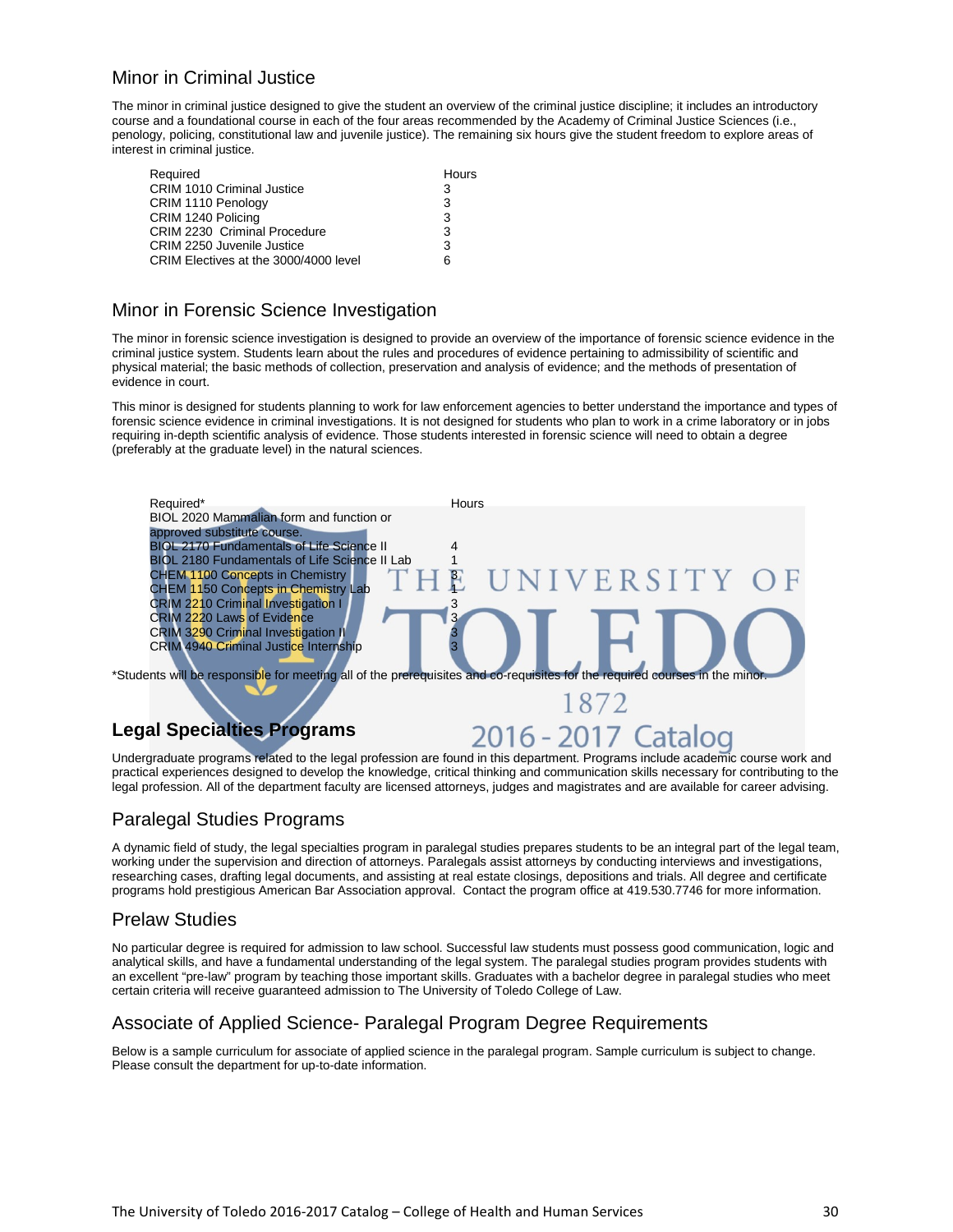#### **Fall Semester**

Freshman Year LGL 1010 Introduction to Law LGL 1720 Law Practice Management LGL 2120 Real Estate Law ENGL1110 College Composition I MATH 1180 Math for Liberal Arts **or** MATH 1320 College Algebra

#### **Spring Semester**

LGL 1150 Tort Law LGL 1160 Legal Research, Wrtg & Case Analysis LGL 2110 Estate & Probate Administration ENGL 1130 College Composition II (or higher) SOC Social Science Elective

#### **Fall Semester**

Sophomore Year LGL 2020 Civil Procedure LGL Law Elective\* ACTG 1040 Principles of Financial Accounting **or** BUAD 2040 Financial Acct. Information HUM Humanities Elective SOC Social Science Elective

#### **Spring Semester**

LGL 2940 Legal Assisting Internship LGL Law Elective\*

#### **Elective**

CMPT 1100 Computer Information Applications **or** BUAD 1020 Microcomputer Applic. in Business HUM Humanities Elective

### Bachelor of Science – Paralegal Program Degree Requirements

1 E

UNIVERSITY OF

1872

2016 - 2017 Catalog

Below is a sample curriculum for the Bachelor of Science in the paralegal program. Sample curriculum is subject to change. Please consult the department for up-to-date information.

#### **Fall Semester**

Freshman Year ENGL 1110 College Composition I LGL 1010 Introduction to Law LGL1720 Law Practice Management MATH 1180 Math for Liberal Arts *or* MATH 1320 College Algebra LGL 2120 Real Estate Law

#### **Spring Semester**

ENGL 1130 College Composition II LGL 1160 Legal Research, Wrtg & Case Analysis LGL 1150 Tort Law CMPT 1100 Computer Info. Applications **or** BUAD 1020 Micro. Applications in Business SOC Social Science Elective

#### **Fall Semester**

Sophomore Year LGL 2020 Civil Procedure LGL 2130 Family Law LGL 2700 Advocacy: Mock Trial ACTG 1040 Prin. of Financial Acct. *or* BUAD 2040 Financial Acct. Info. SOC Social Science Elective

#### **Spring Semester**

LGL 2110 Estate and Probate Administration LGL 2210 Prac. & Prod. in Administrative Law HUM Humanities Elective PHIL 1020 Critical Thinking-counts as 2<sup>nd</sup> Humanities Elective

The University of Toledo 2016-2017 Catalog – College of Health and Human Services 31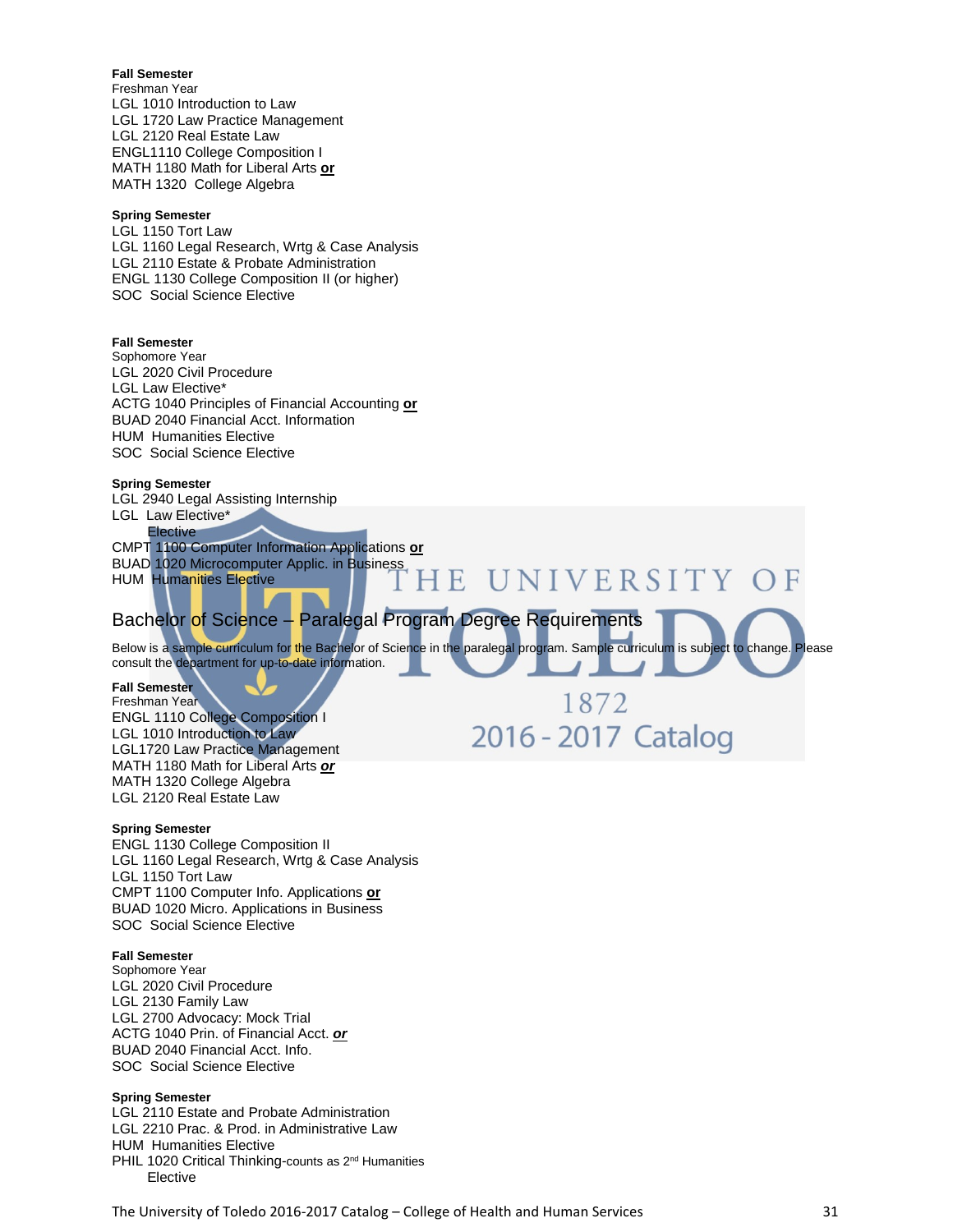#### **Fall Semester**

- Junior Year LGL 3030 Adv. Legal Research &Wrtg. LGL 3050 Bankruptcy Pract & Con Appl PHIL Elective at 3000/4000 level Legal Specialty Option NS Natural Science Elective
- NS Natural Science Elective Lab

#### **Spring Semester**

- LGL 3010 Law of Business Associations
- LGL 3330 Litigation
- LGL 4130 Clinic Experience Legal Specialty Option
- MUL Multi-Cultural/Diversity Elective
- NS Natural Science Elective

#### **Fall Semester**

#### Senior Year

- LGL 4030 Contract Law
- LGL 3350 Alternative Dispute Resolution
- PHIL Elective at 3000/4000 level
- Legal Specialty Option **Elective**

#### **Spring Semester**

LGL 4940 Advanced Paralegal Internship Legal Specialty Option Multicultural Elective **Elective Elective** 

### Post Baccalaureate Certificate in Paralegal Studies – Degree Requirements

To be accepted into this program, students must have at least a four-year bachelor degree

Below is a sample curriculum for the certificate program. Sample curriculum is subject to change. Please consult the department for up-to-date information. 1872

'HE UNIVERSITY OF

2016 - 2017 Catalog

#### **Fall Semester**

- LGL 1010 Introduction to Law
- LGL 1720 Law Practice Management
- LGL 2020 Civil Procedure
- LGL 2120 Real Estate Law
- LGL Law Elective\*

#### **Spring Semester**

- LGL 1150 Tort Law
- LGL 1160 Legal Research, Wrtg & Case Analysis
- LGL 2110 Estate and Probate Administration
- LGL Law Elective\*
- LGL 2940 Legal Assisting Internship\*\*

#### **\*Law Electives**

- LGL 2210 Practices & Procedures in Admin. Law
- LGL 2130 Family Law (Prereq: LGL 1010 and LGL 1160 or Academic Advisor Approval)
- LGL 2700 Advocacy: Mock Trial
- LGL 3030 Advanced Legal Research and Writing (Prereq: LGL 1010 and LGL 1160)
- LGL 3050 Bankruptcy Practices & Cons. Apps. (Prereq: LGL 1010 and LGL 1160)
- LGL 3010 Law of Business Associations (Prereq: LGL 1010 and LGL 1720)
- LGL 3330 Litigation (Prereq: LGL 1150 and LGL 2020)
- LGL 3350 Alternative Dispute Resolution (Prereq: LGL 1010, LGL 1150 and LGL 2020)
- LGL 4030 Contract Law (Prereq: LGL 1010 and LGL 1160)
- LGL 4130 Clinic Experience (Prereq: LGL 1010, LGL 1160 and Instructor Permission)

Although the Paralegal Internship may be taken by post-baccalaureate certificate students during their second semester, it is strongly suggested that it be taken alone in the student's third semester.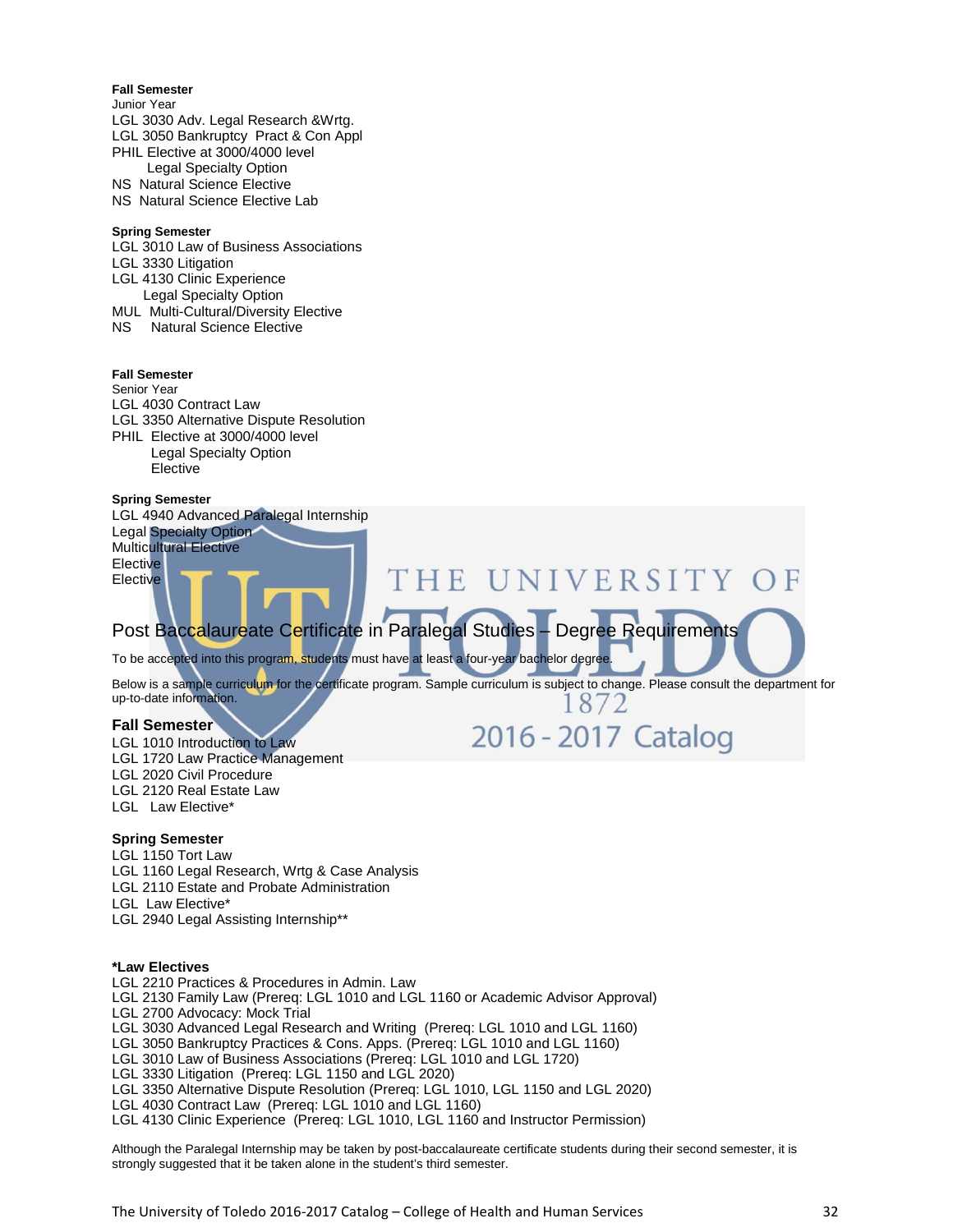### Nurse Paralegal Certificate – Degree Requirements

The nurse paralegal certificate program prepares practicing nurses for careers in law where medical education and experience are needed. Examples of these areas of the law are medical malpractice, personal injury, workers compensation, wrongful death and social security.

Below is a sample curriculum for the certificate program. Sample curriculum is subject to change. Please consult the department for up-to-date information.

#### **Fall Semester**

LGL 1010 Introduction to Law LGL 1720 Law Practice Management LGL 2020 Civil Procedure

#### **Spring Semester**

LGL 1150 Tort Law LGL 1160 Legal Research, Writing and Case Analysis LGL 2210 Practices and Procedures in Administrative Law

#### **Summer Semester**

LGL 2940 Legal Assisting Internship

### Minor in Legal Specialties Requirements

Below is a sample curriculum for the minor in legal specialties. Sample curriculum is subject to change. Please consult the department for up-to-date information.



### **Social Work Programs**

The program in social work consists of a baccalaureate degree that meets the educational requirements for the Licensed Social Worker level. Honors in social work is also available.

### Bachelor of Social Work

The social work program offers a bachelor of social work degree. The undergraduate social work program is fully accredited by the Council on Social Work Education and prepares students for entry into the beginning level of professional social work practice as generalist social workers who work in a variety of system sizes with various population groups. Graduates of the program meet the educational requirements for licensing at the Licensed Social Worker (LSW) level in the state of Ohio.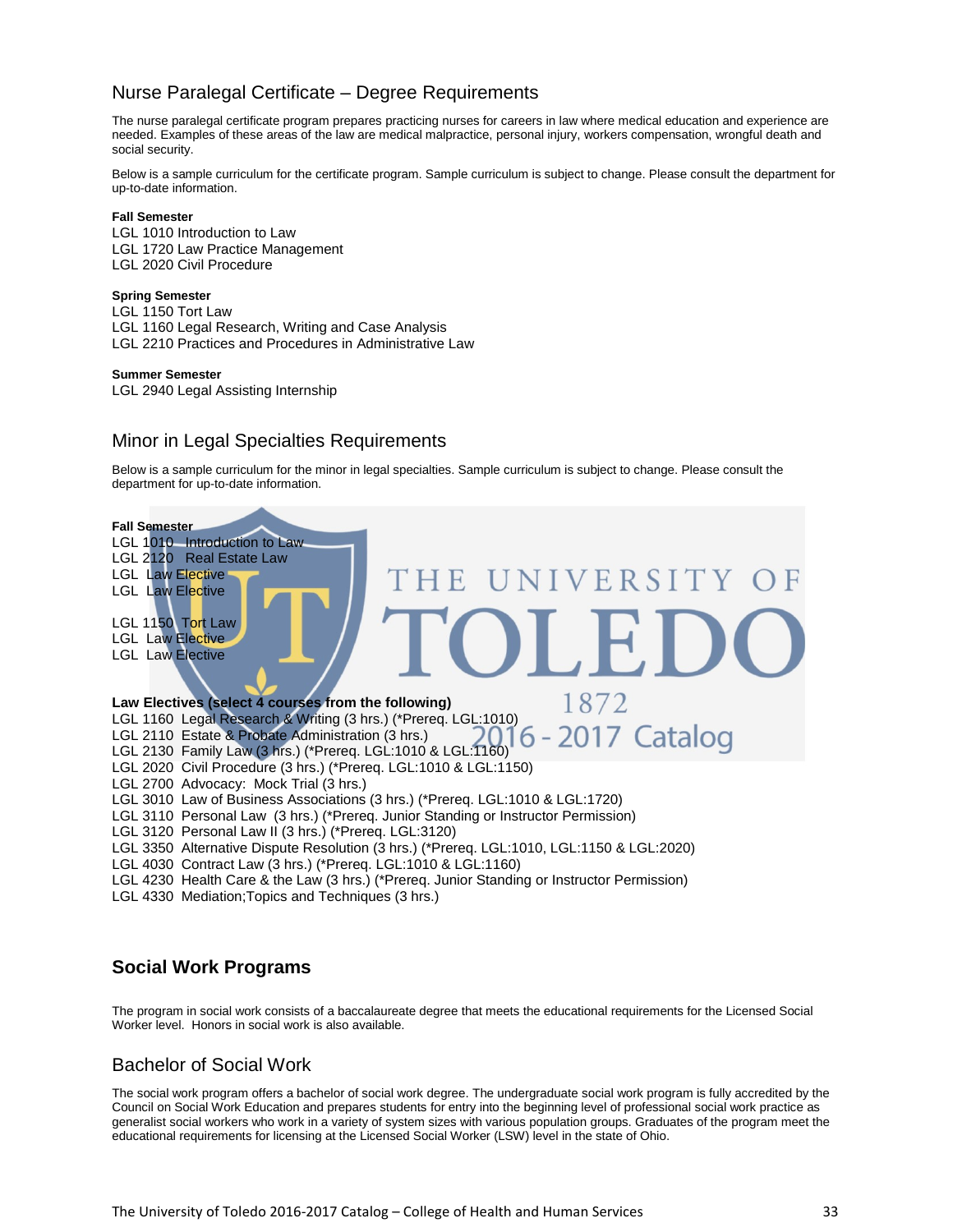#### Admission Requirements

Freshmen entering The University of Toledo with the intent of majoring in social work should declare pre-social work as their major until they complete the requirements to apply to the social work program and have been accepted to the social work program.

Prior to applying to the social work program, the student must have:

- Completed 30 semester hours of course work;
- Minimum UT GPA of 2.25; and
- Completed SOCW 1030 and 2010 with a minimum major GPA of 2.5 and a grade no less than C in each of these social work courses.

Admission to the social work program is selective; students will not be permitted to enroll in social work courses at the 3000 level or higher unless they have been admitted to the social work program. Applications are available from the social work adviser.

#### Degree Requirements

Students should follow and complete the degree requirements as displayed in the social work program degree chart. Social work students enroll in BIOL 1120 as part of the natural science requirements of the College of Health and Human Service. Students may not take P/NC in major courses or related courses, except SOCW 4220.

Below is a sample curriculum for the Bachelor of Social Work. Sample curriculum is subject to change. Please consult the department for up-to-date information.

#### **Fall Semester**

Year 1 ENGL 1110 College Composition I SOC 1010 Intro to Sociology MATH 1180 Mathematics for Liberal Arts SOCW 1030 Intro to Social Welfare Humanities/Fine Arts Elective HHS 1000 Freshman Orientation

#### **Spring Semester**

ENGL 1130 or higher College Comp II BIOL 1120 Survey of Biology PSY 1010 Principles of Psychology CMPT 1100 Comp Inform Applications WGST elective

#### **Fall Semester**

Year 2 PSC 1200 American National Government SOCW 2010 Survey of SW Profession ECON 1010 or higher ECON **Electives** 

#### **Spring Semester**

ANTH 2100 Human Society thru Film or ANTH 2800 Cultural Anthropology Natural Science Course with Lab Humanities/Fine Arts Elective Electives

#### **Fall Semester**

Year 3 SOCW 3110 Social Work Practice I SOCW 3210 Human Behavior I SOCW 3300 Social Policy and Legislation SOCW 3410 SW Research Practicum I

Elective (DST,SOC,WGST or AFST)

#### **Spring Semester**

SOCW 3120 Social Work Interviewing SOCW 3220 Human Behavior II SOCW 3230 Human Behavior III SOCW 3420 Social Work Research Practicum II SOCW Elective

# THE UNIVERSITY OF OLEI 1872 2016 - 2017 Catalog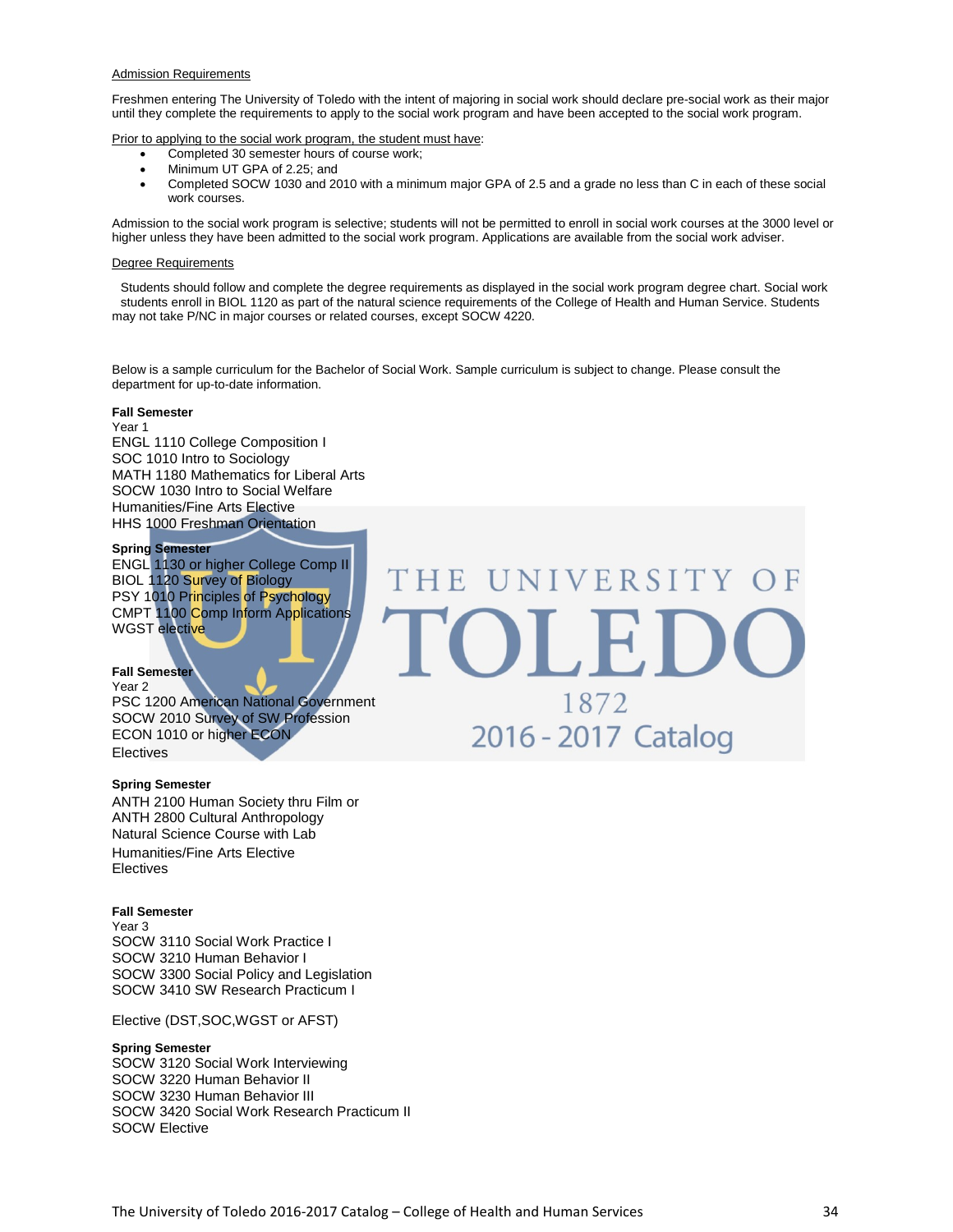**Fall Semester**

Year 4 SOCW 4120 SW Practice II SOCW 4200 Field Lab II SOCW 4220 Field II U.S. Multicultural History Elective

#### **Spring Semester**

SOCW 4120 SW Practice III SOCW 4210 Field Lab III SOCW 4230 Field III SOC 4660 Racial/Ethnic Minorities/US or SOC 4670 African Americans in US Elective

Entry to SOCW 4120, 4130, 4200, 4210, 4220 and 4230 require senior standing, a minimum overall GPA of 2.25, a minimum major GPA 2.5, a grade of C or better in all major courses and permission of the BSW Field Coordinator.

Departmental Honors in Social Work: Qualified juniors and seniors may apply to work for honors in social work.

The following are requirements for admission to the departmental honors program in social work:

- Minimum GPA of 3.3 in social work courses
- Minimum cumulative GPA of 3.0
- 12 hours completed work in social work, and
- Qualification as a social work major.

After being admitted to the departmental honors program in social work, the student must complete nine hours of independent work in social work. During the final semester before graduation, the student must pass a comprehensive examination or complete a research project. The honors topic and research project are to be developed in close conjunction with a faculty adviser. Students should discuss their special interests with faculty members or with an adviser who will help identify an appropriate faculty member to guide the honors work.



**Farhang Akbar-Khanzadeh,** 1991, professor

B.S., M.S.P.H., University of Tehran; M.S., Ph.D., University of Newcastle Upon Tyne in England

**April Ames,** 2014, assistant professor

B.S., Ohio University; M.S.O.H., Medical College of Ohio; Ph.D., The University of Toledo

**Amy Allen,** 2003, assistant professor B.E., M.Ed., Ph. D. The University of Toledo 2016 - 2017 Catalog

**Jamal Bittar,** 2003, senior lecturer B.A., M.A., The University of Toledo

**Craig Black,** 1979, associate professor Ph.D., Dartmouth College; RRT-NPS

**Debra Boardley,** 1994, professor B.S., Youngstown State University; M.H.S., Washington University; Ph.D., University of South Carolina

**Amy Both,** 1994, clinical assistant professor B.S., The Ohio State University; M.H.S., University of Indianapolis

**Lucinda Bouillon,** 2014, associate professor B.Ed., M.Ed., Ph.D., The University of Toledo, M.PT, University of Findlay

**Heath Buckley,** 2009, assistant professor B.A., Bowling Green State University; M.A., The University of Toledo

**Lynne Chapman,** 1996, clinical assistant professor B.S., M.S., Eastern Michigan University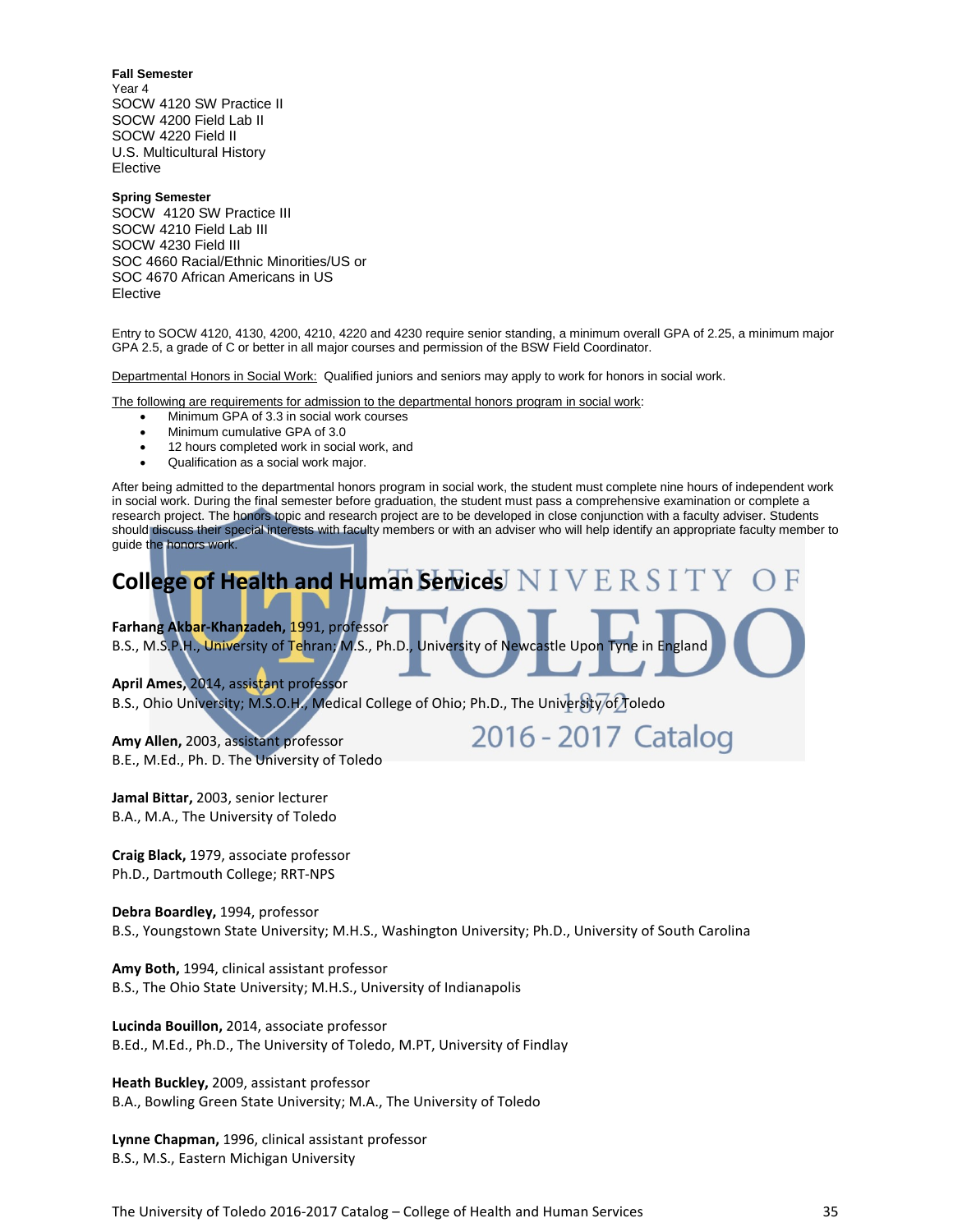**Wendy Cochrane**, 2002, associate professor B.S., Miami University; M.A., The Ohio State University; Ed.S., Ph.D., University of South Florida

**Julie Coyle,** 2010, lecturer M.Ed, The University of Toledo

**Joseph Dake,** 2006, professor and chair B.A., M.P.H., Ph.D., The University of Toledo

**David Dewey,** 2014, lecturer B.S., Ohio State University; MBA, The University of Toledo

**Emily Diehm,** 2015, assistant professor B.A., University of Iowa; M.S., Ph.D., Florida State University

**Andrew Mick Dier,** 2012, lecturer A.A.B., B.A., M.Ed., The University of Toledo **Michael Dillon,** 2012, lecturer B.S. Central Michigan University; M.A., The University of Toledo

**Holly Eichner,** 2014, lecturer B.Ed., M.Ed.,The University of Toledo

**Elyce Ervin,** 2003, senior lecturer B.S., M.S., Youngstown State University **Brian Fink,** 2006, professor B.E., The University of Toledo; M.P.H., University of Michigan; Ph.D., University of North **Rodney Gabel**, 2011, professor B.S., M.S., Bowling Green State University; Ph.D., The Pennsylvania State Universit **Louis Guardiola,** 2014, lecturer 1872 B.S.W., The University of Toledo, M.S.W., Cleveland State University 2016 - 2017 Catalog **Jennifer Glassman**, 2007, assistant professor B.A., M.A., The University of Toledo

**Tavis Glassman,** 2008, associate professor B.Ed., M.S.Ed., The University of Toledo; M.P.H., The Ohio State University; Ph.D., University of Florida

**Neal Glaviano,** 2016, assistant professor B.S. University of Connecticut; M.Ed., Ph.D., University of Virginia **Wendi Goodlin-Fahncke**, 2008, assistant professor B.A., University of Pittsburgh; M.A., Ph.D., Bowling Green State University

**Beth Ann Hatkevich,** 2007, clinical associate professor A.A.S., Lourdes College; B.S., The University of Toledo; MOT, Medical College of Ohio; Ph.D., Capella University

**Janet M. Hoy,** 2008, assistant professor B.S.N., Bowling Green State University; M.S., Ph.D., Case Western Reserve University

**Heather Hug,** 2007, associate lecturer B.S., Defiance College; M.S., Bowling Green State University

**Stephanie Hughes,** 2013, associate professor B.A., University of Oregon; M.A., Central Michigan University; Ph.D., Bowling Green State University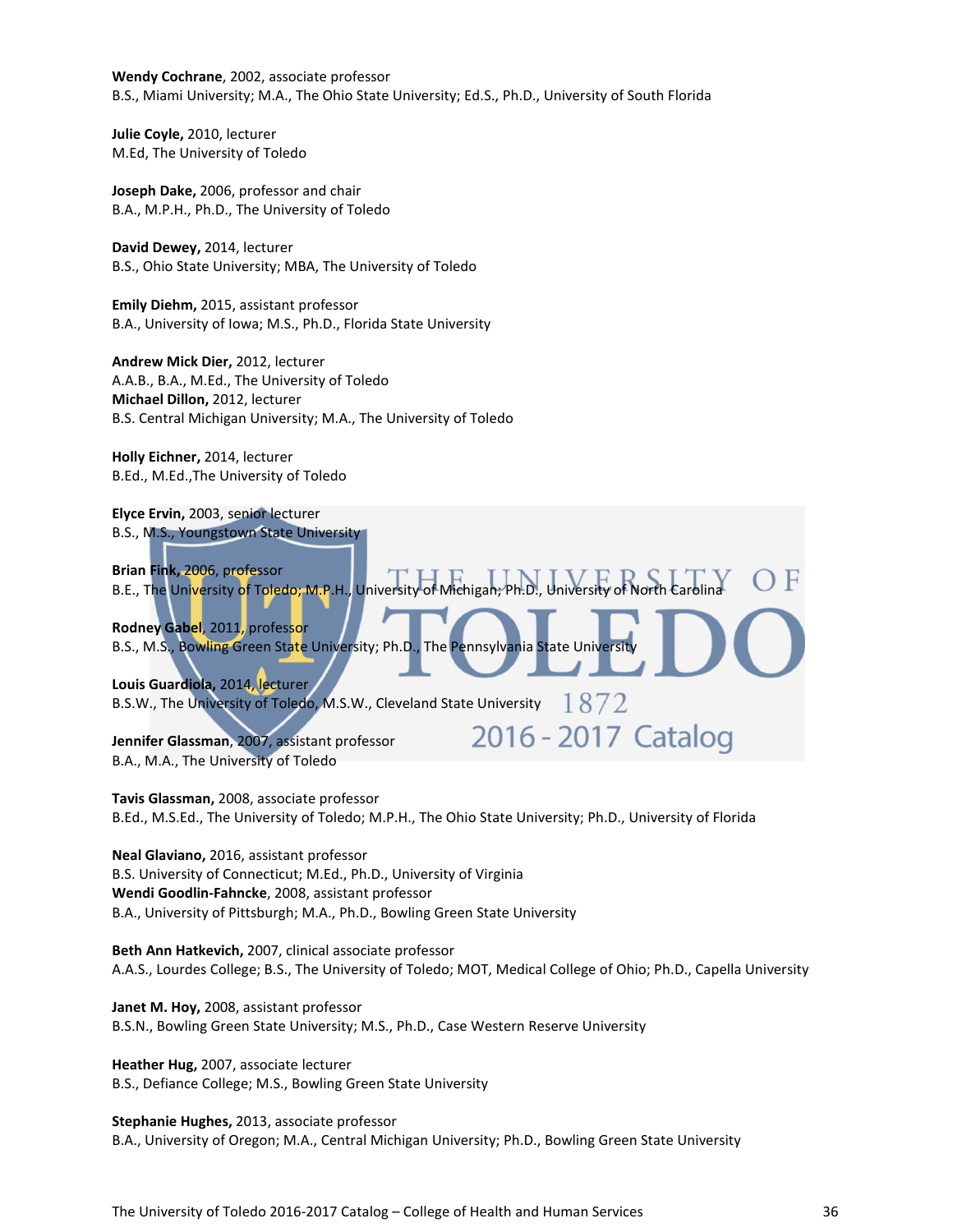**Aileen Hunt**, 2011, lecturer B.A., Ashland University; M.A., University of Akron

**Christopher Ingersoll**, 2015, professor and dean B.S., Marietta College; M.A., Indiana State University; Ph.D., The University of Toledo

**Marie Janes,** 2002, lecturer M.Ed, Bowling Green State University; RHIA

**Mylo Jennings,** 2000, associate professor A.A., Blue Mountain Community College; B.S., M.S., Western Oregon State College; M.S.W., Ph.D., The Ohio State University

**Timothy Jordan,** 2001, professor B.S.E., Bowling Green State University; M.Ed., Ph.D., The University of Toledo

**Sadik Khuder, 1994, professor B.D.S., University of Baghdad; M.H., Ph.D., University of Alabama – Birmingham**

**Kerri Knippen,** 2007, lecturer MPH, Northwest Ohio Consortium of Public Health; B.S., Bowling Green State University **Barbara Kopp Miller,** 1991, professor B.S., M.A., Ph.D., Bowling Green State University

**Ruthie Kucharewski,** 1998, professor

B.S., Kent State University; M.Ed., The University of Toledo; Ph.D., Bowling Green State University

David Kujawa, 1996, clinical assistant professor, director of clinica B.S., Marquette University; M.B.A., The University of Findla

**Sophie Lalande,** 2014, assistant professor B.S., Universite de Montreal; M.S., University of Toronto; Ph.D., University of Auckland

87 **John Laux,** 2001, associate professor and associate dean B.A., Ambassador University; M.A., West Virginia University; Ph.D., The University of Akron ZU 10 - ZU Latalog

**Abraham Lee,** 1999, associate professor

B.S., Kyungpook National University; M.S., Yonsei University; M.S., Northeastern Illinois University; Ph.D., Arizona State University; M.S., Texas Woman's University

**David Lilley,** 2014, assistant professor B.S., Grand Valley State University; M.S., Ph.D., Michigan State University

**Sarah Long,** 2009, lecturer B.S., Miami University; M.S., The University of Toledo

**Eric Longsdorf,** 2001, associate professor B.Ed., M.Ed., Ph.D., The University of Toledo

**Maggie Maloney,** 2016, assistant professor B.S., Kent State University, M.O.T., Medical College of Ohio; Ph.D., Nova Southeastern University

**Wendy Maran,** 2010, lecturer B.S., The Ohio State University; M.A., The University of Toledo

**Henry Marshall,** 2000 lecturer B.A., The University of Toledo; M.A., Siena Heights University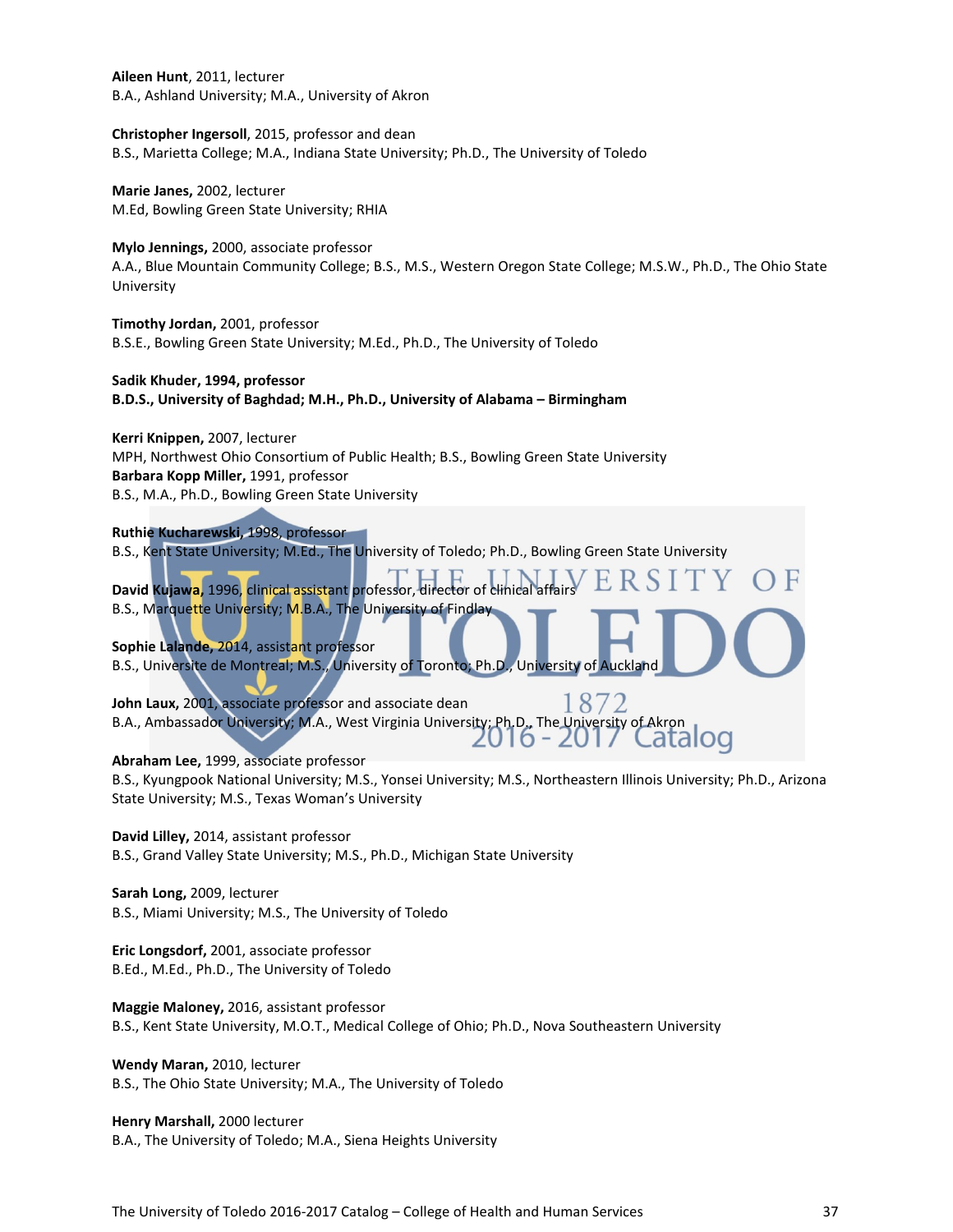**Michelle Masterson,** 1998, associate professor and chair B.S., Bowling Green State University; M.Ed., Ph.D., The University of Toledo

**Alice McAfee,** 1986, associate professor B.S., Allegheny College; M.A., Siena Heights College; Ph.D., University of Pittsburgh

**Kimberly McBride,** 2014, assistant professor B.A., California State University – Sacramento; M.A., Humboldt State University; Ph.D., Indiana University

**Nicole McKenzie,** 2014, assistant professor B.S., The University of Toledo; M.H.A., Ohio University

**Thomas McLoughlin,** 2004, associate professor B.S., Ithaca College; M.A., Adelphi University; Ph.D., The University of Toledo

**Caroline Menezes,** 2008, associate professor B.Sc., M.Sc., University of Madras; M.A., Ohio University; Ph.D., The Ohio State University

**Alexia Metz,** 2007, associate professor B.A. Eastern Michigan University, Ph.D. Northwestern University

**Sheryl Milz,** 2001, associate professor B.S., M.S., The Ohio State University; Ph.D., University of Illinois; M.O.D., Bowling Green State University; Ph.D., University of Illinois – Chicago



**Lori Pakulski,** 2000, professor

B.A., Michigan State University; M.S., Ph.D., Bowling Green State University

**Mirella Pardee,** 1978, associate professor R.N., B.S.N., The University of Toledo; M.S.N., Wayne State University

**Megan Petra,** 2014, assistant professor B.S., University of Wisconsin-Madison; B.A., M.S.W., University of Minnesota; Ph.D., Washington University

**Francis Pizza,** 1998, professor B.Ed., The University of Toledo; M.A., Adelphi University; Ph.D., The University of Toledo

**Michael Prior,** 2006, assistant professor B.A., Eastern Michigan University; M.S.S.W., Ph.D., University of Texas at Arlington

**Ketki Raina,** 2016, associate professor B.Sc., M.Sc., University of Mumbai; Ph.D., University of Pittsburgh

**Andrea Reams**, 2005, lecturer B.S., Northwestern University; M.Ed., The University of Toledo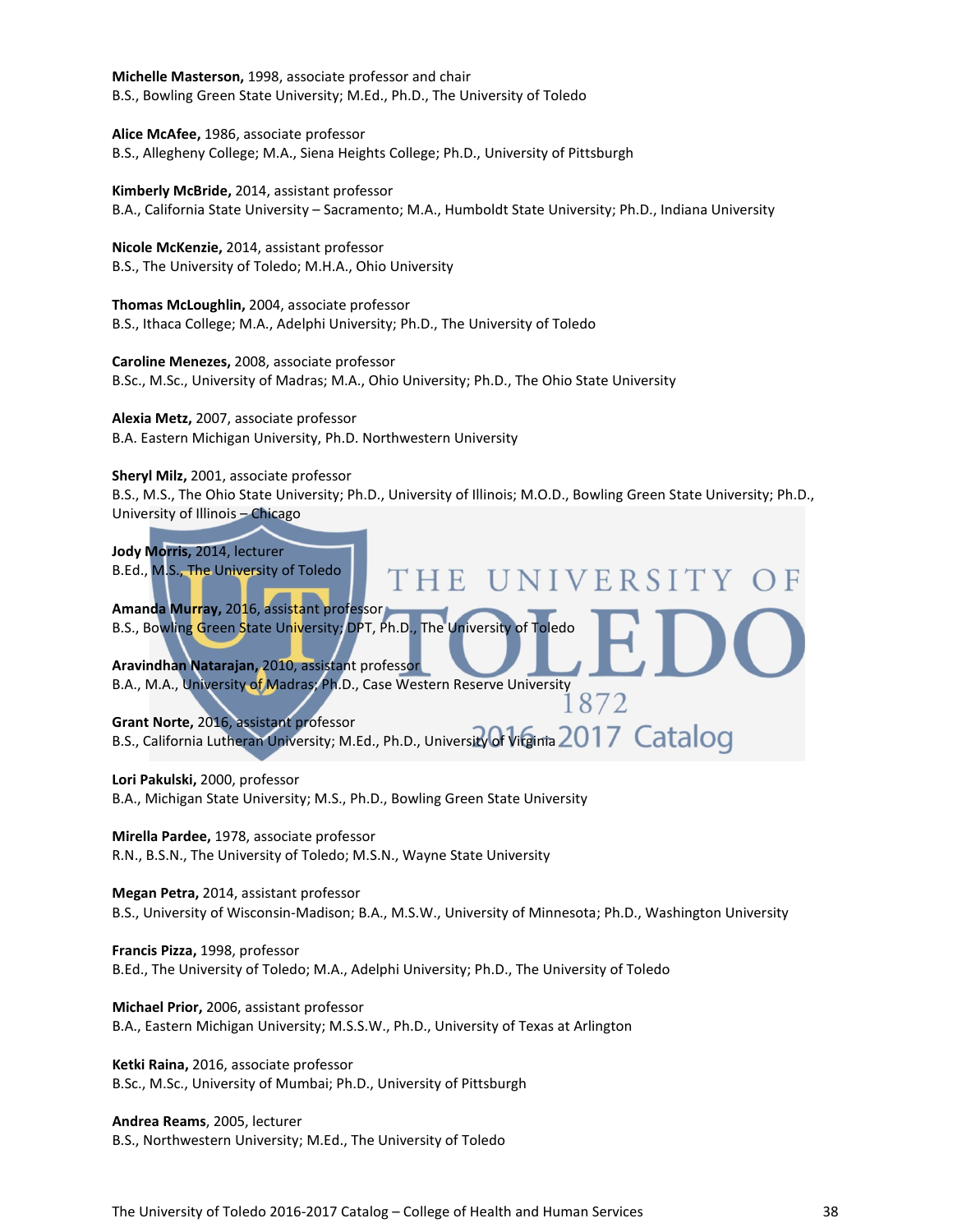**Paul Rega,** 2008, assistant professor B.A., Fordham College; M.D., University of Rome (La Sapienza)

**Amy Remer,** 2014, lecturer B.A., M.A., The University of Toledo

**Jennifer Reynolds**, 2011, assistant professor B.S. Michigan State, M.A., Ph.D., Central Michigan University

**Martin Rice,** 1997, professor B.S., The Pennsylvania State University; M.S., Western Michigan University; Ph.D., The Pennsylvania State University

**Christopher Roseman**, 2011, assistant professor and chair B.A., M.A., Ph.D., The University of Toledo

**Barbara Saltzman,** 2012, assistant professor B.A. Brandeis University; MPH, University of Michigan, Ph.D., The Johns Hopkins Bloomberg School of Public Health

**Barry Scheuermann,** 2003, associate professor and associate dean B.A., Ph.D., University of Western Ontario

**John J. Schlageter, III,** 2005, Lecturer B.A., University of Cincinnati, J.D., The University of Toledo

**Laura Schmelzer,** 2016, assistant professor B.A., Capital University; M.O.T., Chatham University; Ph.D., Nova Southeastern University

**Nilgun Sezgenis,** 2008, lecturer A.A.S., Owens Community College; B.S., Franklin University; MPH, Northwest Ohio Consortium for Public Health The University of Toledo and Bowling Green State University

**Jiunn-Jye Shen,** 2010, associate professor B.Ed., National Taiwan Normal University; MSPH, Kaohsiung Medical University; Ph.D. University of Texas, Austin

2016 - 2017 Catalog

**John H. Shuba,** 2010, lecturer Bed, MPA, JD, The University of Toledo

**Shipra Singh,** 2014, assistant professor M.B.B.S., Mahatma Ganhdi Memorial Medical College, Indore; M.P.H., Ph.D., University of Michigan

### **Heather Sloane,** 2009, lecturer

B.S., The College of William and Mary; M.S.W., Virginia Commonwealth University; Ph.D., Bowling Green State University

**Tori Smith,** 2007, clinical assistant professor B.S., Michigan State University; M.S., Duke University

**Michael J. Spiros,** 1982, associate professor B.B.A., J.D., The University of Toledo

**Michael T. Stevenson**, 1989, assistant professor B.S., M.Ed., The University of Toledo

**Megan Stewart,** 2015, assistant professor B.A., Miami University; M.S., Ph.D., University of Cincinnati

**Victoria Steiner,** 1995, associate professor B.A., University of Wisconsin; M.S., Ph.D., Pennsylvania State University

The University of Toledo 2016-2017 Catalog – College of Health and Human Services 39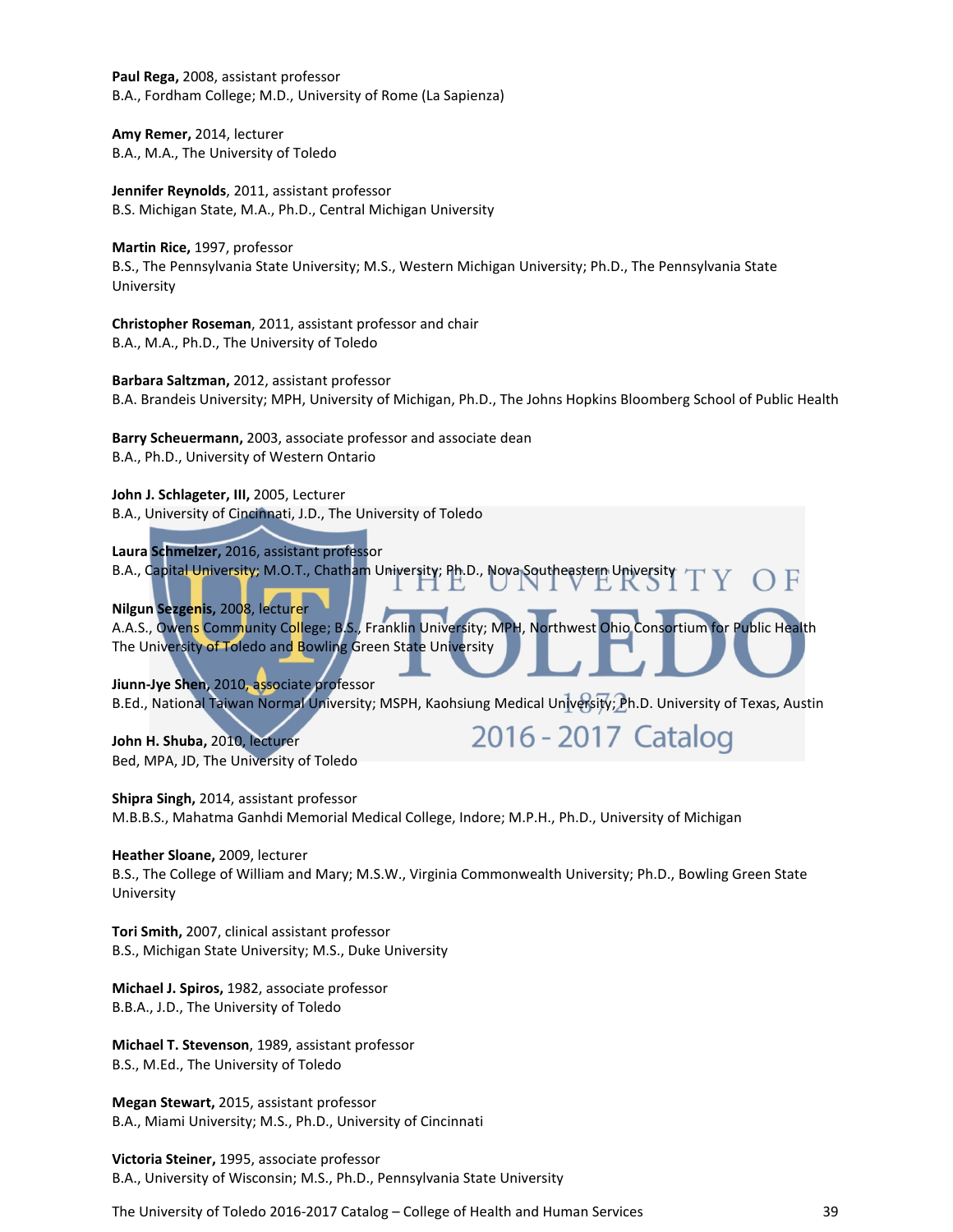**Nicole Stotz,** 2015, assistant professor B.S., OTD, The University of Toledo

**Joel Sutton,** 2015, visiting assistant professor B.A., M.Ed., Bowling Green State University; Ph.D., The University of Toledo

**Michael Tevald,** 2010, associate professor B.A., MPT, University of Delaware; Ph.D., Virginia Commonwealth University

**Julie Jepsen Thomas**, 1995, professor B.S., University of Minnesota; M.H.E. Medical College of Georgia; Ph.D. University of Minnesota

**Amy Thompson,** 2009, professor B.S., Central Michigan University; M.S., Ed., Ph.D., The University of Toledo

**Ann Trettin,** 2002, lecturer B.A., M.S.W., The Ohio State University

**Sherry Tripepi,** 2007, lecturer B.S.S.W., Bowling Green State University; MSW, Wayne State University; Ph.D., Brandeis University

**Kasey Tucker-Gail,** 2004, associate professor B.S., Lake Superior State University; M.S., Ferris State University; Ph.D. Western Michigan University

IVERSITY

1872

**Nicole Tuori,** 2004, lecturer B.A. Miami University; J.D. The University of Toledo

**Christa Turley,** 1996, lecturer C.R.T., R.R.T., B.A., The Ohio State University

**James Tuschman,** 2013, lecturer B.S., Miami of Ohio; J.D., The Ohio State

**Michael Valigosky,** 1991, assistant professor B.E., The University of Toledo; MSOH, Medical College of **Ohio**; **Ph.D., The University of Toledo O** 

**Lois Ventura,** 2001, associate professor and chair B.A., University of Findlay; M.A.; The University of Toledo; Ph.D., Bowling Green State University

**Suzanne Wambold,** 1989, professor A.S.S., Owens Community College; R.N., B.Ed., M.Ed., Ph.D., The University of Toledo; RCVT; RDCS; FASE

**David Weldy,** 2007, assistant professor B.A., Goshen College; M.D., Medication College of Ohio; M.A., Ph.D., Kent State University

**Celia Williamson,** 2000, professor A.A.S., B.S., The University of Toledo; M.S.S.A., Case Western Re-serve University; Ph.D., Indiana University **Emeritus Faculty**

**Donna Adler,** 1973, professor emeritus **Charles W. Armstrong,** 1977, professor emeritus **Alan Ashby**, 1980, professor emeritus **Barbaranne J. Benjamin,** 1986, professor emeritus **John N. Drowatzky**, 1965, professor emeritus **Paula Dupuy**, 1989, professor emerita **Richard J. Eastop**, 1972, professor emeritus **Lee Ellis,** 1989, professor emeritus **Gere B. Fulton**, 1971, professor emeritus

The University of Toledo 2016-2017 Catalog – College of Health and Human Services 40